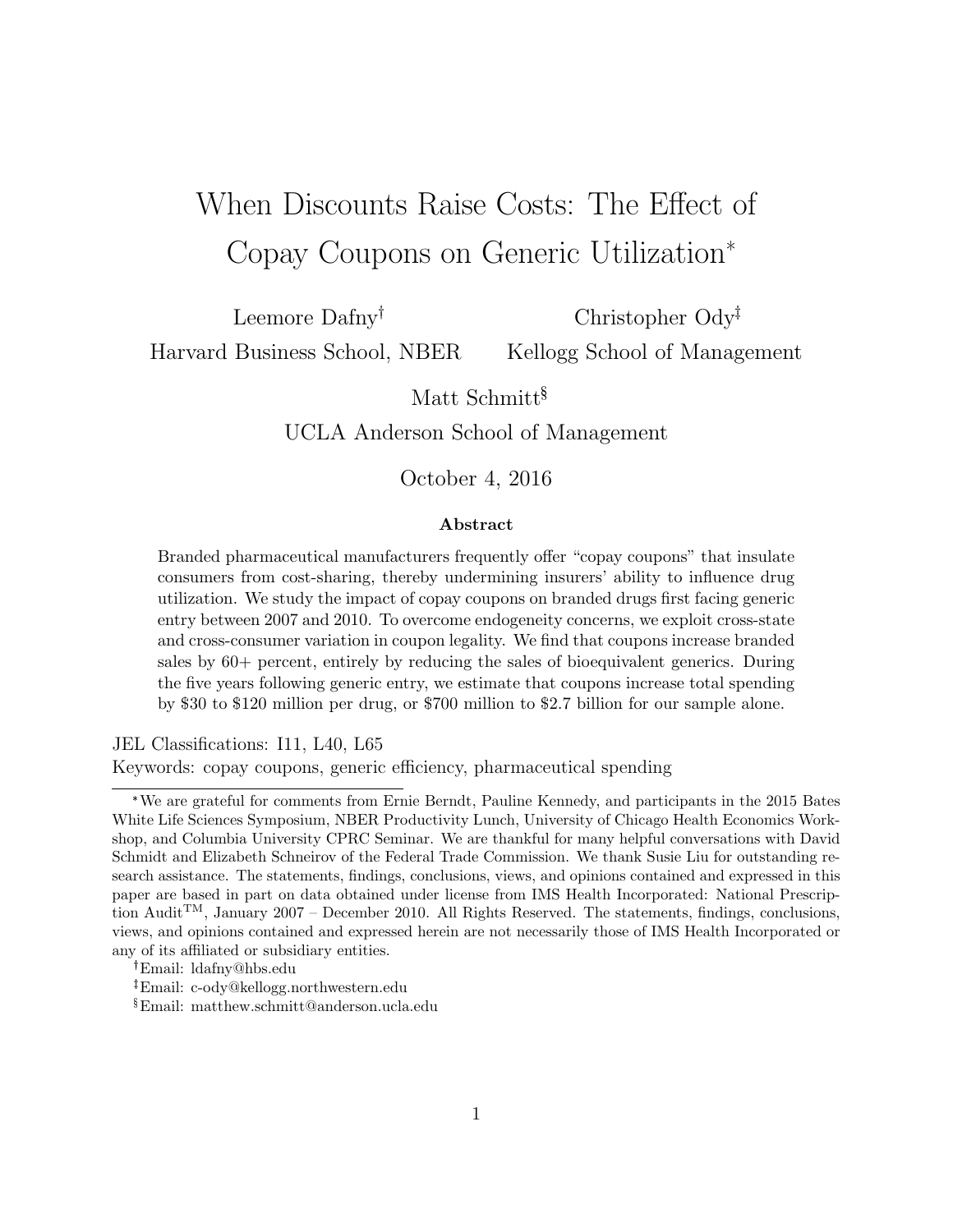# 1 Introduction

Health insurance plans are increasingly relying on high-powered incentives to diminish moral hazard on the part of enrollees and to reduce the total cost of care. Enrollment in highdeductible employer-sponsored health plans tripled between 2009 and 2014, and 18% of employers report offering a high-deductible plan as employees' only insurance option.[1](#page-1-0) Several recent studies find reductions in spending when high-deductible or other, related "valuebased" plan designs are adopted, e.g. [Chernew et al.](#page-28-0) [\(2010\)](#page-28-0), [Brot-Goldberg et al.](#page-28-1) [\(2015\)](#page-28-1), and [Gruber and McKnight](#page-28-2) [\(2016\)](#page-28-2). Consumer responses to high-powered incentives are likely to give rise to strategic responses by providers. Existing studies have short post-periods, and may be overstating savings as a result. The U.S. pharmaceutical industry offers a glimpse into how providers may respond to the new plan designs. Consumer cost-sharing and formulary tiering are bulwarks of pharmaceutical benefit design, and pharmaceutical manufacturers have developed programs to counter some of these mechanisms. One in particular – the "copay coupon" – has become particularly prevalent in the past decade. In this study, we explore the impact of copay coupons on drug utilization and spending. Understanding both the mechanisms through which coupons impact healthcare spending and the magnitude of the effect may provide important lessons for policymakers and insurers interested in designing more effective, value-based plans.

As branded and generic versions of the same molecule are very close substitutes – but branded drugs are considerably more expensive – it is no coincidence that pharmacy benefits have been at the vanguard of active plan design. The FDA reports that branded drugs are more than five times as costly as their bioequivalent generics.<sup>[2](#page-1-1)</sup> In 2014, total U.S. spending for brands (including those without bioequivalent generics) accounted for 72 percent of \$300+ billion in pharmaceutical spending, but only 12 percent of total dispensed prescriptions.<sup>[3](#page-1-2)</sup> Given the large price differences between branded and generic drugs, insurers and pharmacy benefit managers (henceforth, "insurers") utilize a variety of tools to steer enrollees toward lower-priced generic drugs in order to control costs. The most prominent of these tools is the copay. Most insurers require higher member copays for branded drugs, thereby discouraging their use, especially when a bioequivalent generic is available. The ability of insurers to steer patients with copays toward specific branded drugs also plays a meaningful role in insurer–

<span id="page-1-1"></span><span id="page-1-0"></span><sup>&</sup>lt;sup>1</sup>PricewaterhouseCoopers, *Health and Well-Being Touchstone Survey*, 2014.

<sup>2</sup>Source: FDA Facts about Generic Drugs. Available at www.fda.gov/drugs/resourcesforyou/consumers/ buyingusingmedicinesafely/understandinggenericdrugs/ucm167991.htm, accessed 6/28/2016.

<span id="page-1-2"></span><sup>&</sup>lt;sup>3</sup>IMS Institute for Healthcare Informatics, Medicines Use and Spending Shifts: A Review of the Use of Medicines in the U.S. in 2014, April 2015.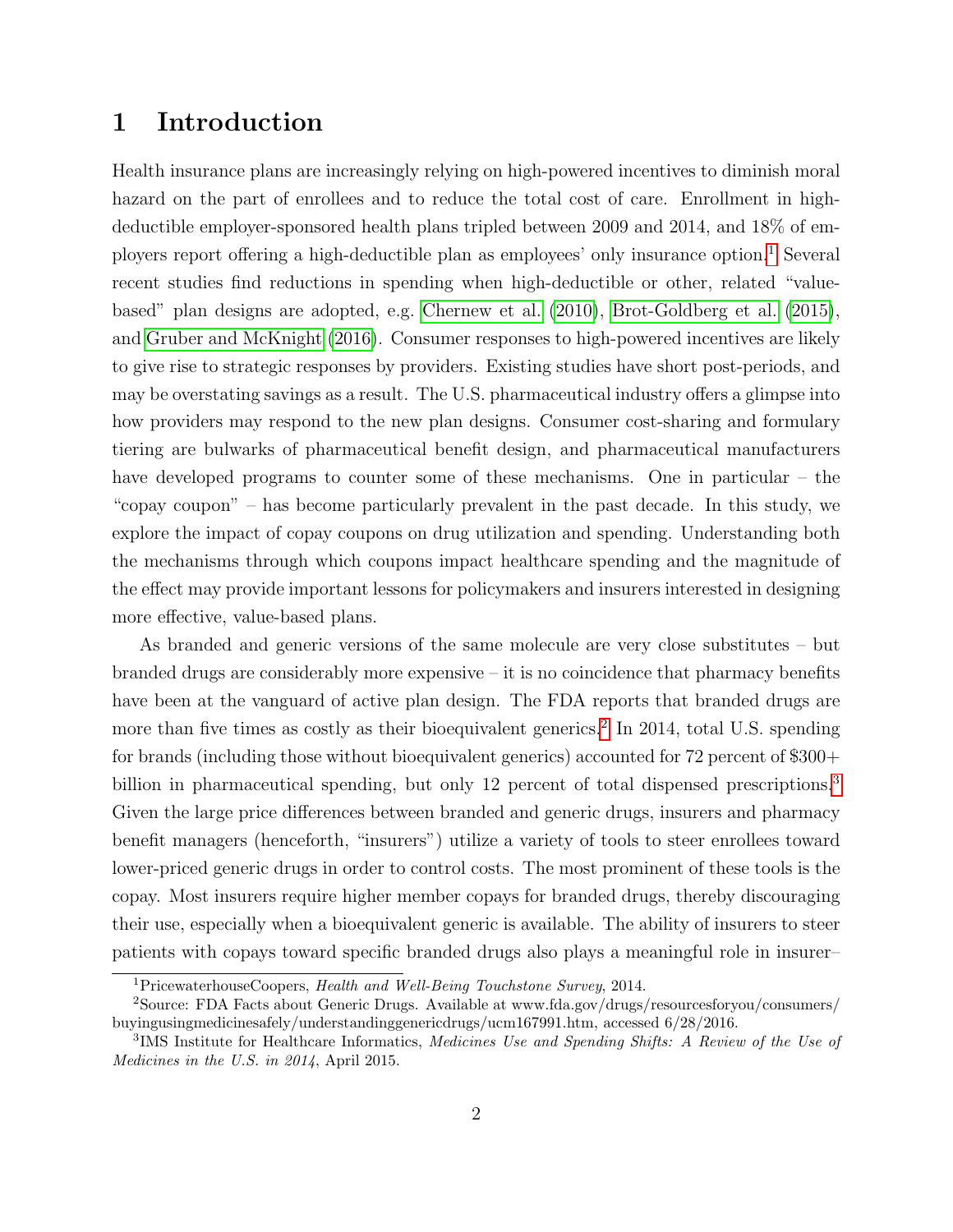manufacturer negotiations. Insurers can offer to set a low copay for a given drug within a therapeutic category, thereby steering volume to that drug, in exchange for an attractive price from the drug manufacturer. In recent years, insurers have used increasingly complex copay tiering[4](#page-2-0) to steer consumers and to increase their leverage with drug manufacturers. For example, among consumers with prescription drug coverage from an employer, the share of consumers with three or more copay tiers increased from 27 percent in 2000 to 80 percent in 2014.<sup>[5](#page-2-1)</sup>

These efforts to encourage the utilization of generic drugs have coincided with a surge of generic entry, spurred by the 1984 Hatch Waxman Act. Since the passage of the act, which smoothed the regulatory pathway for generic drug approvals by the FDA, the generic share of total prescriptions has risen from 19 percent in 1984 to 75 percent in 2009 and 88 percent in 2014.[6](#page-2-2) Part of the recent increase reflects the impact of the so-called "patent cliff" in which several blockbuster drugs such as Pfizer's Lipitor lost patent protection, shifting large volumes to generics. However, even among drugs for which a bioequivalent generic is available, there have been steady increases in the percentage of prescriptions filled using those generics (henceforth "generic efficiency"). According to IMS Health, generic efficiency increased from 90 percent in 2006 to 95 percent in 2012, halving branded drug utilization in cases where a bioequivalent generic is available.[7](#page-2-3)

One recent response by drug manufacturers to tougher negotiations with insurers, tighter drug formularies, and price-elastic patient demand is to offer "copay coupons."[8](#page-2-4) A copay coupon is an offer by a branded drug manufacturer to pay some or all of a consumer's copay for the manufacturer's drug.<sup>[9](#page-2-5)</sup> By offering a copay coupon, a manufacturer can reduce the

<span id="page-2-0"></span><sup>4</sup>Under a tiered copay system, drugs are grouped into tiers with different copay amounts. Insurers typically place costly branded drugs in higher (more expensive) tiers, while cheaper generic drugs are placed in lower (less expensive) tiers. For example, one 2015 UnitedHealthcare three-tier system has (most) generic drugs in Tier 1 (\$10 copay), preferred branded drugs in Tier 2 (\$25 copay), and non-preferred branded and specialty drugs in Tier 3 (\$50 copay).

<span id="page-2-1"></span><sup>&</sup>lt;sup>5</sup>The Kaiser Family Foundation and Health Research & Educational Trust: *Employer Health Benefits* 2014 Annual Survey, Exhibit 9.1.

<span id="page-2-2"></span> $6$ The numbers for 1984 and 2009 are from [Berndt and Aitken](#page-28-3) [\(2011\)](#page-28-3), while the number for 2014 is from IMS Institute for Healthcare Informatics, Medicines Use and Spending Shifts: A Review of the Use of Medicines in the U.S. in 2014, April 2015.

<span id="page-2-3"></span><sup>&</sup>lt;sup>7</sup>The number for 2006 is from IMS Institute for Healthcare Informatics, The Use of Medicines in the United States: Review of 2010, April 2011. The number for 2012 is from IMS Institute for Healthcare Informatics, Avoidable Costs in U.S. Healthcare, June 2013.

<span id="page-2-4"></span><sup>8</sup>Other names for copay coupons include "copay cards" and "copay assistance programs." We exclude means-based copay assistance programs from our sample.

<span id="page-2-5"></span><sup>9</sup>Coupons are also occasionally available for "branded generic" drugs. A branded generic drug is a drug that is (a) bioequivalent to the original branded drug but not made by the innovator firm and (b) marketed under a brand name (unlike generics).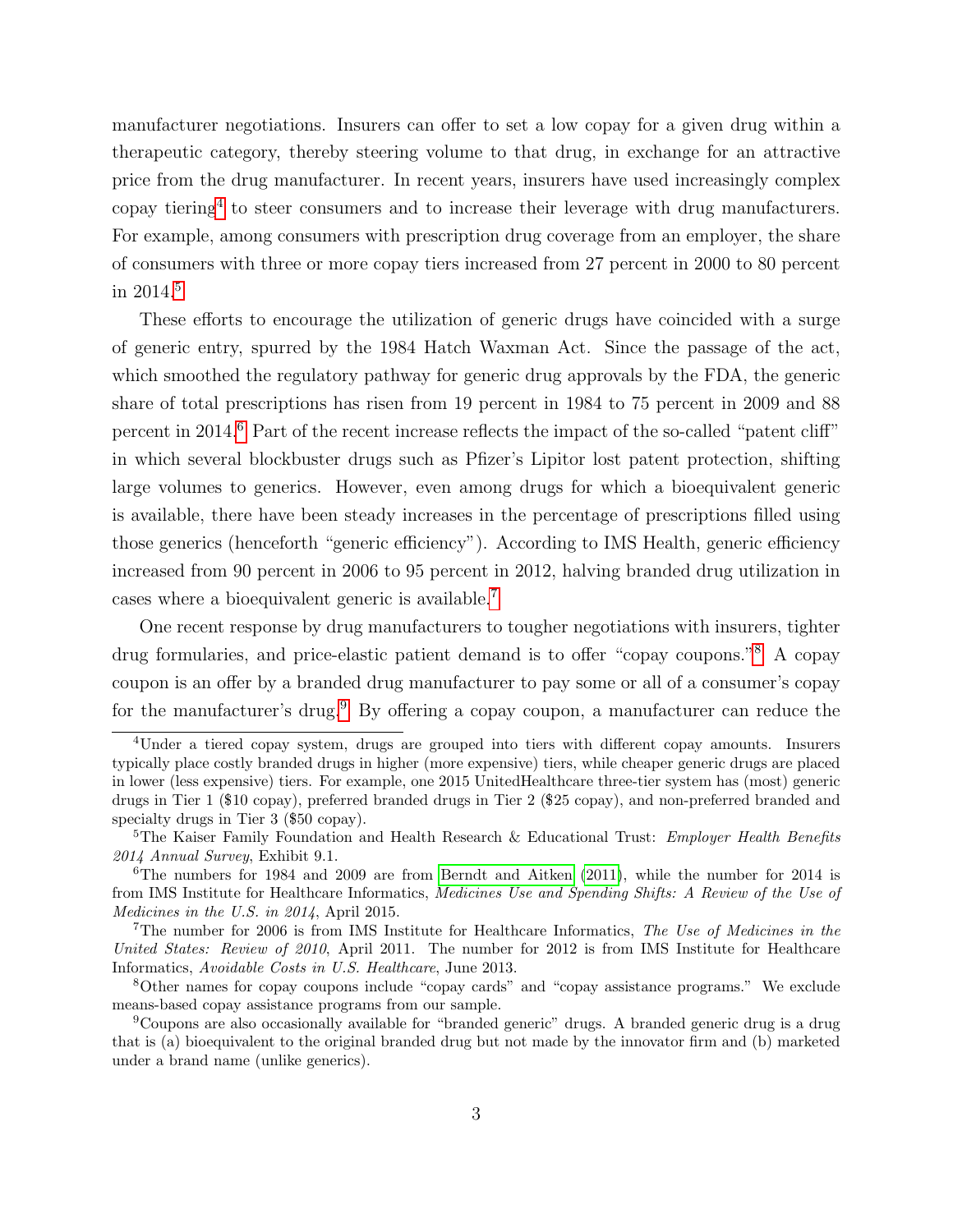out-of-pocket price difference for consumers between the manufacturer's drug and competing drugs, thereby encouraging consumers to buy the manufacturer's drug. By encouraging the use of high-priced branded drugs over low-priced generics, coupons can decrease generic efficiency and cause insurer costs to skyrocket. If these costs are passed through to consumers in the form of higher premiums, then consumers may lose in the long run as well.

The prevalence of copay coupons has increased steadily since their introduction in the mid-2000s. Figure [1](#page-31-0) plots the share of total branded retail spending in the U.S. accounted for by drugs with coupons, from June 2007 to December  $2010^{10}$  $2010^{10}$  $2010^{10}$  During this period, the share of branded retail spending accounted for by drugs with coupons more than doubled from 26 percent to 54 percent. While the figure does not capture coupon usage — not all brand buyers use or are even eligible to use copay coupons — it suggests that coupons are an increasingly common phenomenon, highlighting the need for research on their effects.

To investigate the impact of copay coupons, we begin by compiling a dataset on coupons available from June 2007 to December 2010. We then match this information to two datasets from which we can calculate generic efficiency rates, one using "drug level" prescription counts and one using individual pharmacy claims data. Using several different empirical strategies, including difference-in-differences models that utilize cross-state variation in the availability of coupons (due to a coupon ban in Massachusetts) and triple-difference models that also exploit cross-consumer variation (due to a national coupon ban for Medicareinsured patients), we find that copay coupons meaningfully reduce generic efficiency rates. Our main difference-in-differences estimate indicates that coupons cause a 3.4 percentage point reduction in generic efficiency, on average. Given average generic efficiency rates of 95+ percent in the years following generic entry, a 3+ percentage point reduction in generic efficiency translates into a 60+ percent increase in the utilization of branded drugs.

Our analysis is limited to drugs for which a bioequivalent generic is available. It is generally accepted that there is no clinical differentiation between branded drugs and bioequivalent generics (see, e.g., [Kesselheim et al.](#page-29-0) [\(2008\)](#page-29-0)). In the absence of clinical differentiation, total spending (holding total quantity fixed) is a reasonable proxy for (static) consumer and insurer welfare.[11](#page-3-1) Estimating the impact of coupons on total prescription drug outlays requires additional assumptions about the path of drug prices and the total quantity sold. To

<span id="page-3-1"></span><span id="page-3-0"></span><sup>10</sup>See section [3](#page-6-0) for more information about the sources used to create Figure [1.](#page-31-0)

<sup>&</sup>lt;sup>11</sup>One may reasonably wonder why a consumer would ever buy branded drugs if branded and generic drugs were truly undifferentiated. One possibility is that there is a difference between "decision utility" at the time of the purchase choice and "experienced utility" at the time of consumption. [Baicker et al.](#page-27-0) [\(2015\)](#page-27-0) explore the implications of this idea for optimal copay design, and [Handel and Kolstad](#page-29-1) [\(2015\)](#page-29-1) pursue a similar idea in modeling the demand for health insurance.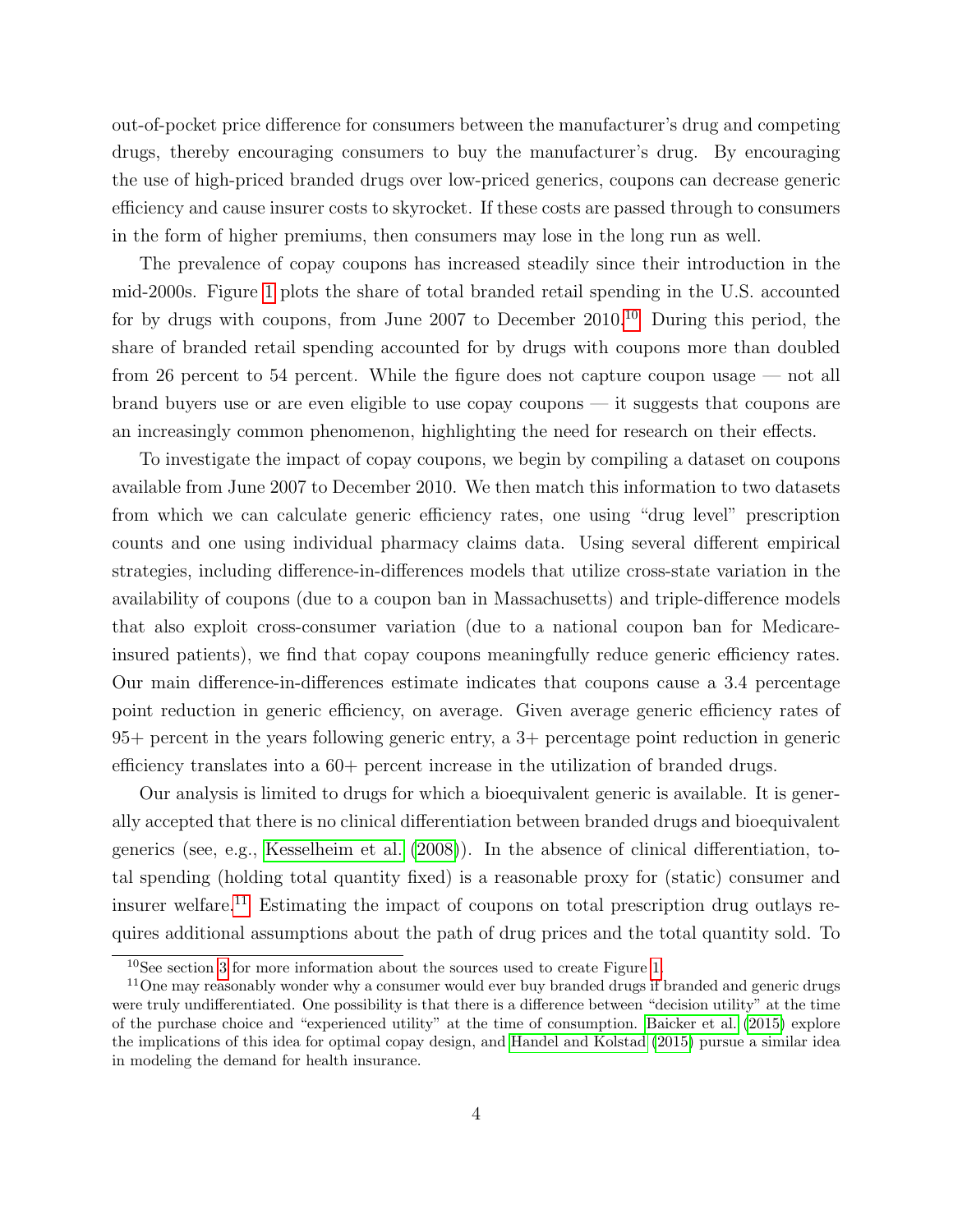inform these assumptions, we estimate models relating price and quantity to coupon introduction. Because these models assume that coupon status is exogenous, the results are best interpreted as suggestive.

We find that coupons are associated with faster branded price growth. Drugs without coupons experience real price growth of 7–8 percent per year, while drugs with coupons experience price growth of 12–13 percent per year. We do not find an association between coupons and quantity levels or growth rates. Incorporating these estimates into back-of-theenvelope calculations of the impact of coupons on total retail spending for a given drug, we estimate that the introduction of a copay coupon increases retail spending in the five-year period following generic entry by between 1.2 and 4.6 percent. For the average drug in our sample, this corresponds to an increase in spending of around \$30 to \$120 million in 2010 dollars (\$6 to \$24 million per year).

Our findings vis-a-vis generic efficiency paths, branded price growth following generic entry, and no appreciable increases in the quantity of a drug sold after generic entry, are consistent with a large prior literature on these topics (e.g., [Caves et al.](#page-28-4) [\(1991\)](#page-28-4); [Frank and](#page-28-5) [Salkever](#page-28-5) [\(1997\)](#page-28-5); [Berndt and Aitken](#page-28-3) [\(2011\)](#page-29-2); [Huckfeldt and Knittel](#page-29-2) (2011)). In addition to estimating the direct costs of copay coupons for branded drugs with an available bioequivalent generic, our analysis also builds on the literature documenting extensive agency problems in healthcare markets. The distortions to the provision of healthcare that can result when physicians have financial conflicts of interest are well-documented (e.g., [Gruber and Owings](#page-29-3) [\(1996\)](#page-29-3); [Yip](#page-30-0) [\(1998\)](#page-30-0); [Baker](#page-27-1) [\(2010\)](#page-27-1)), and indeed the role of physicians in determining generic utilization has been studied in several prior articles (e.g., [Hellerstein](#page-29-4) [\(1998\)](#page-29-4); [Lundin](#page-29-5) [\(2000\)](#page-29-5); [Iizuka](#page-29-6) [\(2012\)](#page-29-6)). Numerous regulations to prohibit self-referrals and kickbacks are currently in place (e.g., the "Stark laws"), however the rise in high-deductible health plans and coinsurance rates is likely to spark more creative attempts to circumvent these restrictions. The lessons learned from copay coupons are likely to be valuable to regulators, policymakers, and payers developing strategies to address the various actions that healthcare providers may take to weaken consumer cost-sharing incentives. Besides coupons, for instance, physicians may agree to waive patient copays and/or coinsurance to encourage out-of-network visits.<sup>[12](#page-4-0)</sup> Several diagnostic laboratory firms have recently been sued for routinely waiving patient copays (and paying physicians processing fees for referrals).<sup>[13](#page-4-1)</sup> Absent interventions,<sup>[14](#page-4-2)</sup> these actions

<span id="page-4-0"></span> $12$ Freudenheim, M. (2003, December 27). Some Doctors Letting Patients Skip Co-Payments. New York Times.

<span id="page-4-1"></span><sup>&</sup>lt;sup>13</sup>Department of Justice Press Release (2015, April 9). Two Cardiovascular Disease Testing Laboratories to Pay \$48.5 Million to Settle Claims of Paying Kickbacks and Conducting Unnecessary Testing.

<span id="page-4-2"></span><sup>14</sup>Generic substitution laws are one notable example of an intervention intended to encourage generic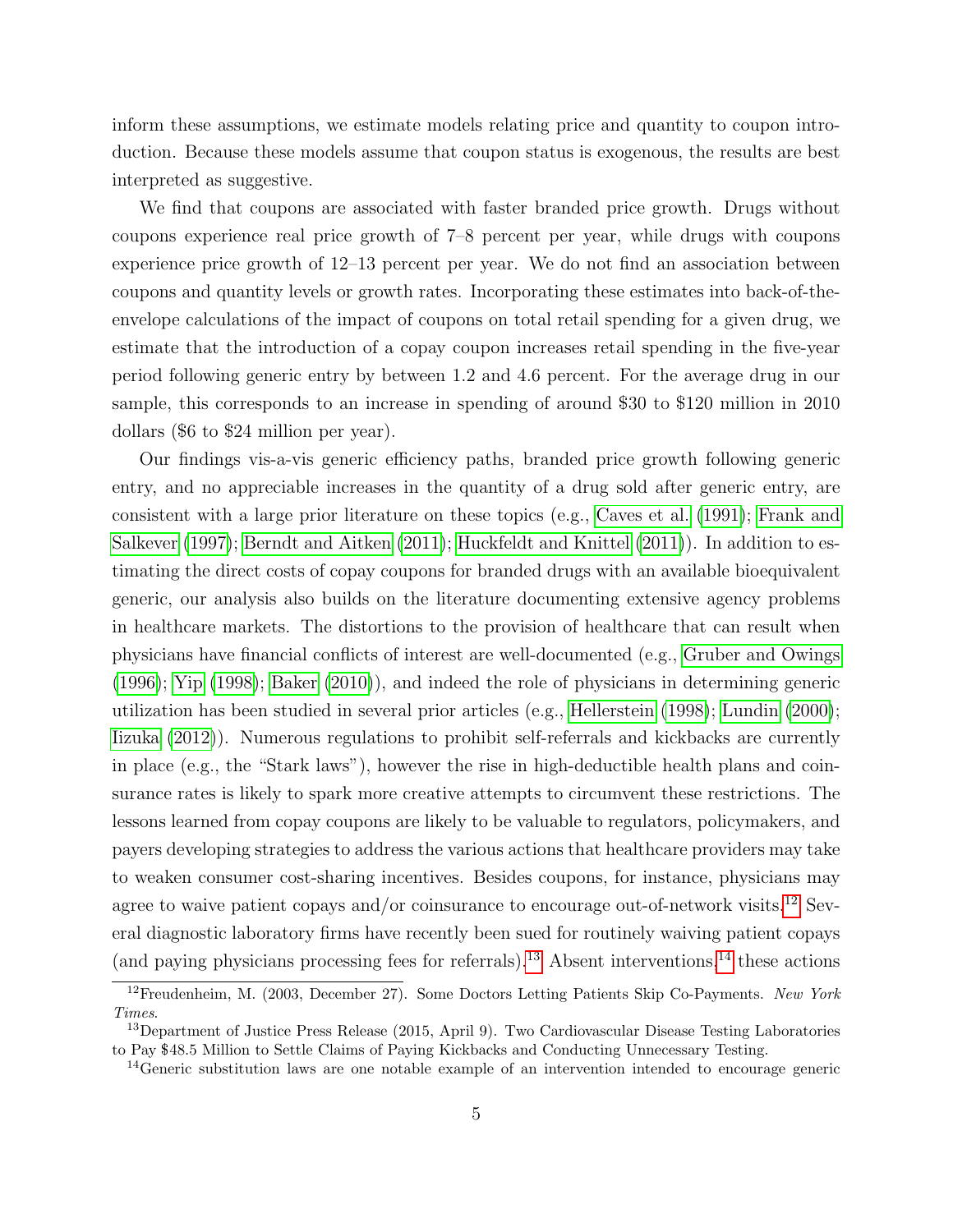may considerably limit the ability of cost-sharing incentives to help control healthcare spending. Finally, coupons are but one of the strategies pursued by pharmaceutical manufacturers facing loss of exclusivity, such as product reformulations (e.g., [Huskamp et al.](#page-29-7) [\(2008\)](#page-29-7)), that have attracted substantial legal and policy interest.

The remainder of the paper proceeds as follows. Section [2](#page-5-0) explains how health insurance creates a novel mechanism that makes it attractive for drug manufacturers to offer copay coupons, and develops predictions regarding the effects of copay coupons on behavior. Section [3](#page-6-0) describes our data on coupons and pharmaceutical sales. Section [4](#page-12-0) presents the empirical analyses of the effects of copay coupons on generic efficiency, drug pricing, total quantity, and spending. Section [5](#page-23-0) presents robustness checks. Section [6](#page-25-0) concludes.

### <span id="page-5-0"></span>2 Conceptual Framework

There are several theories for why firms offer coupons, e.g. to facilitate price discrimination or encourage trial use (see [Nevo and Wolfram](#page-29-8) [\(2002\)](#page-29-8) for a review of such theories). These factors may be present in the pharmaceutical industry as well, but here we highlight a mechanism unique to healthcare: undermining insurer copayment systems.

One of the primary goals of health insurance is risk protection, which means subjecting consumers to less than full cost-sharing. To fix ideas, suppose that insurers do not bargain directly with drug manufacturers; instead, they just set a coinsurance rate and then let manufacturers set prices. For a drug manufacturer, this means that price changes will in general be passed through to consumers imperfectly  $-$  i.e., a one dollar price reduction will decrease consumer out-of-pocket costs by less than a dollar. By contrast, if a manufacturer offers a copay coupon, then the full value of the coupon is passed through to the consumer. This asymmetry makes offering a copay coupon more profitable than offering a lower price directly to the insurer: a coupon is a less costly way to reduce consumers' out-of-pocket costs. (In the appendix, we develop this idea in a formal model that shows how coupons can undermine copayment systems.)

This basic logic suggests several predictions regarding the effect of coupons on behavior. Most immediately, since coupons reduce the out-of-pocket cost of branded drugs relative to generics, branded utilization for drugs with coupons is predicted to increase (equivalently, generic efficiency is predicted to decrease). We explore the impact of coupons on generic efficiency in section [4.1.](#page-12-1) In addition, since coupons allow manufacturers to offset the effects of

utilization (see e.g., [Masson and Steiner](#page-29-9) [\(1985\)](#page-29-9); [Andersson et al.](#page-27-2) [\(2007\)](#page-27-2); [Shrank et al.](#page-30-1) [\(2010\)](#page-30-1)).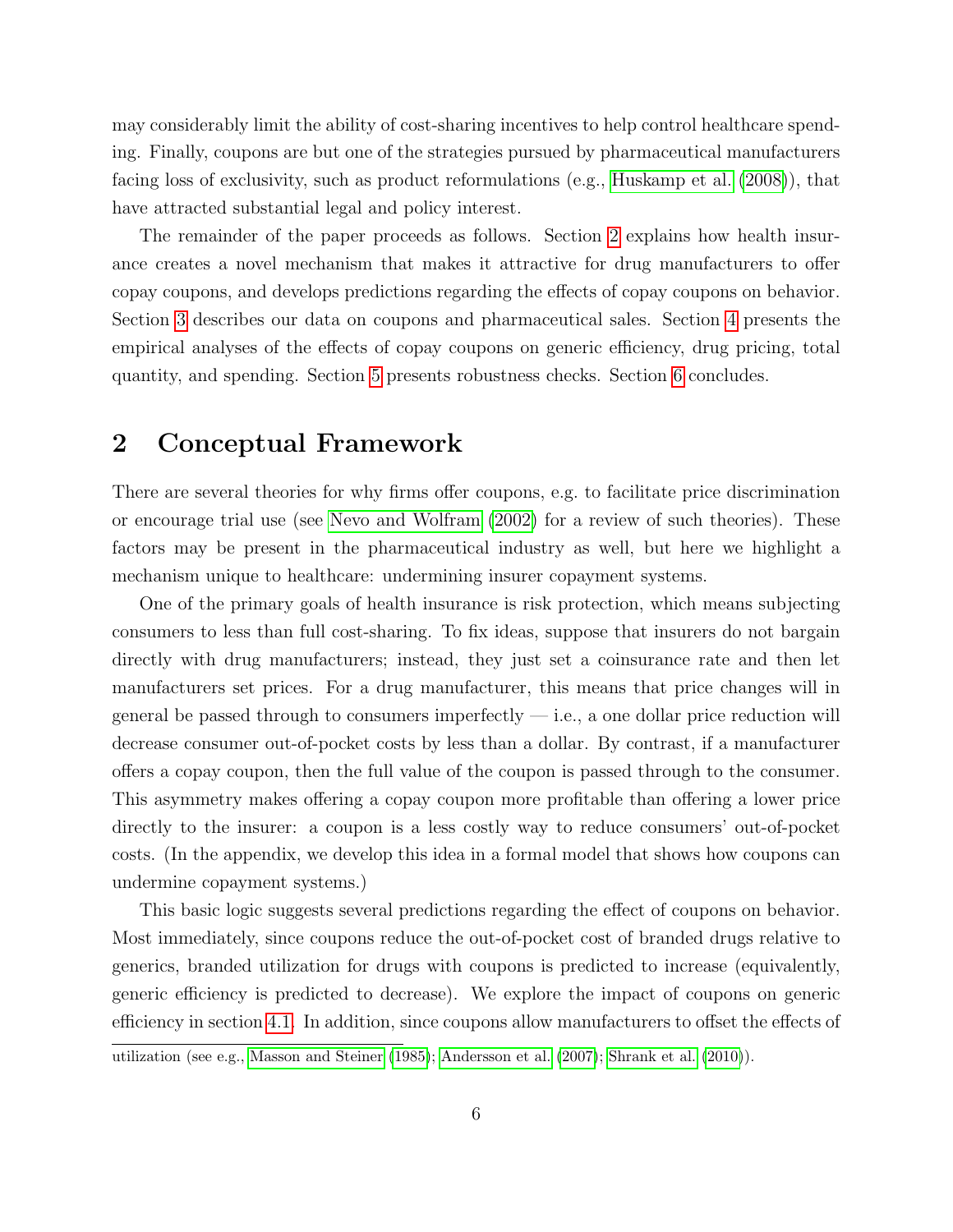price increases on cost-sharing, coupons will increase manufacturers' incentives to raise prices to insurers. As one biotech analyst put it, "It seems the best strategy for a pharmaceutical company is to price their drug as high as they possibly can and offer that co-pay assistance broadly."[15](#page-6-1) We examine whether coupons are associated with higher branded drug prices in section [4.2.](#page-17-0) While in principle coupons could expand the market, for the drugs in our sample — drugs with bioequivalent generics — higher branded utilization is likely to come largely at the expense of generic utilization rather than through market expansion. We study whether coupons are associated with higher total quantity (brand and generic combined) in section [4.3,](#page-19-0) which would be indicative of market expansion. Finally, by shifting consumers away from generics to high-priced brands, coupons are predicted to increase drug spending. In section [4.4,](#page-21-0) we perform back-of-the-envelope calculations to estimate the magnitude of the effect of coupons on overall spending.

Given these predictions, a fair question is: why have insurers not banned redemption of copay coupons? Private insurers claim they are unable to prevent the use of coupons (although public insurance programs, some of which are administered by private insurers, do ban coupons, as discussed below). When an insurer receives a pharmacy claim, the claim does not reveal whether a consumer or a drug company paid the copay. According to F. Everett Neville, Chief Trade Relations Officer at the largest pharmacy benefits manager (PBM) Express Scripts, "The payer doesn't know, and the PBM doesn't know.... We have no ability to stop it and no ability to prohibit it."<sup>[16](#page-6-2)</sup> In addition, insurer efforts to curtail coupon usage have faced strong consumer backlash.<sup>[17](#page-6-3)</sup> It may be that insurers are eventually able to find a way to restrict the usage of coupons and/or to appropriately adjust tiering to undo their effects, but there appear to be insufficient incentives and/or substantial frictions impeding this reaction at present.

# <span id="page-6-0"></span>3 Data

Our analysis relies on three datasets, which we discuss in turn below. (More detailed information is available in the appendix.) We collect data on copay coupons from archived copies of the website www.internetdrugcoupons.com. We use two data sources to estimate

<span id="page-6-2"></span><span id="page-6-1"></span><sup>&</sup>lt;sup>15</sup>Pollack, A. (2011, January 1), "Coupons for Patients, but Higher Bills for Insurers," New York Times.  $16$ Ibid.

<span id="page-6-3"></span> $17$  For example, in April 2014, UnitedHealthcare backed down from a proposed policy to discontinue the use of copay coupons: "We have decided at this time to not implement the new initiative to have retail pharmacies discontinue the facilitation of copay coupons" (UnitedHealthcare, Pharmacy Retail Coupon Update, April 11 2014).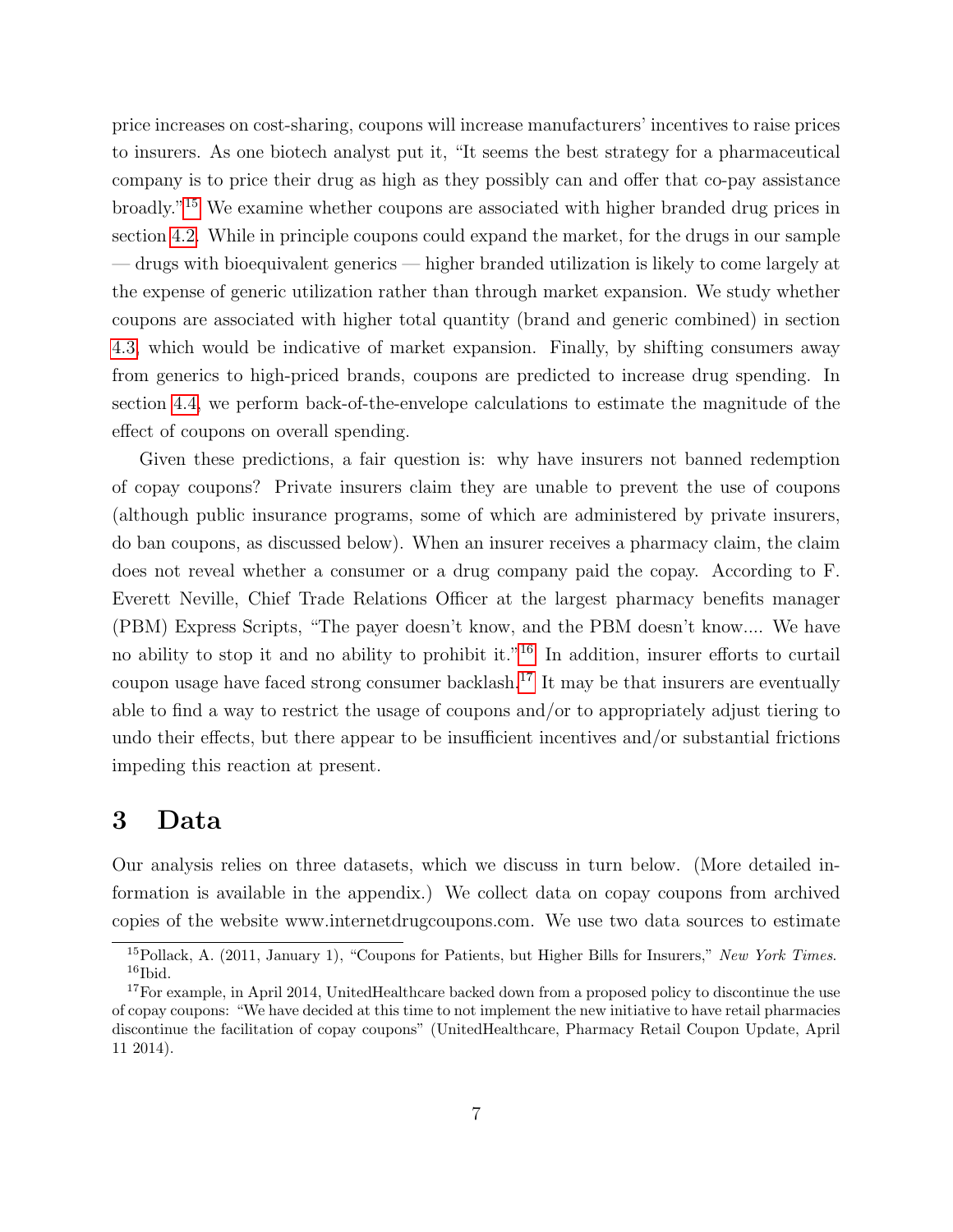the effect of coupons on generic efficiency: the IMS National Prescription Audit (NPA) and the New Hampshire Comprehensive Health Care Information System (NHCHIS). We also use the IMS data to investigate the relationship between coupons, drug prices, and total quantity sold.

#### A. Coupon Data

Our source for information on copay coupons, www.internetdrugcoupons.com, was founded in 2007 and claims to be the most heavily utilized drug-coupon website. The website compiles comprehensive information about coupons for both prescription and over-the-counter drugs. [Ross and Kesselheim](#page-29-10) [\(2013\)](#page-29-10) use a single cross section of the data to study the prevalence of copay coupons. We build a longitudinal dataset of copay coupons using historical versions of the website, which are available at www.archive.org. By scraping the main website and the links it contains, we construct a dataset with one row per drug-month, capturing (a) whether a coupon was available for that drug in that month and (b) if so, the value of the coupon.[18](#page-7-0) To check the accuracy of the website, we verified coupon availability for 500 of the top-selling non-injectable drugs in the U.S. using the current version of the website, and we found only one error.

#### B. Retail Prescription Sales Data

We merge the coupon data with two datasets, the first of which is the IMS National Prescription Audit<sup>TM</sup> (NPA). The subsample of the NPA data that we use draws from approx-imately 57,000 retail pharmacies located throughout the United States.<sup>[19](#page-7-1)</sup> The data include revenues and prescription counts for each unique combination of national drug code (NDC) and month. Each NDC code corresponds to a molecule(s), manufacturer, dosage strength, dosage form, and package size. We collapse these data to the level of molecule-dosage form-month, aggregating over dosage strength and package size.<sup>[20](#page-7-2),[21](#page-7-3)</sup> Henceforth, we refer to a unique combination of molecule-dosage form as a "drug."

<span id="page-7-1"></span><span id="page-7-0"></span><sup>&</sup>lt;sup>18</sup>The website also tracks free-trial offers. We do not code free-trial offers as coupons.

<sup>&</sup>lt;sup>19</sup>The full NPA dataset also contains information from mail-order pharmacies, but we exclude mail-order prescriptions because revenue data are missing for these prescriptions. In addition, mail-order pharmacies often do not accept copay coupons.

<span id="page-7-2"></span><sup>20</sup>Dosage form refers to the physical characteristics of the product. Examples include tablets, capsules, solutions, and extended-release formulations (e.g., an extended-release capsule).

<span id="page-7-3"></span><sup>&</sup>lt;sup>21</sup>We retain the distinction between dosage forms due to the recent rise of product reformulations such as extended-release products. For a given molecule, generic entry may occur at different times for different forms.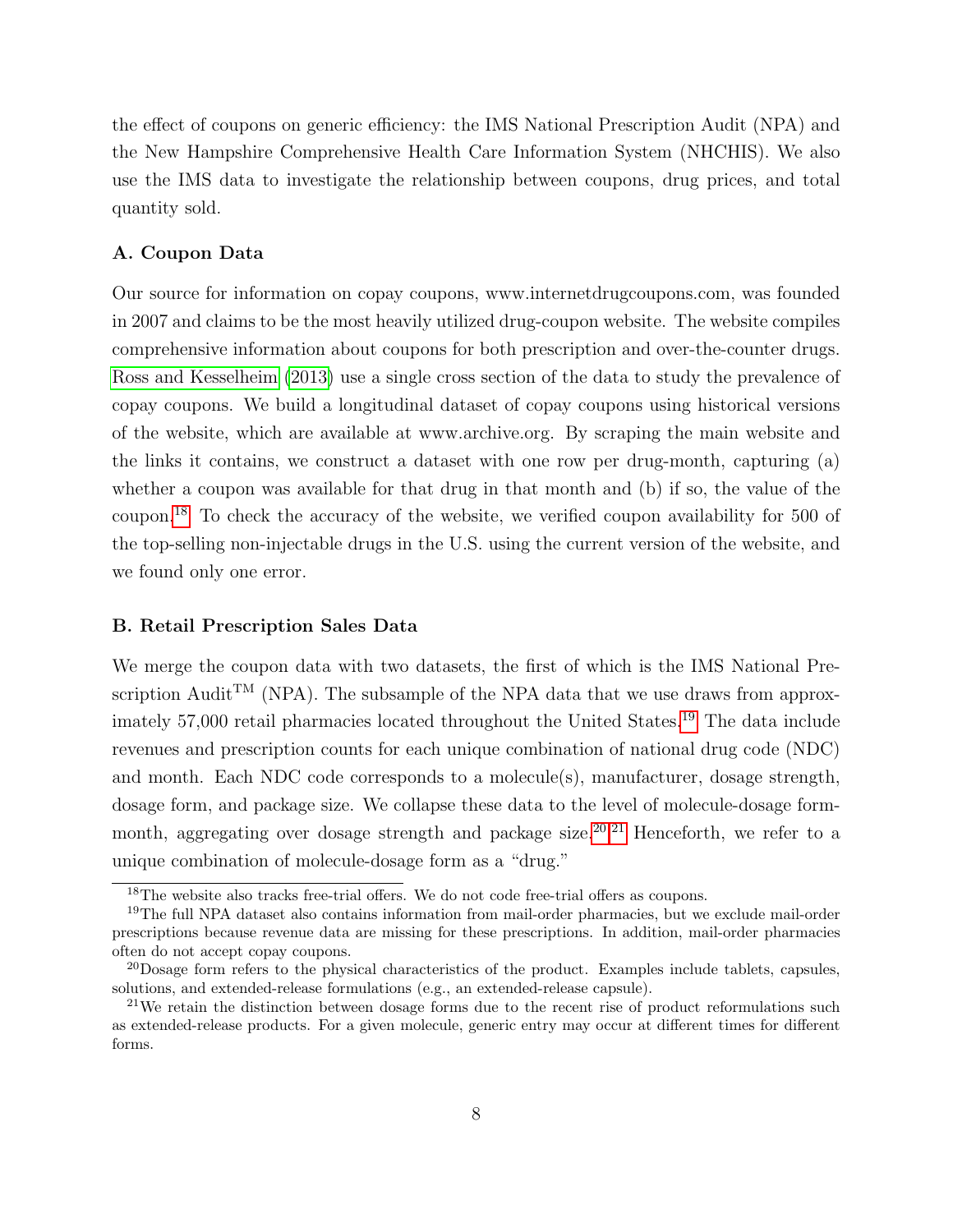We begin by restricting the data to the 125 branded drugs that experienced generic entry during the overlapping period between our NPA and coupon datasets (June 2007 to December 2010). Spending on these drugs is roughly one-third of all spending on drugs with brand/generic competition at any point during the period. We do not consider drugs experiencing generic entry prior to June 2007, because we observe only a portion of the generic efficiency path for these drugs, and we do not know the coupon status of these drugs prior to June 2007.[22](#page-8-0)

We make three additional sample restrictions. First, we eliminate 22 drugs with either multiple branded manufacturers or at least one branded generic.<sup>[23](#page-8-1)</sup> For these drugs, it is unclear how to define coupon status (e.g., if one brand offers a coupon and another does not) and/or generic efficiency (e.g., how should branded generic sales be counted?). Second, we drop 15 drugs with patent disputes or other circumstances that create difficulties in properly defining the timing of generic entry. Patent disputes can result in generics moving in and out of the data.[24](#page-8-2) Other circumstances that make the timing of generic entry difficult to ascertain include partial entry (e.g., a generic enters but only in an atypical dosage strength) or apparent mistakes in generic classifications (e.g., a generic appears in the data prior to the earliest recorded approval of a generic in the FDA's Orange Book). Third, we exclude 3 drugs (none with coupons) that are Schedule II controlled substances. Prescriptions for such drugs are tightly controlled by state and federal laws, leading to different generic efficiency patterns from the rest of the sample.

Table [1](#page-33-0) summarizes the effects of the sample restrictions. Our final sample of 85 drugs accounts for nearly 75 percent of all revenue (between 6/2007 and 12/2010) for drugs experiencing generic entry during the period and about 25 percent of total revenue for drugs with direct brand and generic competition at any point during the period. Of the 85 drugs in our final sample, 29 have a coupon for at least one month while facing generic competition. Figure [2](#page-31-1) plots a histogram of the percentage of months (through December 2010) that a

<span id="page-8-0"></span> $22A$  coupon is available during at least one month of our study period for only 8 percent of these drugs, as compared to 34 percent of drugs in our final sample.

<span id="page-8-1"></span><sup>&</sup>lt;sup>23</sup>Drugs with multiple branded manufacturers are identified by searching the data for different drug names within the same molecule-form combination. For example, Fortical (produced by Upsher-Smith) and Miacalcin (produced by Novartis) are both Calcitonin sprays.

<span id="page-8-2"></span><sup>24</sup>For example, generic firm Teva launched a generic version of AstraZeneca's Pulmicort (budesonide) in November 2008, prior to the expiration of AstraZeneca's patents. As part of a settlement agreement between Teva and AstraZeneca reached shortly after Teva's launch, Teva agreed to pull its generic from the market until a year later, in December 2009. The generic efficiency pattern for budesonide solutions reflects these events (generic efficiency reaches almost 50 percent at the end of 2008 before falling back down to less than 10 percent prior to Teva's re-entry, at which point generic efficiency again increases).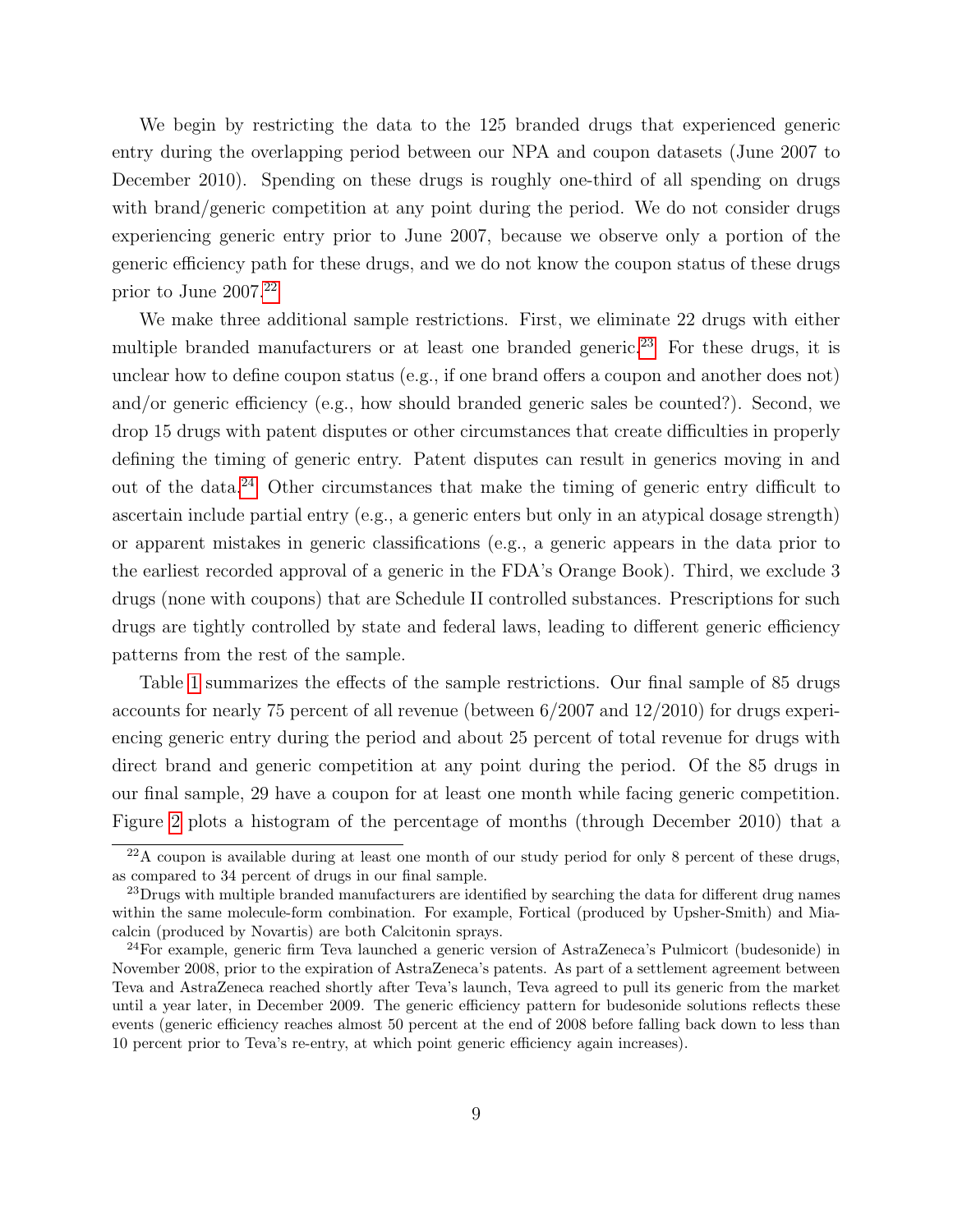coupon is available for drugs while they face generic competition. The figure demonstrates that, in general, a coupon is either never or always available for a given drug. For the few drugs that do experience changes in coupon status, the coupon is either discontinued shortly after generic entry or persists for nearly all months. With these facts in mind, we treat drugs as either (a) having a coupon or (b) not having coupon, rather than attempting to exploit the limited within-drug variation in coupon status. For us to classify a drug as having a coupon, a coupon must be available for that drug in at least 40 percent of the months during which generics are present.<sup>[25](#page-9-0)</sup> For the 23 drugs classified as having a coupon according to this definition, the timing of coupon launches is strongly linked to the timing of generic entry. Nearly half of coupons are launched within 3 months of generic entry, and nearly 70 percent are launched within a year of generic entry.

We construct two dependent variables from the IMS data. The first, generic efficiency, is the share of prescriptions filled using generics.<sup>[26](#page-9-1)</sup> Second, we measure price as average revenue per prescription. An unfortunate limitation of the IMS data is that revenues do not include off-invoice rebates from drug manufacturers to insurers. Therefore, our price measure is an upper bound for the true prices paid by insurers.

We also construct several control variables using the IMS data. First, we create a variable, refill percentage, which is the percentage of prescriptions for each drug that are refills in the three months prior to generic entry. Drugs for chronic conditions will have a higher refill percentage than drugs for acute illnesses. Next, we create a (time-varying) count of the number of generic firms competing with the branded drug in each month. We only count generic firms with a 1 percent or higher share of generic prescriptions, so that extremely small manufacturers do not affect the measure.

Table [2](#page-33-1) provides descriptive statistics comparing drugs with coupons (23 drugs) to drugs without (62 drugs). The full list of drugs with coupons is given in Table [3.](#page-34-0) From Table [2,](#page-33-1) we see that both sets of drugs experience generic entry at similar times, although drugs with coupons tend to have higher sales volume and prices. The differences in revenue and the number of generic firms 12 months after generic entry are significant at the 10% level,

<span id="page-9-0"></span> $^{25}$ In section [5,](#page-23-0) we report that the results are robust to different classifications of the three drugs whose classification is sensitive to this threshold.

<span id="page-9-1"></span> $^{26}$ The IMS data have a field that marks whether a national drug code (NDC) pertains to a brand, generic, or branded generic medicine. To ensure the accuracy of the branded generic category, we utilize drugapproval information from the FDA — if available — to reclassify these NDCs as branded or generic. NDCs associated with a New Drug Application (NDA) and a brand name (i.e., with a product name other than the molecule) are reclassified as brands, while NDCs associated with an Abbreviated New Drug Application (ANDA) or without a brand name (thought to be Authorized Generics) are reclassified as generics. Branded generic NDCs without matching FDA approval information are left as branded generic.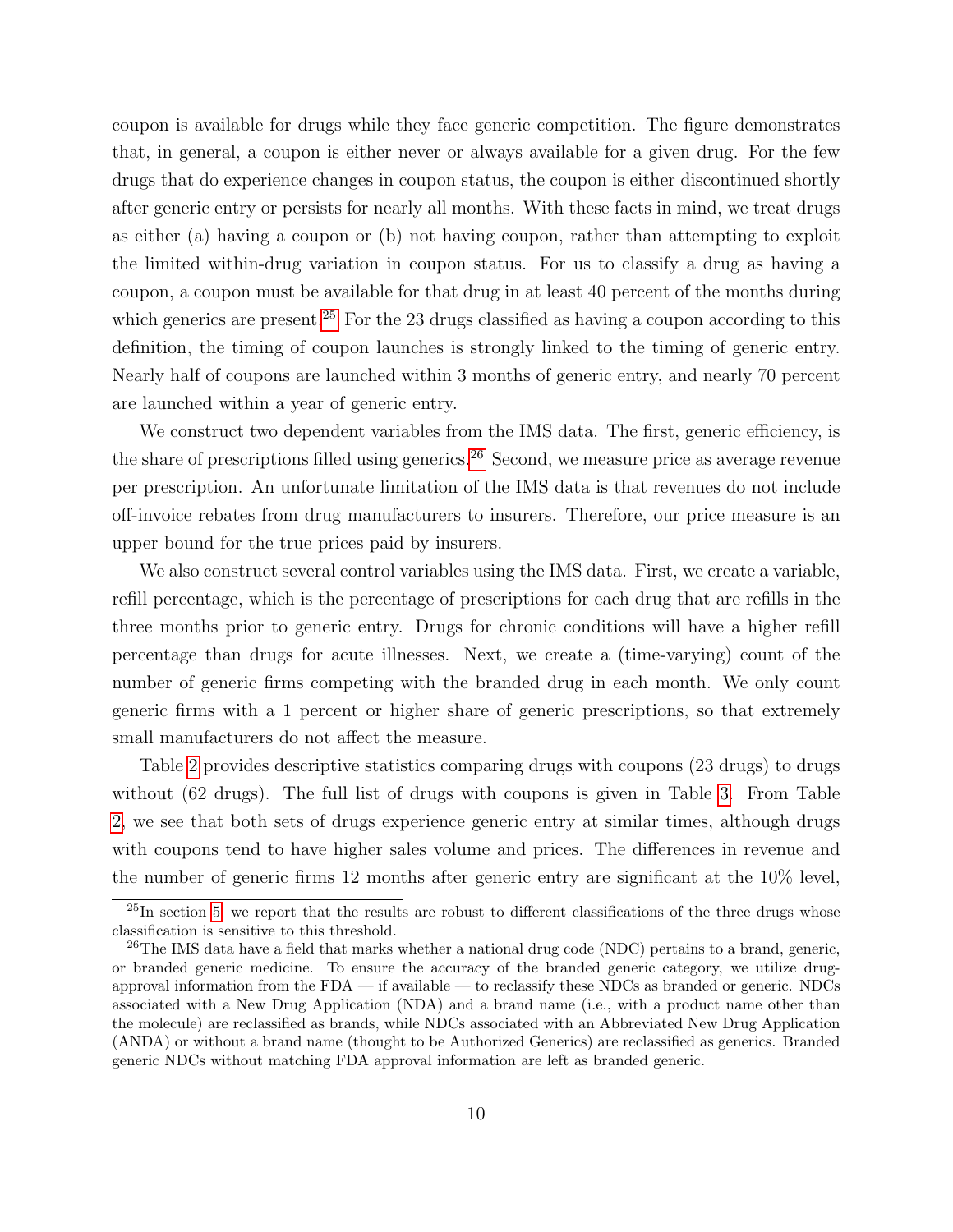suggesting that drugs with coupons have larger markets and attract more generic entry.

In addition to observing whether a drug is covered by a coupon, we also observe the value of the coupon. Coupons differ in their generosity; some coupons offer less than \$20 off a consumer's copay, while others offer up to \$150 off. Whether a coupon is capable of affecting generic efficiency may depend on the degree to which it offsets consumer copays. As a measure of coupon intensity, we divide the value of each coupon by an estimate of an average consumer's copay for the covered drug, which we obtain using Medical Expenditure Panel Survey (MEPS) data from  $2007-2010$ .<sup>[27](#page-10-0)</sup> The median of this measure across all drugs with coupons is 0.91; we use this cutoff to define coupons as "high-intensity" or "low-intensity."[28](#page-10-1) In the empirical analysis, we explore the effects of coupon intensity in addition to presence.

#### C. Insurance Claims Data

Massachusetts is the only state in the U.S. to pass a law banning certain copay coupons.<sup>[29](#page-10-2)</sup> In neighboring New Hampshire, a state with a rich "all-payer claims database" that includes claims from residents of Massachusetts, there is no similar statewide ban. In section [4.1,](#page-14-0) we use the variation in coupon availability across these two states to estimate the effects of coupons using difference-in-differences models. To perform that analysis, we obtain pharmacy claims for 2007–2013 from the New Hampshire Comprehensive Health Care Information System (NHCHIS).[30](#page-10-3) The analysis using the NHCHIS data is complementary to

<span id="page-10-0"></span><sup>&</sup>lt;sup>27</sup>The Medical Expenditure Panel Survey is a compilation of large-scale surveys about individuals' and families' healthcare utilization, costs, and insurance coverage. For prescription drugs, survey participants are asked about their prescription drug use and asked for permission to collect further information from their pharmacies (e.g., insurer payments).

To estimate consumer copays, we estimate a parametric model of the relationship between retail prices and consumer out-of-pocket cost using MEPS data and then apply the estimated relationship to prices in the IMS data. Specifically, we assume that  $\omega \rho = \alpha p^{\sigma}$  and then estimate  $\alpha$  and  $\sigma$  with nonlinear least squares using data from privately insured patients in the MEPS, 2007–2010 ( $\hat{\alpha} = 2.36$  and  $\hat{\sigma} = 0.50$ ).

<span id="page-10-1"></span><sup>&</sup>lt;sup>28</sup>Other potential definitions of intensity, such as the raw offer size or the offer divided by price (without converting price to out-of-pocket cost) yield essentially the same high-intensity and low-intensity split, with only two drugs changing classification.

<span id="page-10-2"></span><sup>&</sup>lt;sup>29</sup>In 2012, Massachusetts eliminated its ban on copay coupons for drugs without a bioequivalent generic. For drugs with a bioequivalent generic — the entirety of our sample — coupons are still banned. "Pharmaceutical manufacturing companies shall be prohibited from offering any discount, rebate, product voucher or other reduction in an individuals out-of-pocket expenses, including co-payments and deductibles, for any prescription drug that has an AB rated generic equivalent as determined by the United States Food and Drug Administration." (Massachusetts House of Representatives, No. 4200, lines 1448–1451.)

<span id="page-10-3"></span> $30\text{Recall}$  that the analysis using IMS data covers 2007–2010. We use the full 2007–2013 period to benefit from additional data, and we verify that drugs for which coupons are available in the 2007–2010 period typically also have coupons during later years. Specifically, we found that 19 of 23 coupon drugs still have coupons available as of December 2013 or later. Our results are both quantitatively and qualitatively similar when we restrict the NHCHIS analysis to 2007–2010. See section [5](#page-23-0) for further details.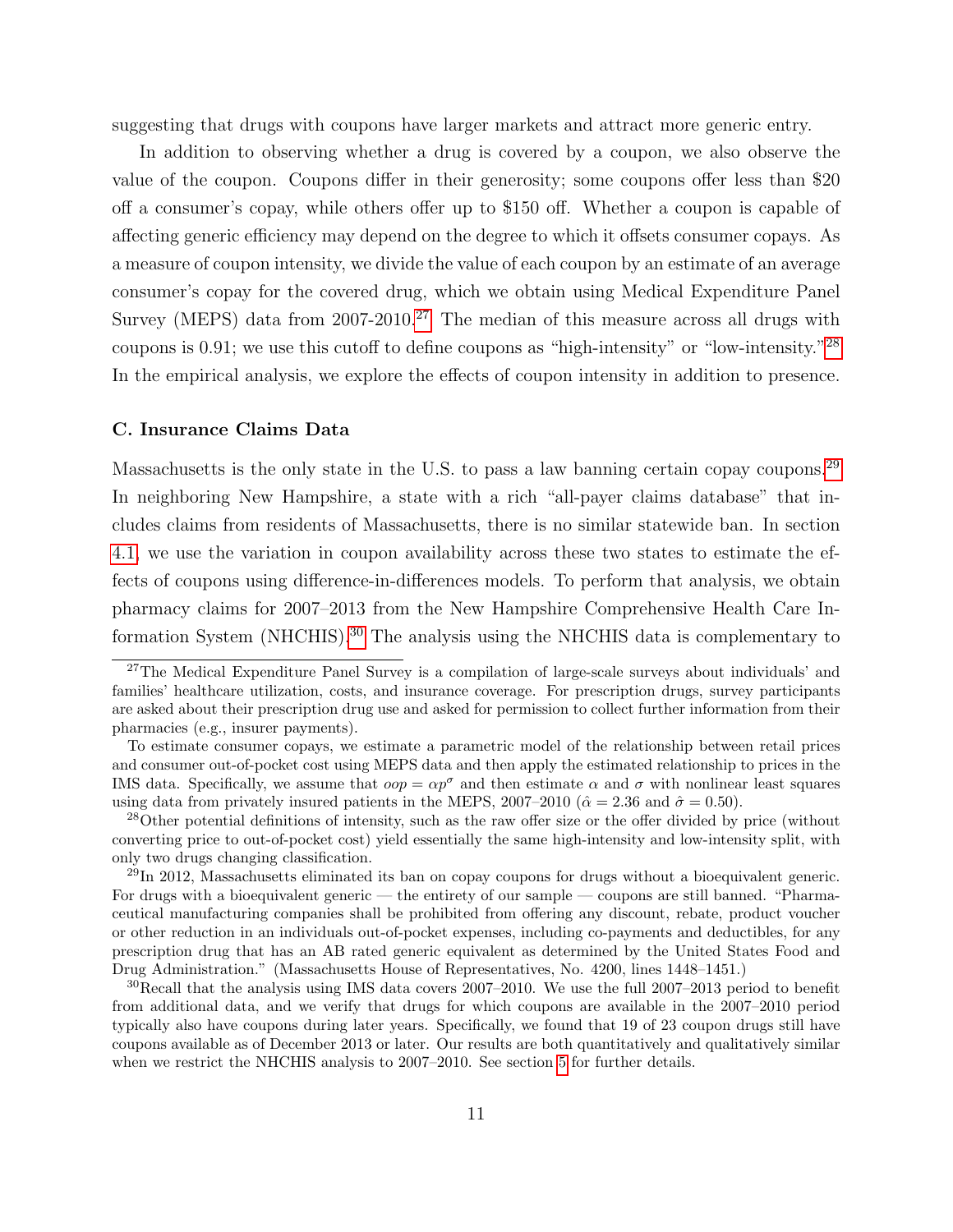the analysis using the IMS data. The higher frequency (monthly rather than yearly), larger sample size (national coverage), and richer characteristics (e.g., the number of generic firms) in the IMS data make it ideal for defining the sample and for examining more detailed generic efficiency patterns. The NHCHIS data allow us to relax the assumption that coupon status is exogenous.

NHCHIS contains insurance claims from private insurers. Most of the sample derives from individuals with comprehensive private insurance. However, the dataset also includes claims from Medicare beneficiaries who receive supplemental Medicare coverage through their (possibly former) employers. The data do not contain traditional Medicare or Medicaid claims, or claims for Medicare Part D plans. We use data from individual pharmacy claims, including the year the prescription was filled, information about the drug (e.g., name and brand status), and information about the consumer (e.g., insurance type, age, and state of residence).

Importantly, all insurers and plan administrators must submit claims for (a) all New Hampshire residents and (b) all lives covered through policies issued in New Hampshire, including residents living outside of New Hampshire. For instance, if a national business has its headquarters in New Hampshire and health benefits for all of its employees are handled by headquarters, the insurer must submit claims for all of that business's employees. The data therefore include a nontrivial number of claims from residents of states that surround New Hampshire, particularly Massachusetts. As we examine the impact of Massachusetts' ban on copay coupons, our estimation sample focuses on just New Hampshire and Massachusetts, which generate 90.4 and 2.3 percent of pharmacy claims, respectively. In section [5,](#page-23-0) we also incorporate the data from other states to conduct falsification tests.

Table [4](#page-35-0) contains descriptive statistics about the number of pharmacy claims filled for drugs in our final sample. While there are far more claims in the data for New Hampshire than Massachusetts, there are more than 80,000 claims for Massachusetts residents in our final sample. There is substantial variation across drugs in the number of observed claims. Four drugs, none of which have coupons, lack any claims in Massachusetts. Overall, however, the sample sizes are quite large: for the median drug, we see hundreds of claims for Massachusetts residents and more than 10,000 for New Hampshire residents. As we discuss in section [4.1,](#page-12-1) we use the claim-level data to calculate generic efficiency rates within unique combinations (cells) of drug, year since generic entry, insurance type, and state of residence. We then estimate regression models using the cell-level data.

One potential concern with the NHCHIS data is that some Massachusetts residents may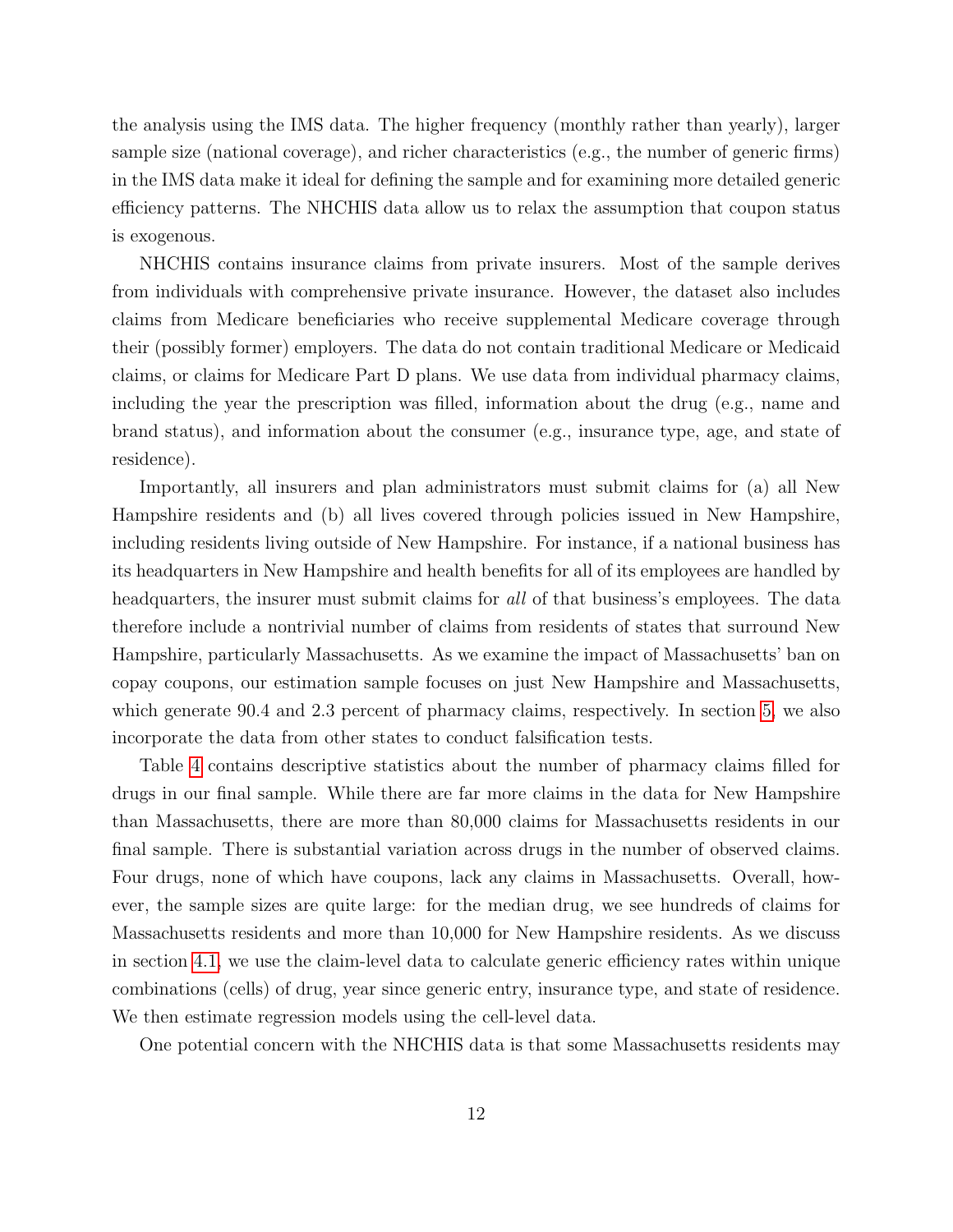fill their prescriptions in New Hampshire (or other surrounding states). There is some ambiguity about whether it is legal for Massachusetts residents to redeem coupons even if they fill their prescriptions in other states, and in addition some drug manufacturers offering coupons appear to exclude Massachusetts residents from eligibility. Regardless, to the extent that Massachusetts residents travel out-of-state to use coupons, our estimates of the coupon effect will likely be biased downward (i.e., biased against finding an effect). That said, only 10 percent of Massachusetts residents' prescriptions are filled in New Hampshire, and empirically we find no evidence of a bias: our results are essentially unaffected when excluding these claims, suggesting that Massachusetts residents are likely not traveling in large numbers to other states to circumvent Massachusetts' coupon ban.

# <span id="page-12-0"></span>4 Analysis

### <span id="page-12-1"></span>4.1 Do coupons affect generic efficiency?

We pursue two approaches to investigate whether coupons have an effect on generic efficiency. In both, we estimate regression models to determine whether coupons are associated with decreased generic drug usage. The first analysis, which utilizes IMS data at the drug–month level, treats coupon status as exogenous — i.e., uncorrelated with unobserved determinants of generic efficiency. The second analysis, which utilizes claims data aggregated to the drug–year–consumer group level, addresses the possibility that coupon status is endogenous by estimating difference-in-differences models that compare differences in generic efficiency between New Hampshire (where coupons can be used) and Massachusetts (where coupons of the type we study are prohibited) for drugs with and without coupons.

#### A. Retail Prescription Sales Data (IMS)

Figure [3](#page-32-0) plots average generic efficiency by coupon status and months since generic entry, weighting each drug by the average revenue of the branded version in the three months prior to generic entry. On average, drugs with a coupon experience slower increases in generic efficiency than drugs without. After two years of generic competition, the generic efficiency rate is 98.4 percent for drugs without a coupon but only 88.3 percent for drugs with a coupon. These differences are highly statistically significant.

We next estimate a more parametric model that incorporates control variables. Specifically, we estimate a "confined exponential" equation, as is commonly utilized in the literature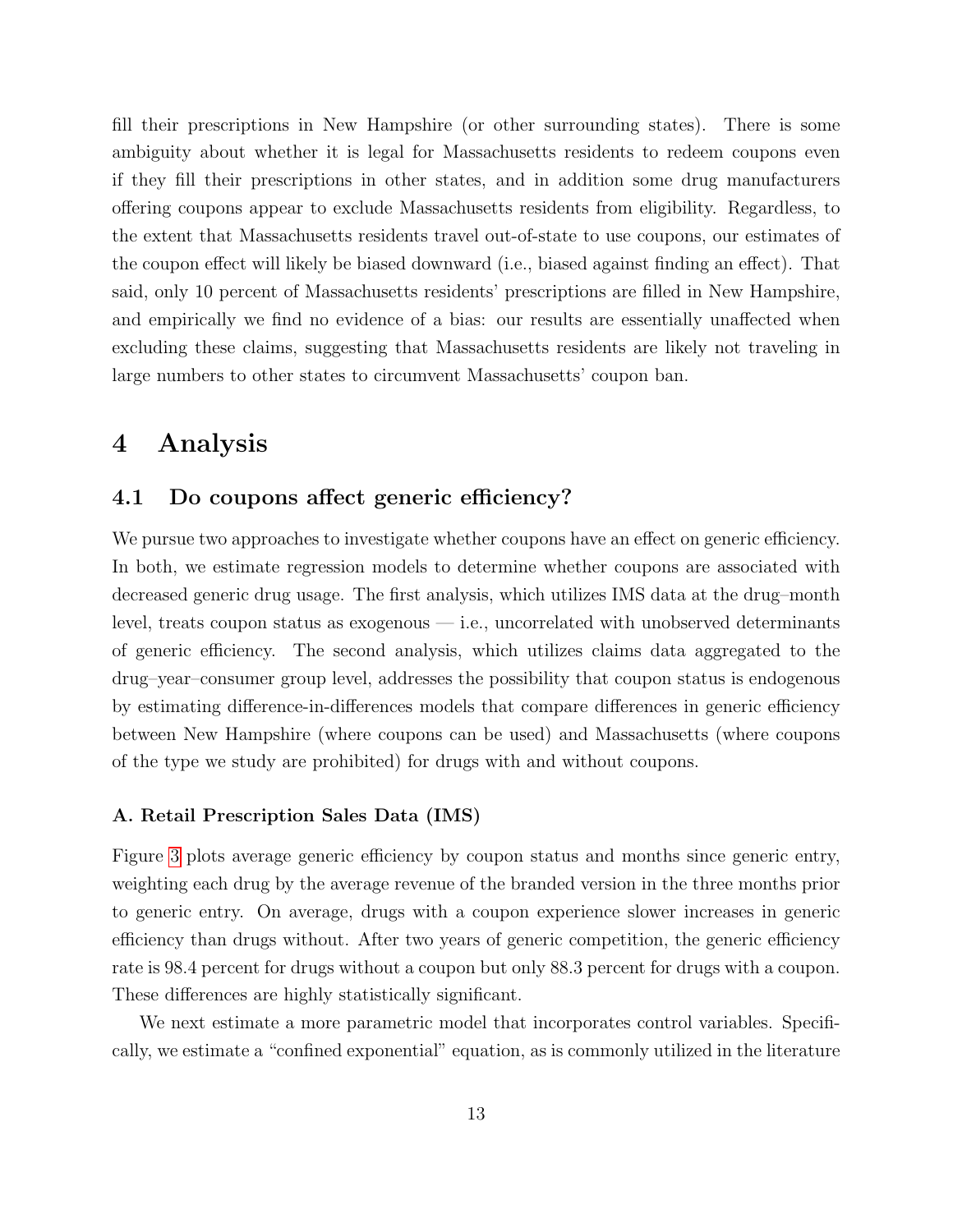on growth and diffusion (see, e.g., [Banks](#page-28-6) [\(1994\)](#page-28-6)):

<span id="page-13-0"></span>
$$
\text{geneff}_{dt} = 1 - \theta \cdot \exp\left(-\lambda_{dt} \cdot t\right) + \varepsilon_{dt}.\tag{1}
$$

Generic efficiency in the month of generic entry  $(t = 0)$  is given by  $1 - \theta$ , and  $\lambda_{dt}$  controls the speed at which generic efficiency approaches 1. We model  $\lambda_{dt}$  as a linear function of coupon status and other covariates  $X_{dt}$ :

$$
\lambda_{dt} = \beta_0 + \beta_1 \cdot coupon_d + X_{dt}\beta_X. \tag{2}
$$

In  $X_{dt}$ , we follow the literature (e.g., [Caves et al.](#page-28-4) [\(1991\)](#page-28-4) and [Frank and Salkever](#page-28-5) [\(1997\)](#page-28-5)) and control for generic competition using the number of generic firms. The number of generic firms is associated with lower generic prices and hence should be a positive predictor of generic efficiency. We also control for refill percentage, the proportion of total prescriptions accounted for by refills (in the three months prior to generic entry). The anticipated sign on refill percentage is ambiguous. On one hand, refills will automatically have the same branded/generic status as the initial fill, suggesting that a higher refill percentage should lead to lower generic substitution. On the other hand, chronic drug expenses may be more salient and consumers may be better informed about the availability and quality of generic substitutes for chronic drugs, suggesting that a high refill percentage might lead to higher generic substitution. We do not control for brand or generic prices because coupons may affect generic efficiency at least partially through pricing; we explore this mechanism in section [4.2.](#page-17-0)

Estimates of equation [\(1\)](#page-13-0) (estimated via iterated GMM) are presented in Table [5.](#page-36-0) In column (1), we estimate the model without any controls. We control for the number of generic firms in column (2) and add refill percentage in column (3). In columns (4) to  $(6)$ , we explore the effect of coupon intensity. Column (4) estimates separate effects for lowintensity and high-intensity coupons, while columns (5) and (6) directly interact the coupon indicator with our intensity measure (linear and quadratic). To facilitate interpretation of the estimates, the bottom panel of the table shows the implied average generic efficiency over the first three years following generic entry  $(t = 0$  to  $t = 36)$ .

Across all six specifications, coupons are linked to lower generic efficiency. The coefficients on the coupon indicators are negative, statistically significant, and economically meaningful. Averaging over the first three years of generic entry, generic efficiency for drugs with coupons is estimated to be around 10 percentage points lower than for drugs without coupons. On balance, the evidence also supports the hypothesis that higher coupon intensity is connected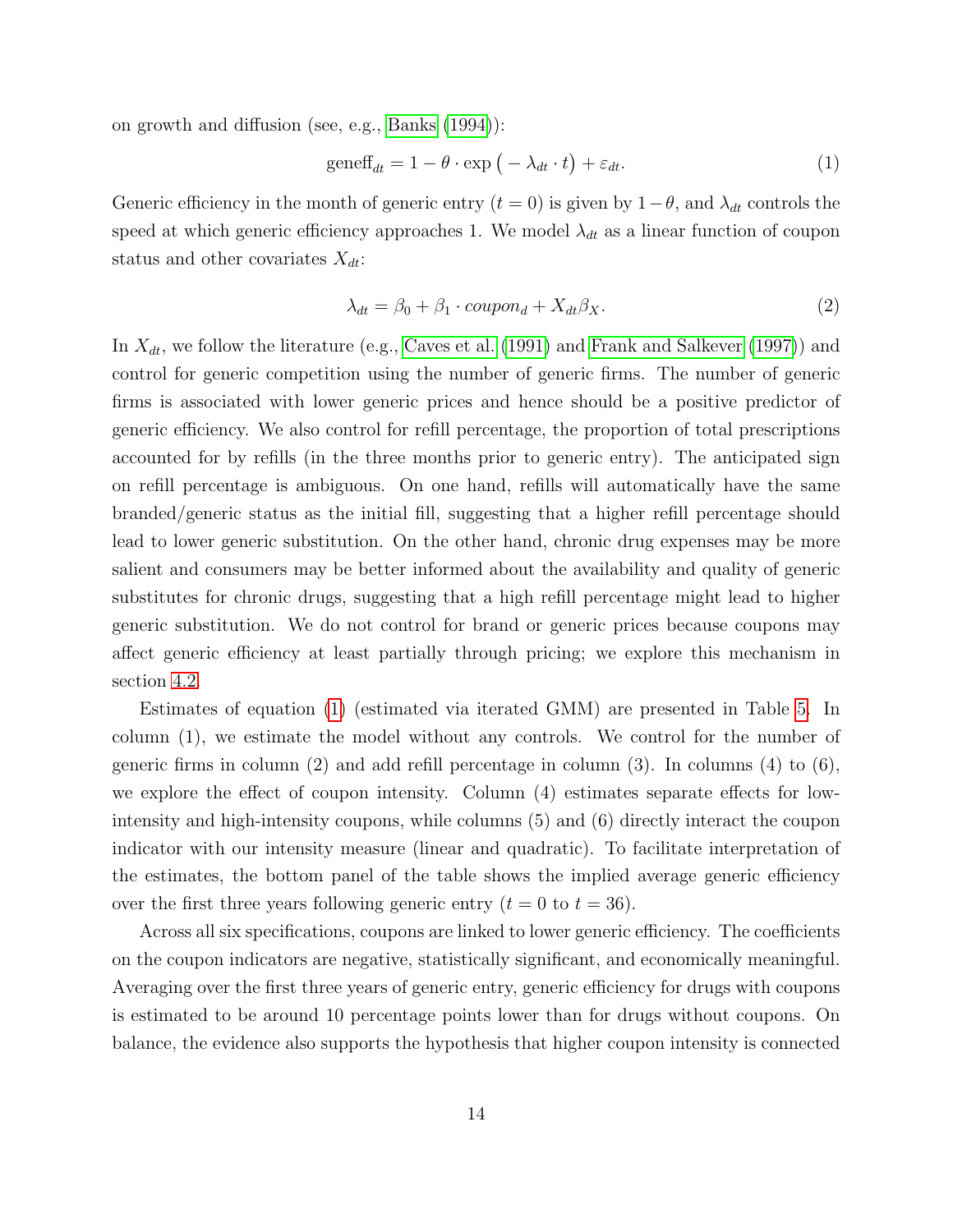with lower generic efficiency. While the effect sizes in column (4) for low-intensity and highintensity coupons cannot be statistically distinguished from one another, the specifications in columns  $(5)$  and  $(6)$  indicate statistically significant differences. In column  $(6)$ , the estimated effect of intensity follows an intuitive pattern — starting around zero, decreasing, and then flattening out as intensity grows.

In unreported analyses, we also experimented with other control variables and alternative functional forms, such as using indicators for different numbers of generic firms (e.g., as in [Reiffen and Ward](#page-29-11) [\(2005\)](#page-29-11)). None of these modifications substantially improved model fit, and in all specifications examined, the estimated coefficient on the coupon indicator remained negative, significant, and of similar magnitude.

#### <span id="page-14-0"></span>B. Insurance Claims Data (NHCHIS)

#### Difference-in-differences (DD)

The primary concern with the preceding analysis is that there may be unobserved factors that influence generic efficiency and are correlated with coupon status (i.e., coupons may be endogenous). Any such unobserved factors will bias our initial estimates, which use cross-drug variation in coupon status to estimate its effect. For instance, suppose that manufacturers launch coupons when generic efficiency is expected to increase particularly quickly following generic entry. In this case, our estimates will tend to understate the effect of coupons. On the other hand, if drugs with coupons were likely to have slow generic penetration even absent the coupon, our estimates will be biased toward finding that coupons have an effect.

In this section, we address this concern by exploiting Massachusetts' copay coupon ban. For drugs with coupons, we can compare generic efficiency rates in Massachusetts (where coupons are banned) with those in New Hampshire (where coupons are permitted). However, in addition to the effect of coupons, this first difference also contains any other differences between the two states that may affect generic efficiency, such as physicians' prescribing practices. To isolate the effect of coupons, we estimate a difference-in-differences model that compares the state differences in generic efficiency for drugs with and without coupons. The difference between states for drugs without coupons captures the impact of state-specific factors unrelated to coupons and potentially correlated with generic efficiency. Specifically, we estimate:

<span id="page-14-1"></span>
$$
\text{geneff}_{dtks} = \alpha_d + \gamma_t + \delta_k + \beta_0 \cdot NH_s + \beta_1 \cdot NH_s \cdot \text{coupon}_d + \varepsilon_{dtks},\tag{3}
$$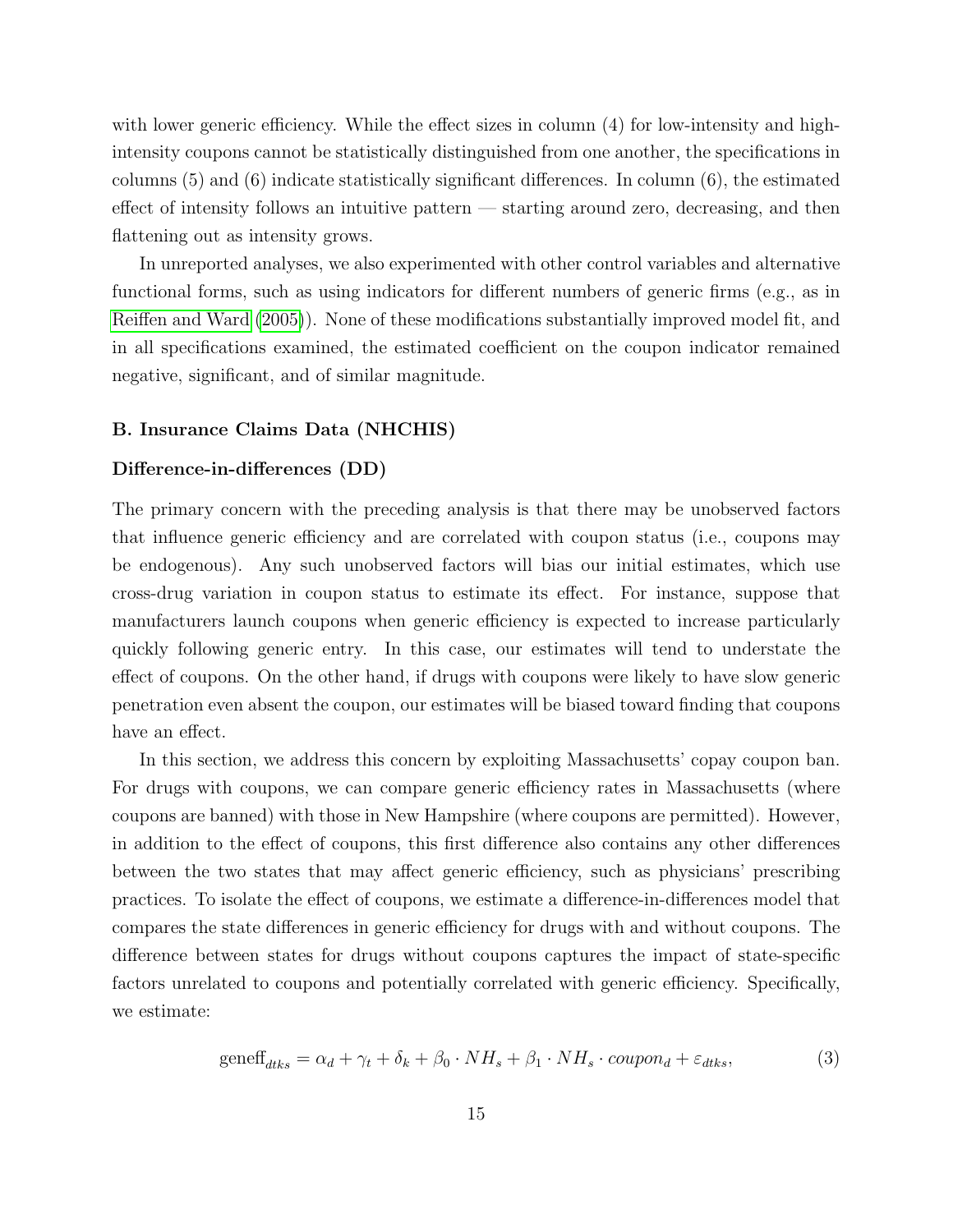where d is drug, t is years since generic entry,<sup>[31](#page-15-0)</sup> k is insurance type (HMO, PPO, POS, and other), and s is state (New Hampshire or Massachusetts).  $NH<sub>s</sub>$  is an indicator variable equal to 1 for New Hampshire. The estimating equation includes fixed effects for drugs ( $\alpha_d$ , which subsumes the coupon indicator  $\text{coupon}_d$ , years since generic entry  $(\gamma_t)$ , and insurance type  $(\delta_k)$ . Observations more than four years after generic entry  $(t > 4)$  are pooled with observations four years after generic entry  $(t = 4)$ . All models are estimated by weighted least squares, with observations weighted by the number of claims used to construct the relevant generic efficiency rate. Standard errors are clustered by drug. As we explain in the next subsection, since coupons are banned for consumers with Medicare-sponsored insurance, we estimate the difference-in-differences model using only claims from consumers under the age of 65.

The coefficient of interest is  $\beta_1$ , which is the difference-in-differences estimate of the effect of coupons on generic efficiency. Table [6](#page-37-0) presents the results. Column (1) gives the estimates of equation [\(3\)](#page-14-1). Columns (2) to (4) explore the effects of coupon intensity. For drugs without coupons, we cannot reject the null of no difference in generic efficiency between the two states. For drugs with coupons, on the other hand, generic efficiency is more than 3 percentage points lower in New Hampshire, indicating that coupons significantly reduce generic utilization. In column (2), only the coefficient on high-intensity coupons is statistically significant, and a test for equality of the two coupon coefficients is rejected at the 1% level. While we fail to detect statistically significant effects when using the continuous intensity measure in columns (3) and (4), the pattern of the point estimates is very similar to what we found in the IMS data (though with a smaller overall magnitude).

#### Triple-difference (DDD)

The key identifying assumption in the difference-in-differences analysis above is that the observed difference across states in generic efficiency for drugs without coupons accurately captures the effect of state-specific factors other than coupons that are correlated with generic efficiency. This assumption may be violated if, for instance, differences in out-of-pocket costs between states vary by coupon status. Our analysis of the claims data does not support this particular hypothesis,[32](#page-15-1) but the potential for bias along unobserved dimensions remains. For

<span id="page-15-0"></span> $31$ Unlike the IMS data, in which data are available monthly, the claims data only capture the year in which a prescription was filled.

<span id="page-15-1"></span> $32$ Estimating models like equation [\(3\)](#page-14-1) but with the average out-of-pocket price difference between brands and generics as the dependent variable yields statistically insignificant copay differences between states, with or without coupons.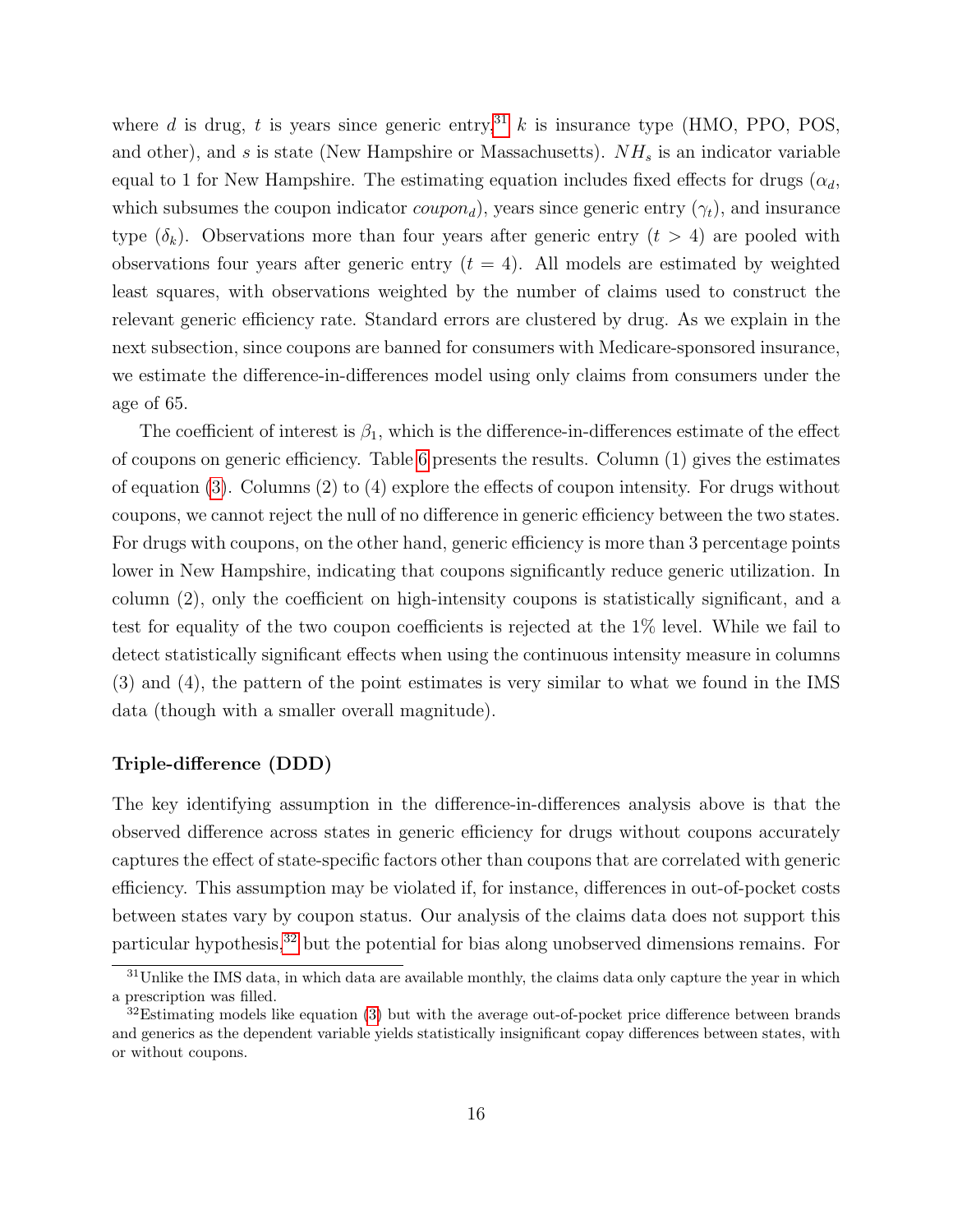example, the estimated coupon effect may also reflect unobserved marketing efforts that coincide with the coupon and occur only in New Hampshire. Arguably, any marketing that co-occurs with a coupon strategy is part and parcel of a coupon effect, however to err on the conservative side we pursue a triple-difference model. This model compares the impact of coupons (in Massachusetts versus New Hampshire) in the under 65 versus 65 and over population. The Centers for Medicare & Medicaid Services bans coupon redemption for all individuals in Medicare-sponsored plans (whether traditional, Medicare Advantage, Part D, or subsidized employer supplemental plans). If, for example, the estimated effect in the difference-in-differences analysis is actually due to heavy television advertising in New Hampshire for drugs with coupons, we should observe this effect in the 65 and over population as well. To implement the model, we subdivide our unit of observation by less than/at least the age of 65 and add interactions with an indicator variable marking individuals under the age of 65 (under65) to the estimating equation. The resulting model is:

<span id="page-16-1"></span>
$$
gen\text{eff}_{dtksm} = \alpha_d + \gamma_t + \delta_k + \beta_0 \cdot NH_s + \beta_1 \cdot under65_m + \beta_2 \cdot NH_s \cdot under65_m
$$

$$
+ \beta_3 \cdot NH_s \cdot coupon_d + \beta_4 \cdot under65_m \cdot coupon_d
$$

$$
+ \beta_5 \cdot NH_s \cdot under65_m \cdot coupon_d + \varepsilon_{dtksm},
$$

$$
(4)
$$

where  $m$  denotes the consumer group with respect to the standard age for Medicare eligibility (65). The primary coefficient of interest is  $\beta_5$ , which gives the triple-difference estimate of the effect of coupons on generic efficiency.

The DDD estimate of the coupon effect is likely to be conservative for several reasons. First, there is no automated system that monitors or restricts Medicare beneficiaries from using coupons. Indeed, a survey of Medicare beneficiaries by the National Coalition on Health Care found that 6 percent of respondents admitted to using copay coupons while on Medicare.[33](#page-16-0) Second, it is possible that some of the consumers in our data aged 65 or older have prescription drug coverage that is not subsidized by Medicare at all, in which case they are legally able to use copay coupons. Unfortunately, our data do not permit us to identify which seniors are eligible to use coupons and which are not. Both of these factors will tend to cause the DDD estimate of the coupon effect to be understated (e.g., if all New Hampshire seniors in the data use coupons, then the age distinction ceases to be meaningful). Third, sample sizes in the data are relatively small for consumers aged 65 or older in Massachusetts,

<span id="page-16-0"></span><sup>&</sup>lt;sup>33</sup>National Coalition on Health Care (NCHC), "Seniors' Awareness and Use of Prescription Co-pay Coupons in Medicare," Survey. March 26-30, 2012.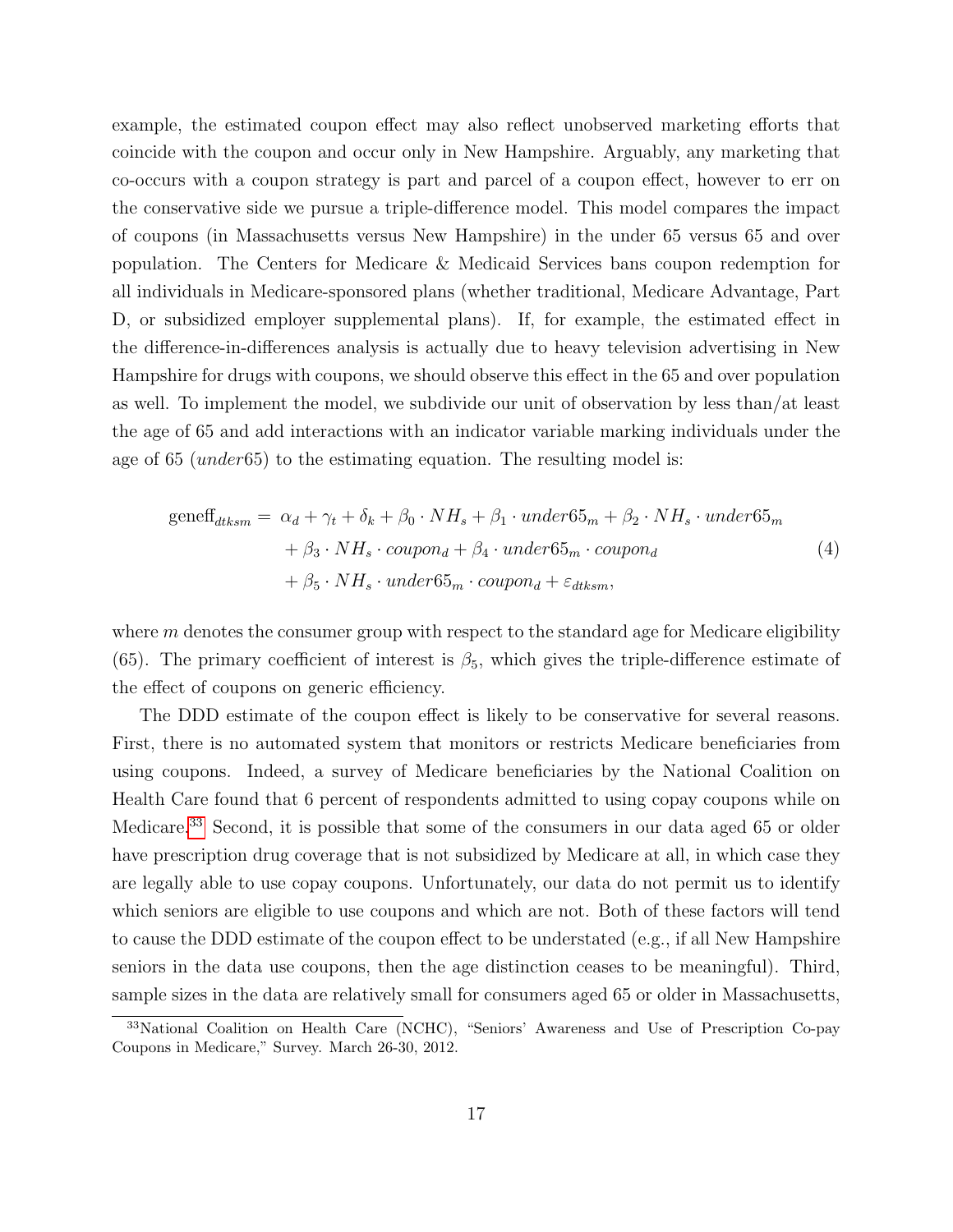which decreases the precision of the DDD estimate.

Table [7](#page-38-0) displays the results. Rather than the individual  $\beta$  coefficients, which are difficult to interpret in isolation, we present the implied difference-in-differences estimates for the under 65 and 65 and over groups, as well as the DDD estimate  $\beta_5$ . In the table, "NH-MA difference, with coupon" and "NH-MA difference, without coupon" refer to the estimated values (respectively) of:[34](#page-17-1)

$$
\mathbb{E}\Big[\text{geneff}_{dtksm} | NH_s = 1, \text{coupon}_d = 1\Big] - \mathbb{E}\Big[\text{geneff}_{dtksm} | NH_s = 0, \text{coupon}_d = 1\Big]
$$
  
and  

$$
\mathbb{E}\Big[\text{geneff}_{dtksm} | NH_s = 1, \text{coupon}_d = 0\Big] - \mathbb{E}\Big[\text{geneff}_{dtksm} | NH_s = 0, \text{coupon}_d = 0\Big].
$$

Based on the difference-in-differences estimate shown in panel A, for consumers under the age of 65 and eligible to use coupons, coupons are estimated to decrease generic efficiency by 3.4 percentage points. Panel B performs the same exercise for consumers aged 65 or older. For this group, coupons are estimated to *increase* generic efficiency, although the estimate is not statistically significant. This estimate provides evidence against the hypothesis of statewide marketing efforts for drugs with coupons in New Hampshire; if such marketing were present, we would expect generic efficiency in the 65 and over population for drugs with coupons to be lower in New Hampshire than in Massachusetts. Given the positive estimated effect of coupons on generic efficiency in the 65 and over population, the resulting DDD estimate is larger than the DD estimate, suggesting that coupons decrease generic efficiency by 6.3 percentage points. Separate DDD estimates for high-intensity and low-intensity coupons indicate negative effects of coupons on generic efficiency for both, although only the high-intensity coupon estimate is statistically significant.<sup>[35](#page-17-2)</sup> When calculating the spending implications of permitting copay coupons for branded drugs with generic bioequivalents (section [4.4\)](#page-21-0), we use the more conservative DD point estimate of 3.4 percentage points.

### <span id="page-17-0"></span>4.2 Do coupons affect drug pricing?

As noted in section [2,](#page-5-0) manufacturers utilizing copay coupons may also have incentives to increase prices, as coupons can be used to offset any copay increases resulting from price hikes. Contracts between insurers and drug manufacturers/retail pharmacies often do not

<span id="page-17-1"></span><sup>&</sup>lt;sup>34</sup>To be clear, the expectation is only over the error term  $\varepsilon_{dtksm}$ . Drug, years since generic entry, insurance type, and under/over age 65 are fixed, but the notation is suppressed for brevity.

<span id="page-17-2"></span> $35$ Full results from these specifications are available upon request.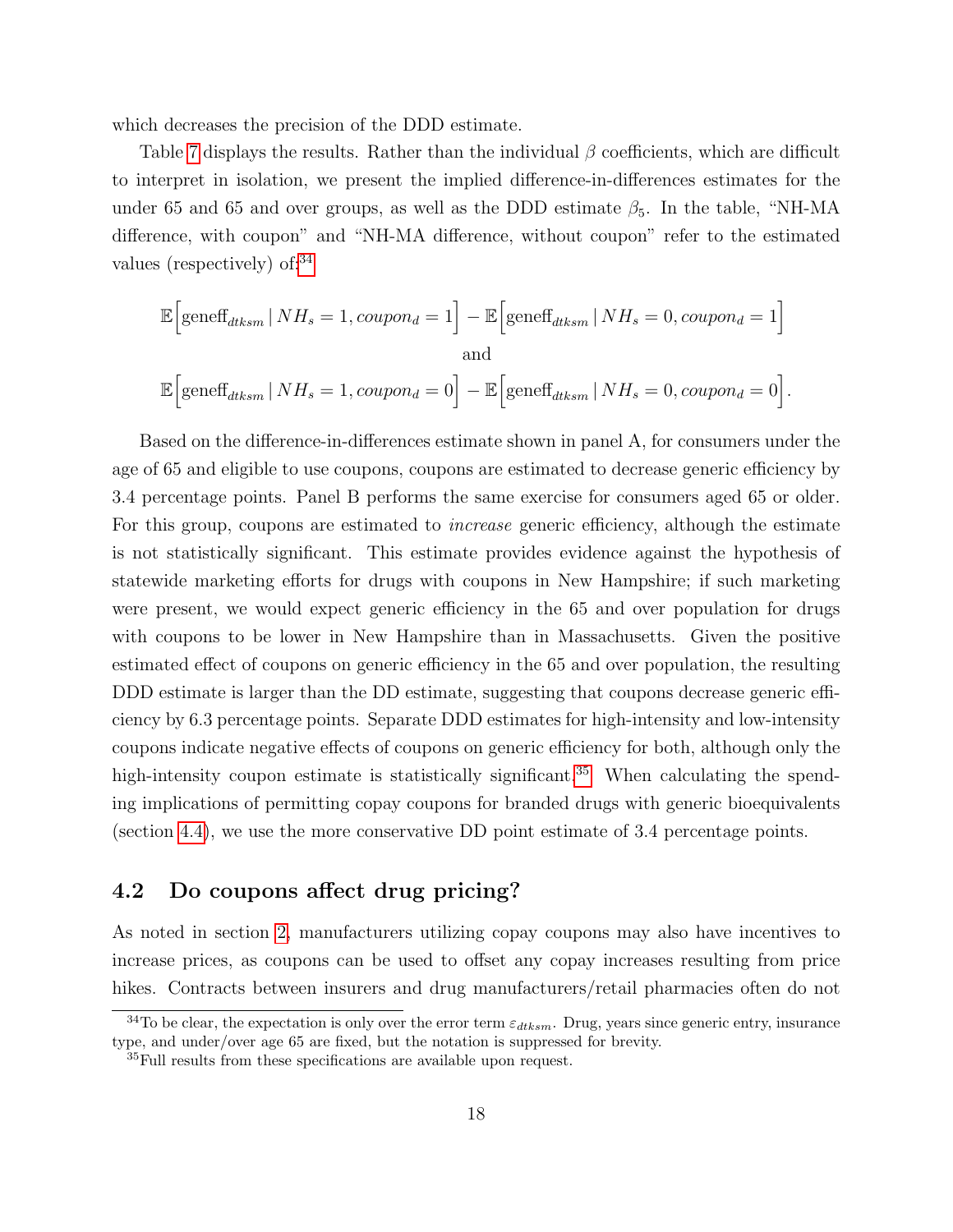vary across states, so we are unable to exploit the Massachusetts coupon ban to study prices. Therefore, we explore the link between the use of coupons and pricing using only the IMS data. To begin, we estimate

<span id="page-18-1"></span>
$$
\ln(p_{dt}) = \alpha + \beta_0 \cdot t + \beta_1 \cdot coupon_d + \beta_2 \cdot t \cdot coupon_d + X_{dt}\beta_X + \varepsilon_{dt},\tag{5}
$$

where  $p_{dt}$  is average revenue per prescription (for drug d, t months since generic entry). All prices are measured in CPI-adjusted 2010 dollars. The set of controls represented by  $X_{dt}$ contains the controls in the generic efficiency analysis (the number of generic firms and refill percentage), and also includes the log of the average brand price in the three months prior to generic entry. Since we control for brand price prior to generic entry,  $\beta_1$  represents a timeinvariant percentage change in the price level (i.e., a shift in the price intercept) associated with coupons, while  $\beta_2$  reflects any change in the growth rate of prices (i.e., a shift in the slope).

We also estimate a fixed effects regression that relates within-drug price growth to the presence of coupons. This model eliminates unobserved, time-invariant factors that might explain differences in price levels for drugs with and without coupons, and which could bias our estimates of the effects of coupons on prices. Specifically, we estimate

<span id="page-18-0"></span>
$$
\ln(p_{dt}) = \alpha_d + \beta_0 \cdot t + \beta_1 \cdot t \cdot coupon_d + X_{dt}\beta_X + \varepsilon_{dt},\tag{6}
$$

where  $\alpha_d$  are drug fixed effects. The coupon indicator, pre-generic-entry brand price, and refill percentage variables are all subsumed by the drug fixed effects. In  $(6)$ ,  $X_{dt}$  therefore includes only a count of the number of generic firms. The coefficient  $\beta_1$  measures whether prices for drugs with coupons change at different rates than prices for drugs without coupons.

We estimate [\(5\)](#page-18-1) and [\(6\)](#page-18-0) separately for the branded price and the average generic price (combining all generic firms). As with the IMS generic efficiency analysis, standard errors are clustered by drug and observations are weighted by the average revenue of the branded drug in the three months prior to generic entry. The estimates are presented in Table [8.](#page-39-0) Columns  $(1)$  to  $(3)$  contain the results for branded prices, while columns  $(4)$  to  $(6)$  contain the results for generic prices. Columns (1) and (4) give the estimates of equation [\(5\)](#page-18-1), and columns  $(2)$  and  $(5)$  give the estimates of equation  $(6)$ . In columns  $(3)$  and  $(6)$ , we eliminate the  $t \cdot coupon_d$  term in equation [\(6\)](#page-18-0); this model captures average price growth across coupon statuses and is an input into our calculations of spending under different scenarios in section [4.4.](#page-21-0) We do not estimate models with the intensity measures on the right-hand side because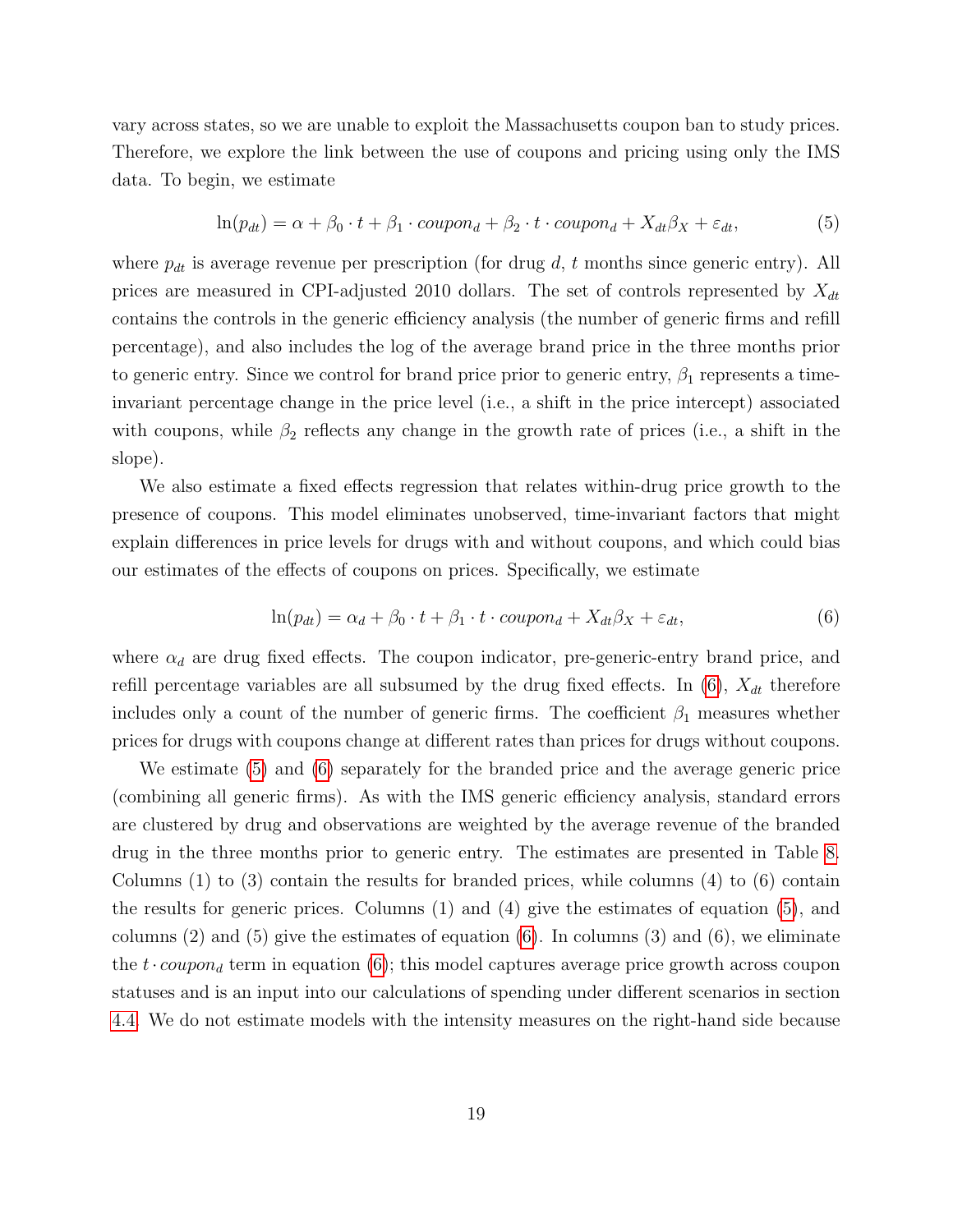intensity is a function of price.[36](#page-19-1)

In columns (1) and (4), we see that (a) coupons are not associated with a statistically significant difference in initial branded or generic price levels, and (b) coupons are associated with faster branded price growth (12.2 percent yearly with coupons and 7.1 percent without) and slower generic price declines (-2.3 percent yearly with coupons and -8.8 percent without). The difference is statistically significant at the 5% level for brand prices and at the 10% level for generic prices. Slower generic price declines are consistent with a relaxation of the constraint on these prices imposed by the branded price. In columns (2) and (5), which include drug fixed effects, coupons continue to be associated with faster branded price growth (and with a similar magnitude as in column (1)), but the association between coupons and generic prices approaches zero and is statistically insignificant. This result may be due to limited within-drug price variation, however it is also consistent with perfectly competitive generic markets (which, if present, imply no impact of coupons on generic prices).

The remaining results are consistent with other published work. Branded prices rise after generic entry, and generic prices fall over time (see, e.g., [Grabowski and Vernon](#page-28-7) [\(1992\)](#page-28-7) and [Frank and Salkever](#page-28-5) [\(1997\)](#page-28-5)). Additional generic firms are associated with higher branded prices but substantially lower generic prices.

To summarize, we find evidence that copay coupons are associated with faster branded price growth and perhaps slower generic price declines, though the evidence for generic prices is weaker. The finding for branded prices in particular is consistent with the observation that copay coupons provide incentives for manufacturers to raise prices. However, because our analysis treats coupon status as exogenous, effectively comparing price trends for drugs with and without coupons, we view the pricing results as suggestive rather than conclusive. In light of the limitations of the analysis, in the spending calculations in section [4.4,](#page-21-0) we assume that coupons have no effect on generic prices and we perform the calculations with and without an effect of coupons on branded price growth.

### <span id="page-19-0"></span>4.3 Do coupons affect total quantity?

One of the main arguments advanced by proponents of copay coupons is that reduced copays improve patient medication adherence.<sup>[37](#page-19-2)</sup> If so, then any increased spending resulting from decreased generic efficiency may have the offsetting benefit of improving patients' health. As

<span id="page-19-2"></span><span id="page-19-1"></span> ${}^{36}$ Price enters in the denominator of intensity via the estimated copay (see footnote [27\)](#page-10-0).

<sup>37</sup>For example, see Tenaglia, M. (January 2012), "Letting the Facts Get in the Way: An Empirical Defense of Coupons and Copay Offset Programs," Pharmaceutical Executive. For a review of the academic literature on the topic, see [Eaddy et al.](#page-28-8) [\(2012\)](#page-28-8).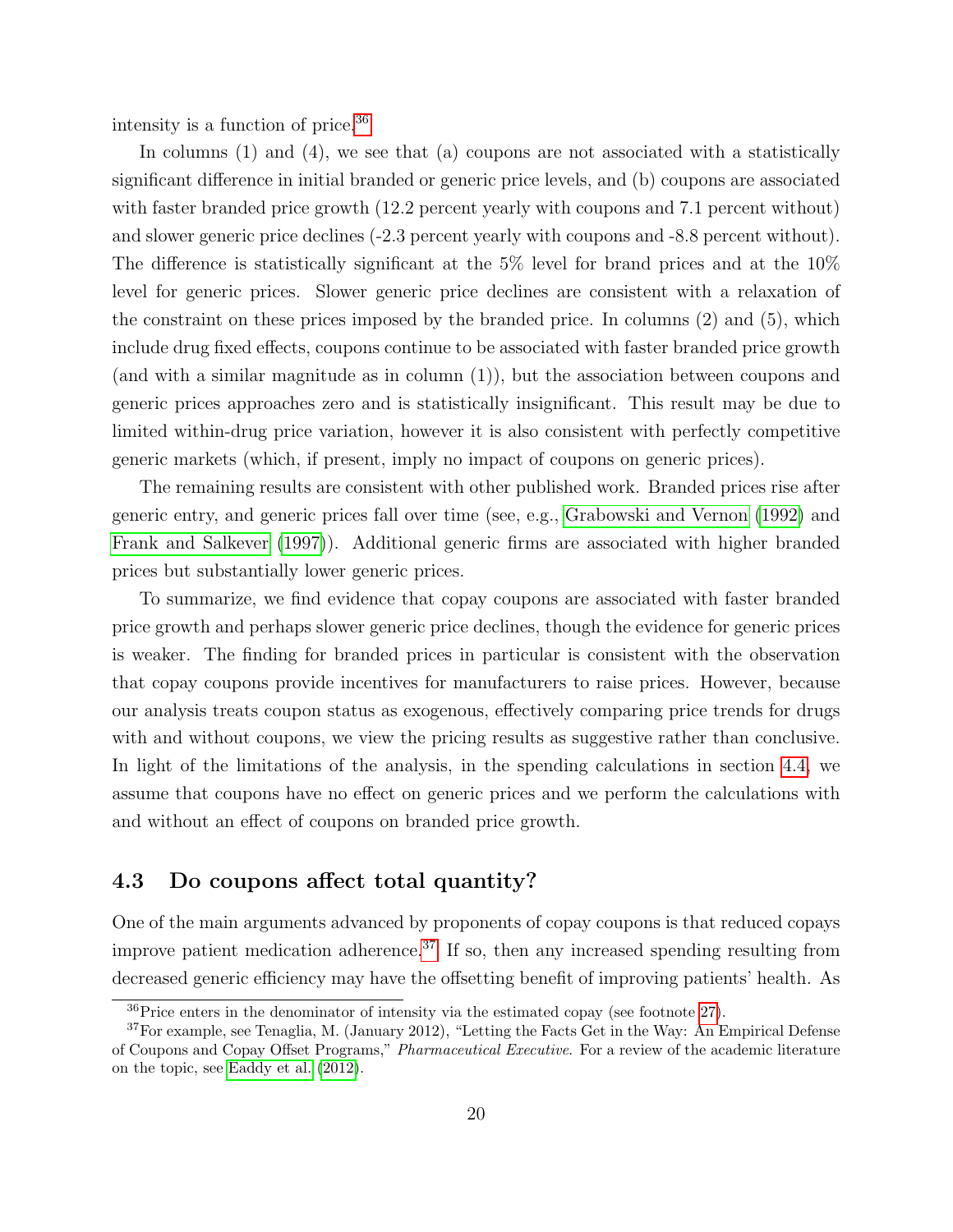the claims data lack an individual patient identifier, we cannot examine this question directly, but we can check whether the change in total quantity sold after generic entry is meaningfully different for drugs with and without coupons. To do so, we estimate specifications similar to those we estimate for prices but with the log of total retail prescriptions as the dependent variable. Table [9](#page-40-0) presents the results. In columns  $(1)-(3)$ , we include a control for the quantity sold in the three months prior to generic entry. Column (4) includes drug fixed effects, subsuming this quantity measure (and capturing any other time-invariant factors impacting post-generic entry quantity). In column (2), we add controls for the number of generic firms and refill percentage. In column (3), we allow for coupons to be associated with a change in the growth rate of prescriptions in addition to the level. As previously noted, column (4) includes drug fixed effects, thereby limiting attention to within-drug volume growth and its relationship to coupon status and the entry/exit of generic firms.

Columns (1) and (2) reveal small, statistically insignificant associations between coupons and the volume of retail prescriptions. In column (3), the estimates indicate that coupons are associated with higher initial quantity (relative to quantity prior to generic entry), but a slower growth rate (both estimates are significant at the 10% level). This pattern is consistent with highly publicized examples (e.g., Zocor) in which insurers have attempted to steer enrollees toward large drugs going off patent. The observed higher quantity for drugs with coupons following generic entry is consistent with the descriptive statistics, which show that coupons are introduced for higher volume drugs, on average. That said, the initial quantity bump is brief; around a year after generic entry, estimated total quantities are similar for drugs with and without coupons. When we add drug fixed effects in column (4), the estimated effect of coupons on total quantity growth remains negative but is no longer statistically significant.

On balance, then, we do not find any statistically or economically significant association between the presence of a coupon and quantity levels and/or growth rates. However, as with pricing, our analysis is limited to comparisons across drugs, and therefore should not be viewed as strong evidence of a causal relationship — or lack thereof. Lacking arguably exogenous variation in coupon status, we cannot rule out the possibility that coupons expand the market via improved medication adherence and/or by taking sales from therapeutic substitutes (i.e., different drugs). That said, given we do not find any clear correlation between coupons and quantity levels and/or growth rates, we assume that coupons have no effect on total quantity in the spending calculations below.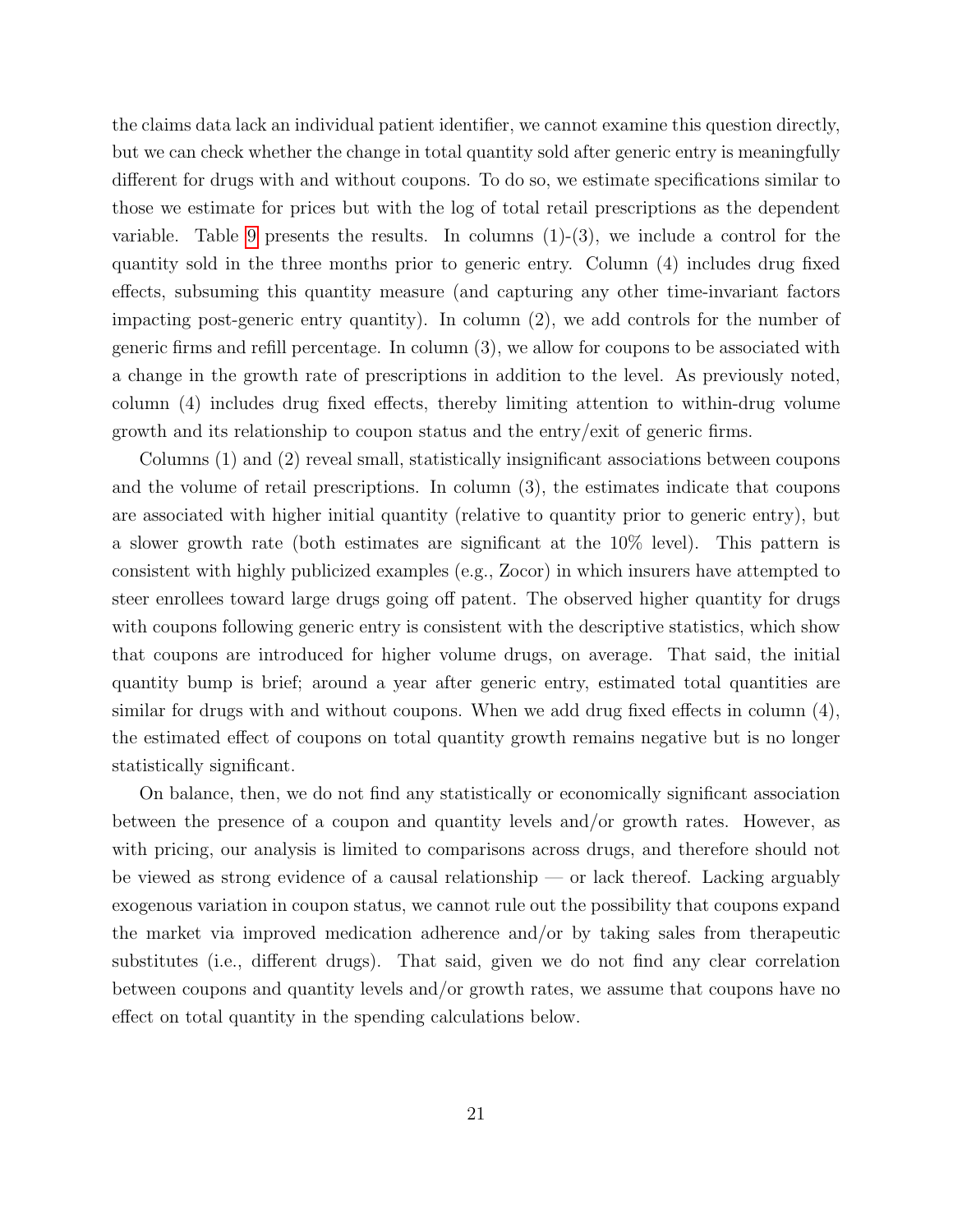### <span id="page-21-0"></span>4.4 How much do coupons affect pharmaceutical spending?

We now use our estimates of the effects of coupons on generic efficiency and drug pricing to estimate the effect of coupons on retail drug spending. Because coupons may reduce generic utilization in non-retail channels as well (e.g., hospital pharmacies), channels which account for around 30 percent of all prescription activity in the U.S.,  $38$  we view these estimates as a lower bound for the total effect of coupons on spending.

We estimate the net present value of spending over the five-year period following generic entry for the average drug in our sample, with and without a coupon. To derive the estimates, we use inputs from the preceding analysis as well as several additional assumptions about unmeasured parameters that enter the calculation (e.g., the discount rate). The results of the spending calculations are shown in Table [10.](#page-41-0) We assume that generic efficiency behaves according to the confined exponential equation [\(1\)](#page-13-0), as presented in section [4.1.](#page-12-1) In columns (1) and (2) (labeled "IMS"), we assume that coupons affect generic efficiency according to the estimates from the IMS data as presented in column (2) of Table [5.](#page-36-0) In columns (3) and (4) (labeled "NHCHIS"), we assume that coupons reduce generic efficiency by a fixed amount that is set using the estimates from the NHCHIS data as presented in column (1) of Table [6.](#page-37-0) We assume that brand and generic prices follow equation [\(6\)](#page-18-0), as presented in section [4.2,](#page-17-0) using the estimates presented in Table [8.](#page-39-0) We perform the calculations assuming that coupons do not affect branded price growth (columns (1) and (3)) and that they do (columns (2) and (4)). In all columns, we assume that generic prices are unaffected by coupons; if coupons do slow generic price declines, then the effect of coupons on spending will be substantially larger than what we report here. We assume that market size is independent of coupon status.

A crucial piece of information that we lack is the fraction of consumers buying the branded drug who redeem a coupon; this fraction is significant because coupon redemption reduces (out-of-pocket) spending. We therefore consider several possible values, book-ended with the logical extremes. The upper bound is of course 1. We obtain a lower bound by assuming that manufacturers can perfectly target coupons, such that the only users of coupons are those who would have bought the generic in the absence of the coupon. If manufacturers can perfectly target coupons, then the fraction of brand buyers using the coupon is equal to the effect of coupons on generic efficiency divided by the total proportion of consumers who buy the branded formulation. Given a base of 5 percent branded utilization and a 3 percentage point coupon effect, this lower bound is given by  $3/8=0.375$ . We report the estimates for a

<span id="page-21-1"></span><sup>38</sup>"The NPA represents and captures over 70 percent of all prescription activity in the United States." IMS Institute for Healthcare Informatics, HSRN Data Brief: National Prescription Audit.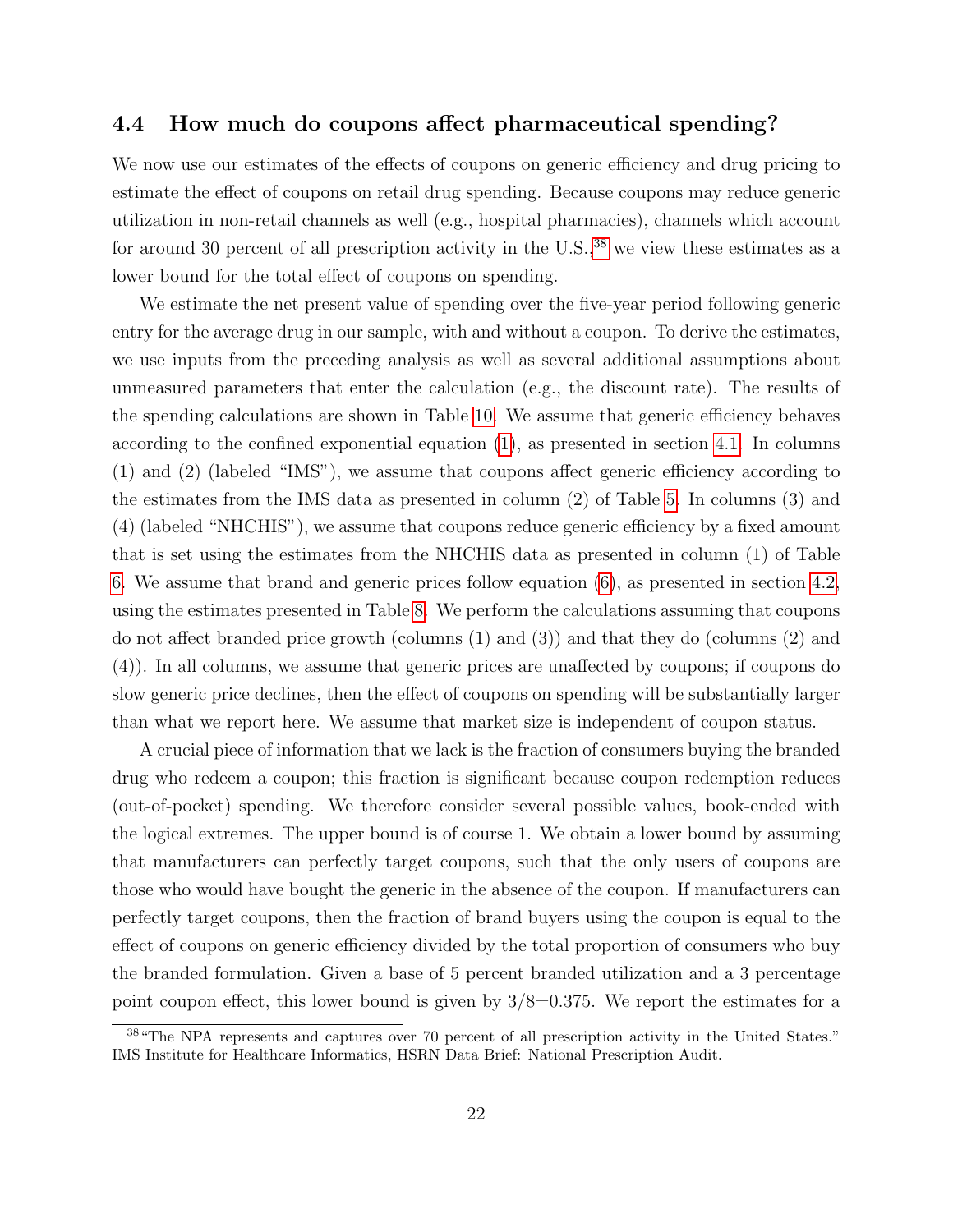grid of values: 0.4, 0.6, 0.8, and 1. Additional details about the calculations are given in the notes under the table and in the appendix.

In the table, we report both the percentage change in spending due to coupons as well as the absolute change. The results indicate an increase in per-drug spending due to coupons of between 0.3 and 6.1 percent (\$6.5 to \$158.6 million). Spending effects are larger when (a) fewer brand buyers use the coupon, (b) coupons lead to faster branded price growth, and (c) we use the IMS generic efficiency estimates, which imply a larger effect of coupons over a five-year horizon. To evaluate the plausibility of our estimates, we also report the return on investment (ROI) of coupons to branded drug manufacturers as the additional revenues from the coupon divided by manufacturer spending on copays (implicitly assuming that both production costs and the fixed and operating costs of coupon programs are negligible). A value of 1 represents a breakeven result for the manufacturer — every additional dollar of revenue is offset by a dollar of coupon redemptions. Several industry sources indicate that drug manufacturers earn a 4:1 to 6:1 return on copay coupon programs, numbers which are in line with our results.[39](#page-22-0) Given the reported ROIs from industry sources, we prefer the estimates with ROIs of at least 4:1 and no higher than 7:1 (particularly as our ROI calculations do not include any production or fixed costs). These estimates indicate an increase in retail spending over the five-year period following generic entry of between 1.2 and 4.6 percent, or \$30.9 to \$119.3 million.

It may be surprising that manufacturers can earn such high returns from copay coupons when total spending increases by only a few percent. The reason is that generic entry swiftly destroys brand profits, so even modest reductions in generic penetration can yield substantial gains to brand profits in percentage terms. The effects are also sizable in absolute terms; for our preferred estimates, the lowest estimated spending difference is \$30.9 million (about \$6 million per year on average). Our sample of drugs with coupons includes 23 drugs, so in total the estimates imply that coupons increased retail spending for our sample — drugs facing generic entry during the June 2007 to December 2010 period — by at least \$700 million over the five year period following generic entry, and as much as \$2.74 billion.

<span id="page-22-0"></span> $39$ The 4:1 to 6:1 statistic is cited by both proponents and opponents of copay coupons. A proponent: "returns are as high as 4:1 (and up to 6:1)" (Tenaglia, M. (January 2012), "Letting the Facts Get in the Way: An Empirical Defense of Coupons and Copay Offset Programs," Pharmaceutical Executive.) An opponent: "Manufacturers reportedly earn a 4:1 to 6:1 return on investment" (Visante. (November 2011), "How Copay Coupons Could Raise Prescription Drug Costs by \$32 Billion over the Next Decade.")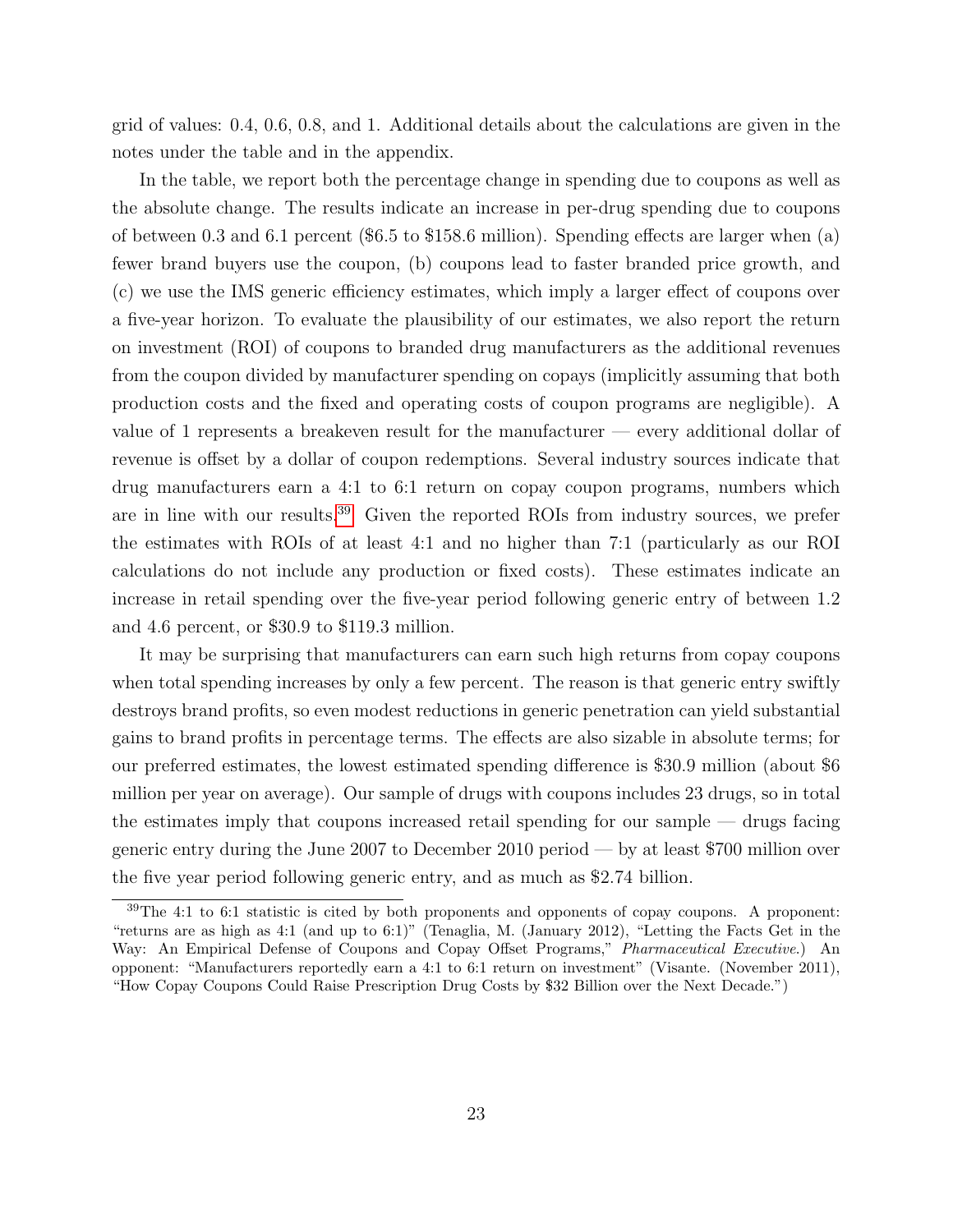# <span id="page-23-0"></span>5 Robustness Checks

#### A. Falsification tests

If the difference-in-differences estimates we obtain reflect Massachusetts' coupon ban rather than other factors that differ between New Hampshire and Massachusetts and that vary by coupon status, then the estimated effect should disappear when substituting Massachusetts with a state that does not have a coupon ban. To implement this falsification test, we re-estimated the difference-in-differences model (equation [\(3\)](#page-14-1)) using data from Vermont the most natural comparison state for New Hampshire — in place of Massachusetts. As coupons may be used in both states, we would not expect the difference in generic efficiency between New Hampshire and Vermont to depend on coupon status. The results are given in column (2) of Table [11;](#page-42-0) column (1) replicates the original difference-in-differences analysis using Massachusetts data. The estimated effect for Vermont is much smaller in magnitude than the estimated effect for Massachusetts and not statistically significant. However, a test for the equality of the Vermont effect and the Massachusetts effect fails to reject the null hypothesis that the effects are equal (narrowly; the p-value is just above 0.10). Since the number of underlying claims in Vermont is somewhat small (about 40% fewer claims than in Massachusetts), we add all other non-Massachusetts states in column (3) to increase the precision of the estimate.[40](#page-23-1) The point estimate remains similar to the estimate using only Vermont, but due to the reduction in the standard error, we are able to reject equality of the coupon effect for Massachusetts and the coupon effect for other states. Overall, we take these results as evidence that our main results are likely attributable to Massachusetts' coupon ban rather than spuriously reflecting the effect of other factors.

#### B. Sensitivity to included fixed effects

In our difference-in-differences specifications, we include drug, year since generic entry, and insurance type fixed effects. To see if the result hinges on the inclusion of any of these fixed effects, we re-estimated the model varying the fixed effects included in the estimation. Table [12](#page-43-0) presents the results, with column (5) replicating the main analysis for purposes of comparison. Specifications without drug fixed effects (columns (1) and (3)) instead include a coupon indicator. Across all specifications, the difference-in-differences estimate remains negative, statistically significant, and of a similar magnitude as the main result. The results

<span id="page-23-1"></span><sup>&</sup>lt;sup>40</sup>Besides Vermont, the three other states with the most claims in the data are Maine, Florida, and New York.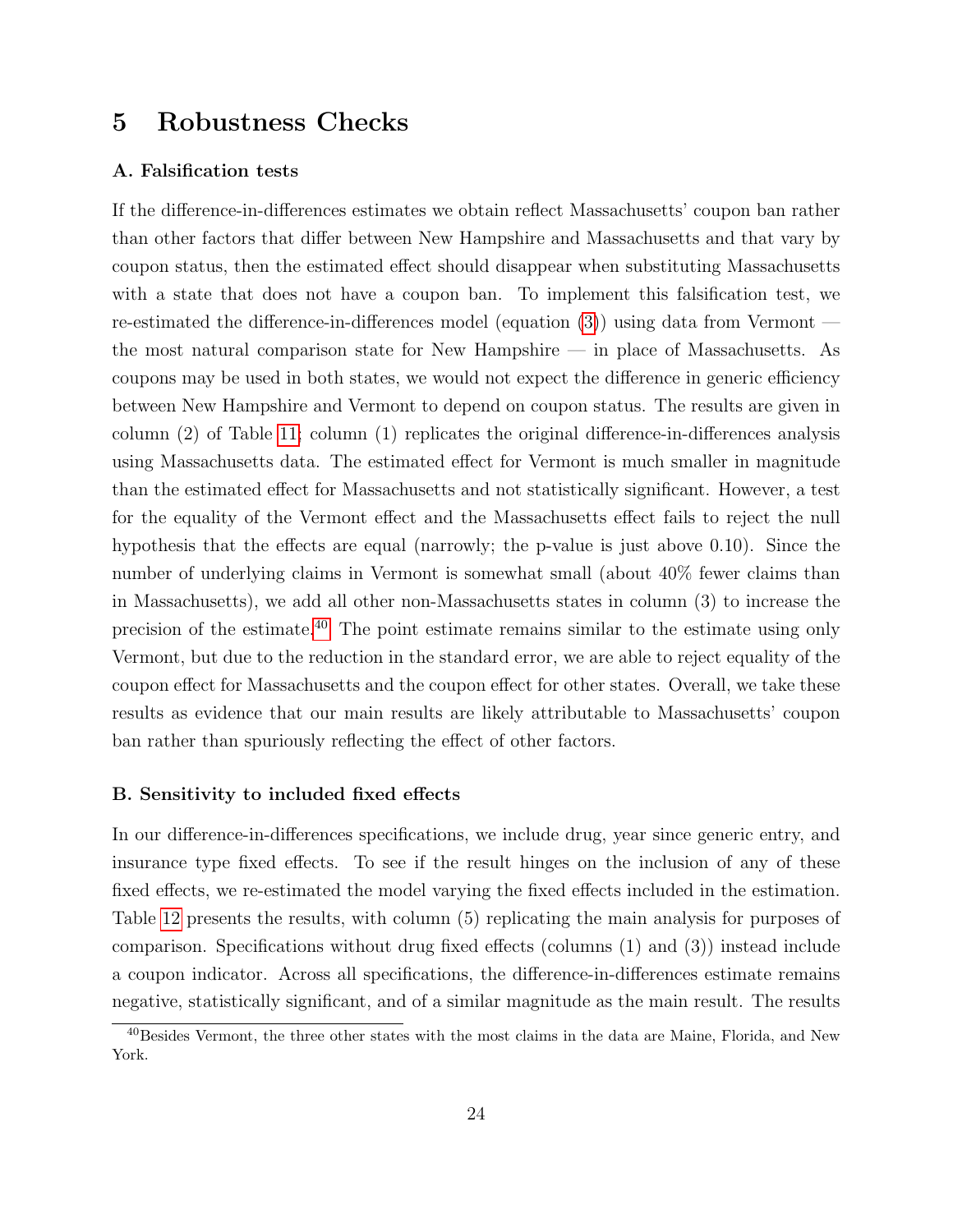also indicate that the high R-squared value (0.746) for the main results is primarily driven by the inclusion of the drug and year since generic entry fixed effects, which increase R-squared from  $0.020$  (column  $(1)$ ) to  $0.745$  (column  $(4)$ ).

#### C. Other robustness checks

We conducted numerous other robustness checks to further examine the sensitivity of our results. We discuss the outcomes of several of these other checks here; tables are available upon request.

In Figure [2,](#page-31-1) we showed that a coupon is essentially either never or always available for a drug while facing generic entry, with the exception of three drugs for which coupons are present in 40 to 60 percent of the months after generic entry. In the results reported above, we coded these drugs as having copay coupons. We also estimated each model (a) treating these drugs as not having coupons and (b) dropping them. The results are extremely similar to the main results in both cases, with minimal changes in magnitudes and statistical significance.

Given our relatively small sample size (23 drugs with coupons and 62 without), a related concern is that the results may be driven by the generic efficiency and pricing patterns of only one or two drugs. We reran each analysis 23 separate times, each time leaving out one drug with a coupon. The results always remain similar to what is reported above: the coefficient on coupon status in the IMS generic efficiency regressions is always negative, statistically significant, and of a similar magnitude; the difference-in-differences and tripledifference results continue to indicate a negative and statistically significant effect of coupons on generic efficiency of a similar magnitude; and coupons continue to be associated with faster branded price growth.

We also estimated the branded price regressions using long differences, measuring prices for each drug several months prior to generic entry and then again several months after generic entry. We regressed the long differences on coupon status, the number of generic firms in the post month, and refill percentage, weighting observations by the average revenue of the branded drug in the three months prior to generic entry (as with the results reported in the text). We estimated specifications using prices 3 and 6 months prior to generic entry and 6, 12, and 18 months after generic entry. The results imply yearly branded price growth between 6 and 11 percent for drugs without coupons, and an additional boost of 3 to 7 percentage points for drugs with coupons. These results are similar to those reported in Table [8.](#page-39-0)

Finally, we repeated the NHCHIS analysis but restricting the data to the years 2007–2010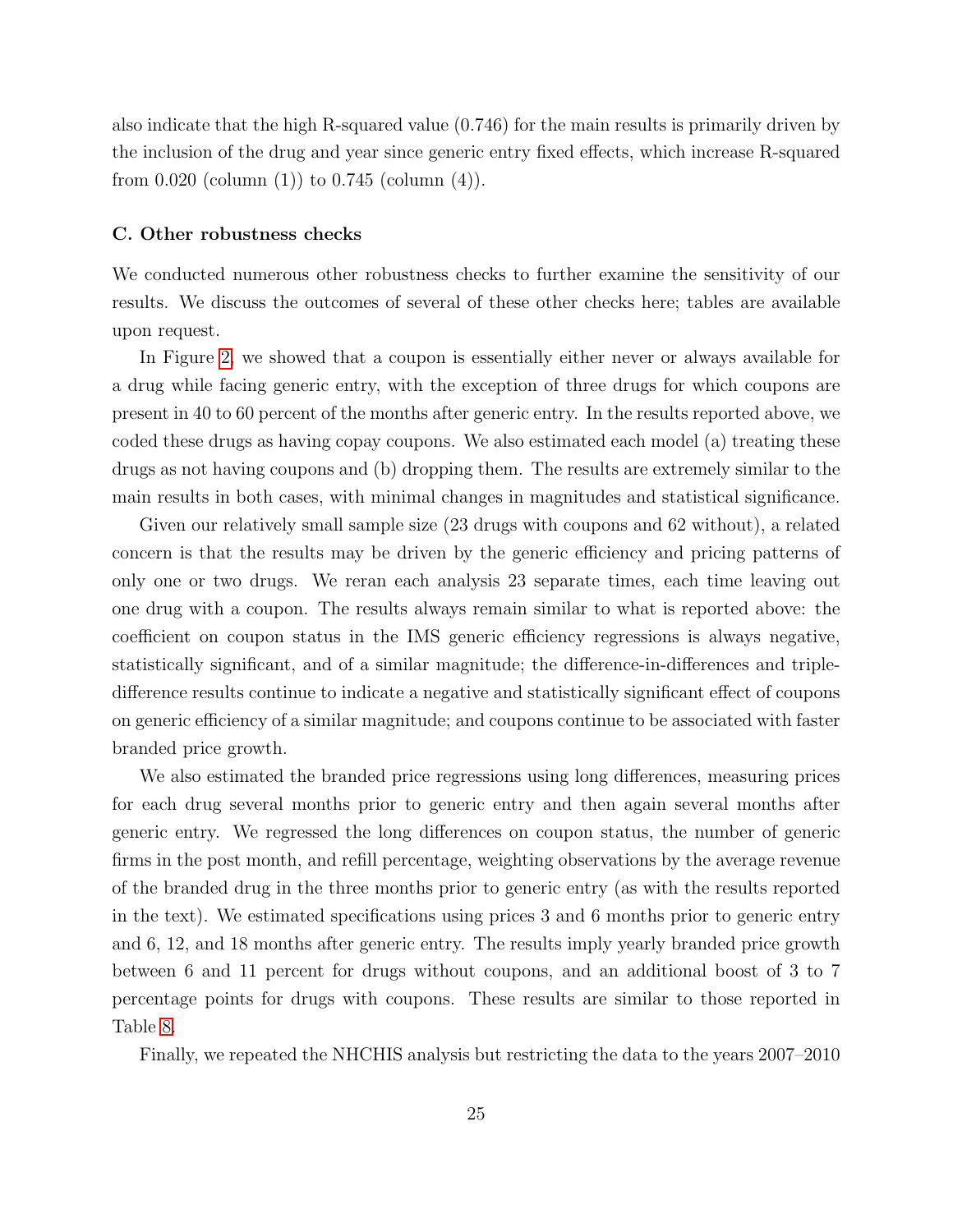to match the sample period for the IMS data. The results remain similar. In the differencein-differences analysis, the estimated coupon effect remains statistically significant and is similar in magnitude. In the triple-difference analysis, the DDD estimate remains similar in magnitude but is no longer statistically significant. The loss of significance is due to larger standard errors in the 65 and older (i.e., control) group, in which the number of underlying claims is substantially smaller.

# <span id="page-25-0"></span>6 Conclusion

Copay coupons have become increasingly common for branded prescription drugs in the United States. Over the period from June 2007 to December 2010, the share of branded retail spending accounted for by drugs with coupons more than doubled, increasing from 26 percent to 54 percent. These coupons cover at least a portion of consumers' out-of-pocket expenses, thereby reducing the out-of-pocket price difference between branded and generic medicines for those drugs where both are available. We examine the effect of copay coupons on generic utilization for a sample of branded drugs that first face generic entry during our time period.

We find that copay coupons lead to an economically and statistically significant reduction in generic efficiency of 3 or more percentage points. Since brand shares typically shrink to 5 percent or less in the years following generic entry, this corresponds to a 60+ percent increase in branded utilization. Assuming coupons reduce out-of-pocket costs to nearly zero, the implied demand elasticity with respect to out-of-pocket cost is at least -0.6. Estimates from the literature utilizing differences, changes, and/or kinks in benefit design find elasticities ranging from around -0.1 to as high as -0.7 (see [Simonsen et al.](#page-30-2) [\(2015\)](#page-30-2) for recent estimates along with a discussion of prior work). The demand response induced by coupons is at the upper end of prior estimates, which is consistent with coupons representing a particularly salient decrease in out-of-pocket cost compared with less prominent adjustments to benefit design. In addition, the outside option to purchasing a branded drug in our study includes purchasing a bioequivalent generic; in other studies the outside option may not include bioequivalent generics (and instead only include different drugs and/or nonadherence).

We find economically and statistically significant effects across several analyses. Our first analysis uses IMS retail prescription data to estimate the effect of copay coupons under the assumption that coupon status is exogenous. We then perform two analyses using claims data from residents of New Hampshire and Massachusetts: (1) a difference-in-differences analysis that exploits a ban on copay coupons in Massachusetts, and (2) a triple-difference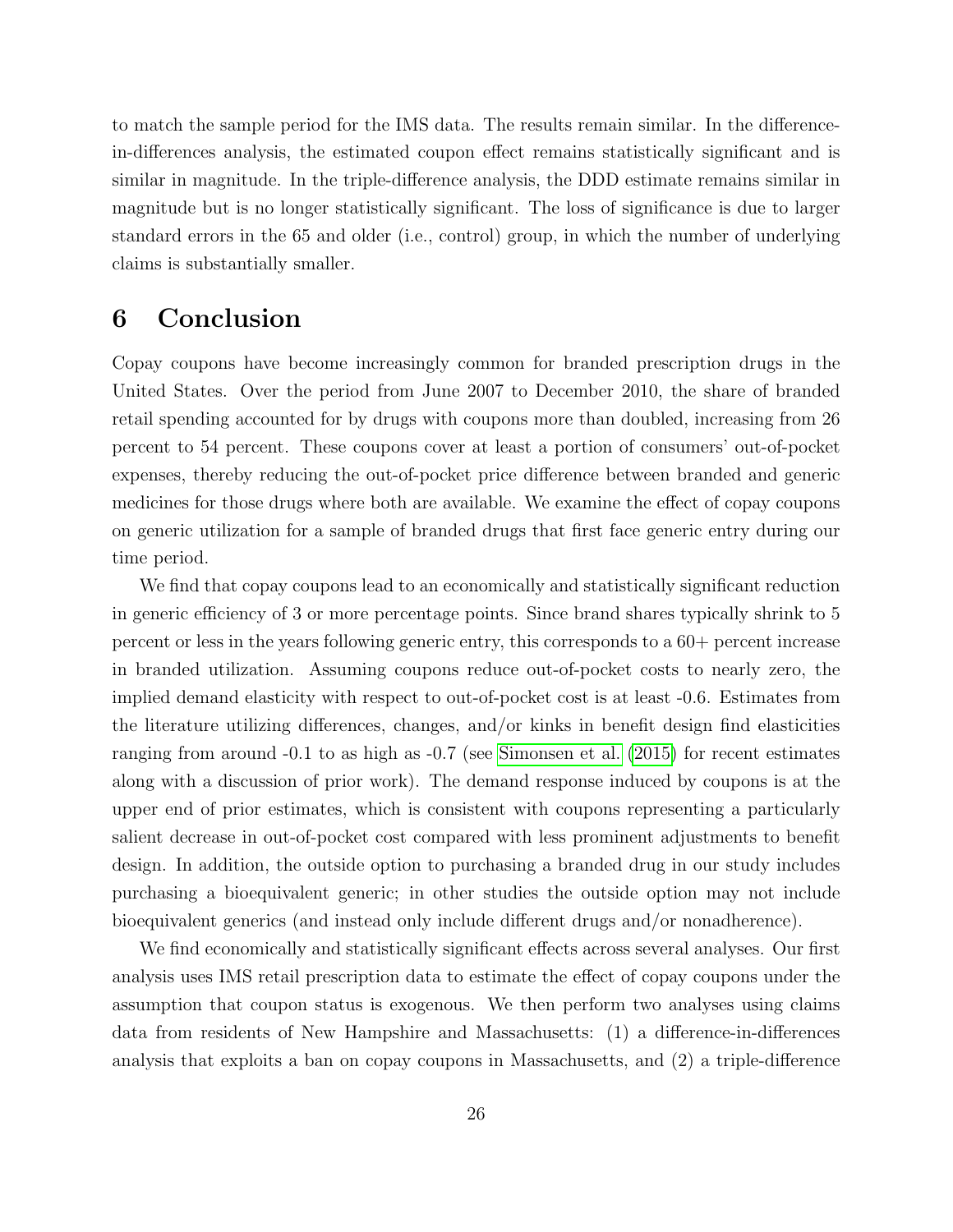analysis that further exploits a ban on copay coupons for government-subsidized patients. These analyses mitigate concerns regarding confounding factors that could be correlated with coupon issuance as well as generic efficiency. We also find that copay coupons are correlated with faster branded price growth. Prices of branded drugs with coupons grow over 12 percent per year, while prices of branded drugs without coupons grow 7–8 percent per year. These results are suggestive, however, as coupon decisions may be endogenous.

The sizable implied demand elasticity for branded prescription drugs, paired with the relatively small share of drug spending represented by consumer copays, yields sizable estimates of the impact of coupons on the combined drug spending of consumers and insurers. For the average drug in our sample, introducing a copay coupon is estimated to increase retail spending (brand and generic combined) by 1.2 to 4.6 percent over the five-year period following generic entry, or roughly \$30 to \$120 million in 2010 dollars (\$6 to \$24 million per year). Our analysis utilizes only drugs for which bioequivalent generics are available. We find no compelling evidence of increases in utilization of drugs with coupons, as would result from improvements in patient compliance with recommended therapies. We are not aware of any studies documenting health benefits from brand utilization for our sample of drugs. According to 2010 IMS data, about 80% of all prescriptions are for drugs with an available bioequivalent generic, and these prescriptions account for roughly 50% of the more than \$300 billion in prescription drug spending. If copay coupons were offered for the entirety of this sample, even a 1% increase in spending would correspond to about \$1.5 billion in higher drug spending annually.

This study addresses only one type of copay coupon: coupons for branded drugs with generic bioequivalents. Copay coupons are also often available for branded drugs that do not face (direct) generic competition. In such cases, the static welfare implications of copay coupons are less clear. For instance, for branded drugs without an available bioequivalent generic, there may be a more nuanced trade-off between efficacy and price. In addition, business-stealing in that context does not necessarily raise spending. That said, while substitution between branded drugs may not raise spending, substitution between branded drugs and generics for different molecules likely still will.<sup>[41](#page-26-0)</sup> Moreover, without a competitive generic industry to temper pricing, copay coupons may be a more effective tool for softening price competition between brands that are therapeutic substitutes. This is an important area for future research, particularly given policy questions about whether and where copay

<span id="page-26-0"></span><sup>&</sup>lt;sup>41</sup>For example, a copay coupon for the branded statin Lipitor (which faced loss of exclusivity in 2011) may have resulted in a loss of share for generic statins like simvastatin (Zocor; generic available in 2006).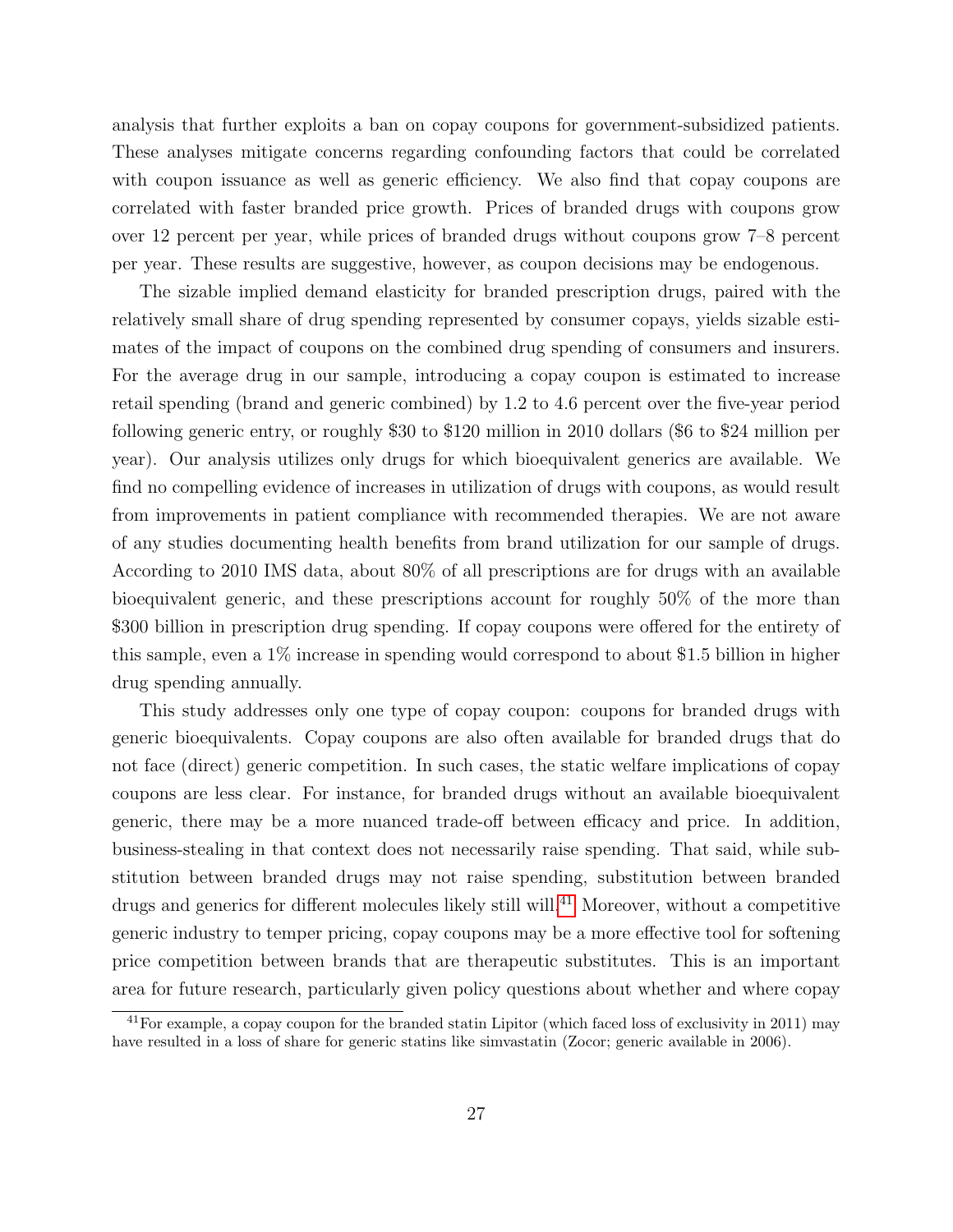coupons should be allowed. In 2012, Massachusetts overturned its copay coupon ban for drugs without a bioequivalent generic, while maintaining the ban for drugs with a bioequivalent generic. Our research provides evidence that the continued ban on copay coupons for drugs with a bioequivalent generic will help to control healthcare costs, but does not speak to the consequences of the removal of the coupon ban for drugs without a bioequivalent generic.

This study also highlights a more general problem for health insurance product design; if healthcare providers can make side payments to consumers, they can undermine insurers' attempts to steer consumer decisions via cost sharing. Side payments can also meaningfully impact the actions available to each party during insurer and provider negotiations. These issues are particularly pertinent given the renewed interest in selective contracting (and narrow network products in particular) and value-based insurance design. One important reason for tiered prescription drug formularies is that patients have heterogeneous responses to treatments and heterogeneous preferences over drugs. While more expensive to insurers and consumers, high-cost options such as specialty tier drugs may be a good value for some patients. Through tiering, insurers create incentives for consumers to reveal their valuations of products, thereby allowing insurers to provide the most costly care only to those patients who value it the most. Copayment foregiveness programs promote the over-diffusion of highcost technology to low-benefit patients, which is one of the main drivers of innovation-related increases in healthcare spending [\(Chandra and Skinner](#page-28-9) [\(2012\)](#page-28-9)). If providers can make side payments to consumers, insurers may have to default to the cruder tool of excluding providers who undermine the cost-sharing system, which threatens the insurance value that consumers get by knowing they can access the most costly care if it is necessary.

### References

- <span id="page-27-2"></span>Andersson, K., G. Bergström, M. G. Petzold, and A. Carlsten (2007). Impact of a generic substitution reform on patients and society's expenditure for pharmaceuticals. Health Policy 81 (2), 376–384.
- <span id="page-27-0"></span>Baicker, K., S. Mullainathan, and J. Schwartzstein (2015). Behavioral hazard in health insurance. *Quarterly Journal of Economics 130* $(4)$ , 1623–1667.
- <span id="page-27-1"></span>Baker, L. C. (2010). Acquisition of mri equipment by doctors drives up imaging use and spending. Health Affairs  $29(12)$ ,  $2252-2259$ .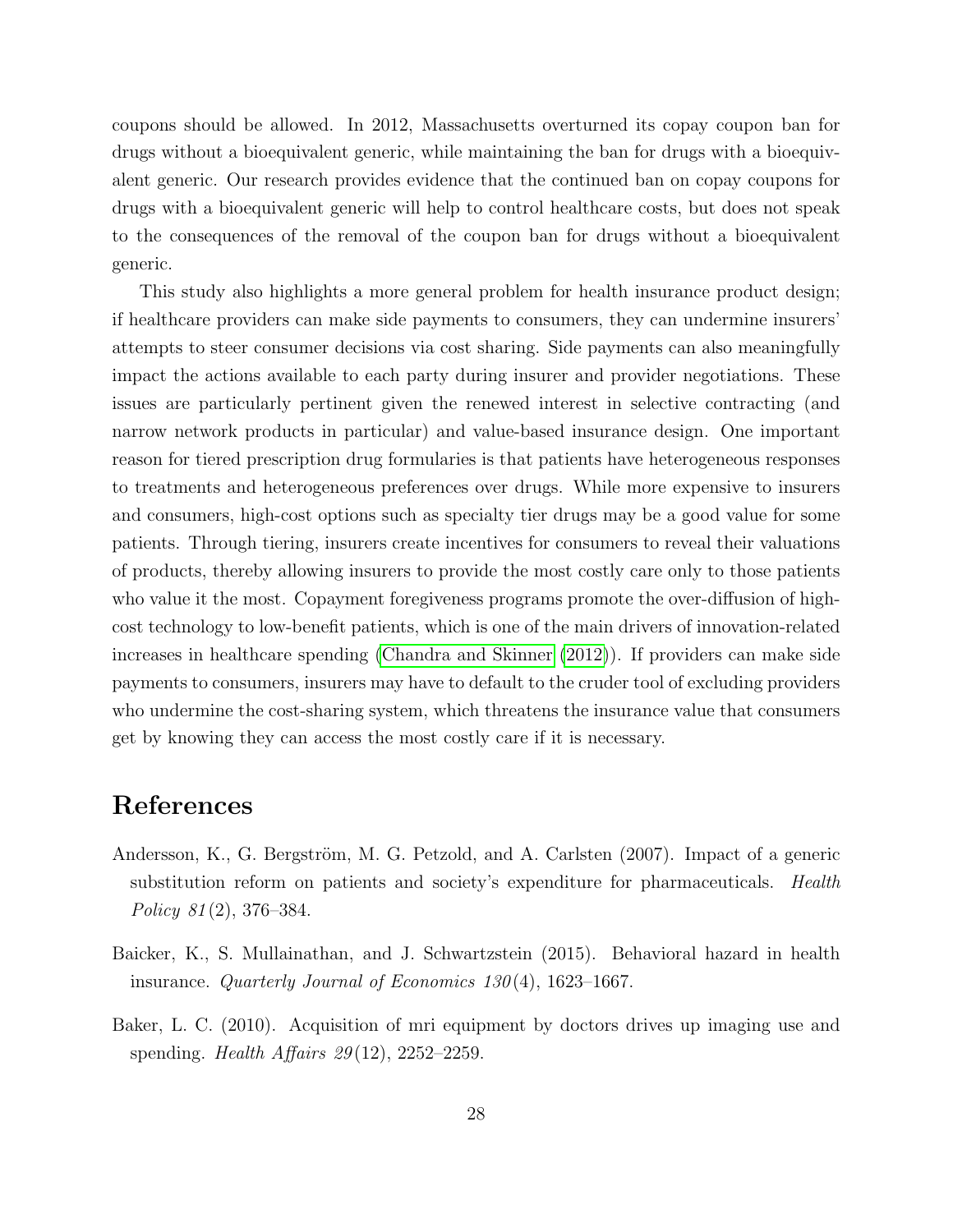- <span id="page-28-6"></span>Banks, R. B. (1994). Growth and diffusion phenomena: mathematical frameworks and applications, Volume 14. Springer Science & Business Media.
- <span id="page-28-3"></span>Berndt, E. R. and M. L. Aitken (2011). Brand loyalty, generic entry and price competition in pharmaceuticals in the quarter century after the 1984 waxman-hatch legislation. International Journal of the Economics of Business 18(2), 177–201.
- <span id="page-28-10"></span>Berndt, E. R., T. McGuire, and J. P. Newhouse (2011). A primer on the economics of prescription pharmaceutical pricing in health insurance markets. Forum for Health Economics  $\mathscr B$  Policy 14(2).
- <span id="page-28-1"></span>Brot-Goldberg, Z. C., A. Chandra, B. R. Handel, and J. T. Kolstad (2015). What does a deductible do? the impact of cost-sharing on health care prices, quantities, and spending dynamics. Technical report, National Bureau of Economic Research.
- <span id="page-28-4"></span>Caves, R. E., M. D. Whinston, and M. A. Hurwitz (1991). Patent expiration, entry, and competition in the us pharmaceutical industry. Brookings Papers: Microeconomics, 1–66.
- <span id="page-28-9"></span>Chandra, A. and J. Skinner (2012). Technology growth and expenditure growth in health care. Journal of Economic Literature 50(3), 645–80.
- <span id="page-28-0"></span>Chernew, M. E., I. A. Juster, M. Shah, A. Wegh, S. Rosenberg, A. B. Rosen, M. C. Sokol, K. Yu-Isenberg, and A. M. Fendrick (2010). Evidence that value-based insurance can be effective. Health Affairs  $29(3)$ , 10-1377.
- <span id="page-28-8"></span>Eaddy, M. T., C. L. Cook, K. ODay, S. P. Burch, and C. R. Cantrell (2012). How patient cost-sharing trends affect adherence and outcomes. *Pharmacy and Therapeutics*  $37(1)$ , 45–55.
- <span id="page-28-5"></span>Frank, R. G. and D. S. Salkever (1997). Generic entry and the pricing of pharmaceuticals. Journal of Economics & Management Strategy  $6(1)$ , 75–90.
- <span id="page-28-11"></span>FTC (2011). Authorized generic drugs: Short-term effects and long-term impact.
- <span id="page-28-7"></span>Grabowski, H. G. and J. M. Vernon (1992). Brand loyalty, entry, and price competition in pharmaceuticals after the 1984 drug act. Journal of Law and Economics 35 (2), 331–350.
- <span id="page-28-2"></span>Gruber, J. and R. McKnight (2016). Controlling health care costs through limited network insurance plans: Evidence from massachusetts state employees. American Economic Journal: Economic Policy  $8(2)$ , 219–250.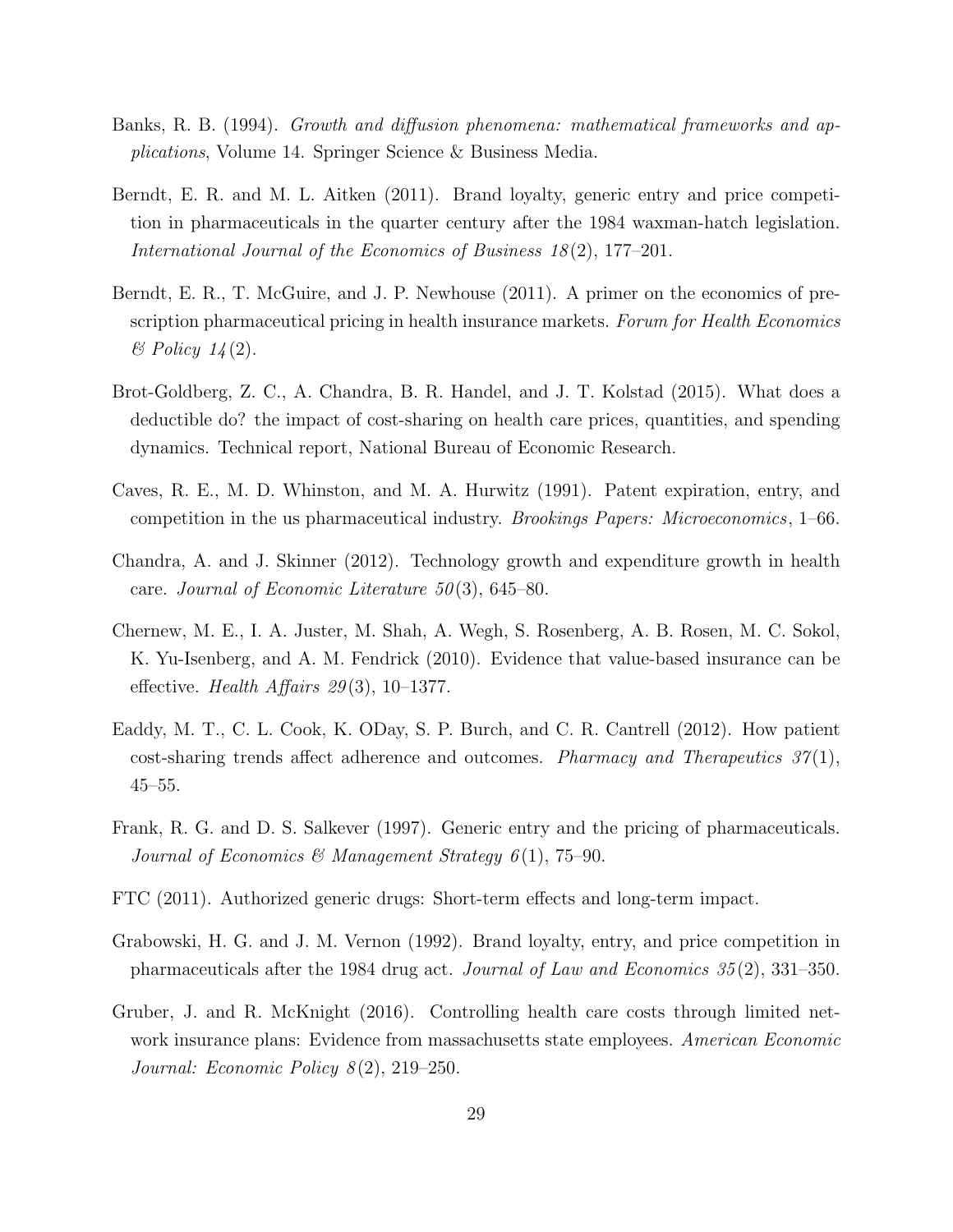- <span id="page-29-3"></span>Gruber, J. and M. Owings (1996). Physician financial incentives and cesarean section delivery. RAND Journal of Economics  $27(1)$ , 99–123.
- <span id="page-29-1"></span>Handel, B. and J. Kolstad (2015). Health insurance for "humans": information frictions, plan choice, and consumer welfare. American Economic Review 105 (8), 2449–2500.
- <span id="page-29-4"></span>Hellerstein, J. K. (1998). The importance of the physician in the generic versus trade-name prescription decision. RAND Journal of Economics 29 (1), 108–136.
- <span id="page-29-2"></span>Huckfeldt, P. J. and C. R. Knittel (2011). Pharmaceutical use following generic entry: Paying less and buying less. Technical report, National Bureau of Economic Research.
- <span id="page-29-7"></span>Huskamp, H. A., J. M. Donohue, C. Koss, E. R. Berndt, and R. G. Frank (2008). Generic entry, reformulations and promotion of ssris in the us. *PharmacoEconomics* 26(7), 603– 616.
- <span id="page-29-6"></span>Iizuka, T. (2012). Physician agency and adoption of generic pharmaceuticals. American Economic Review 102 (6), 2826–2858.
- <span id="page-29-0"></span>Kesselheim, A. S., A. S. Misono, J. L. Lee, M. R. Stedman, M. A. Brookhart, N. K. Choudhry, and W. H. Shrank (2008). Clinical equivalence of generic and brand-name drugs used in cardiovascular disease: a systematic review and meta-analysis. Journal of the American *Medical Association 300* $(21)$ , 2514–2526.
- <span id="page-29-5"></span>Lundin, D. (2000). Moral hazard in physician prescription behavior. *Journal of Health* Economics  $19(5)$ , 639–662.
- <span id="page-29-9"></span>Masson, A. and R. L. Steiner (1985). Generic substitution and prescription drug prices: economic effects of state drug product selection laws. Bureau of Economics, Federal Trade Commission.
- <span id="page-29-8"></span>Nevo, A. and C. Wolfram (2002). Why do manufacturers issue coupons? an empirical analysis of breakfast cereals. RAND Journal of Economics 33 (2), 319–339.
- <span id="page-29-11"></span>Reiffen, D. and M. R. Ward (2005). Generic drug industry dynamics. Review of Economics and Statistics  $87(1)$ , 37-49.
- <span id="page-29-10"></span>Ross, J. S. and A. S. Kesselheim (2013). Prescription-drug coupons – no such thing as a free lunch. New England Journal of Medicine 369 (13), 1188–1189.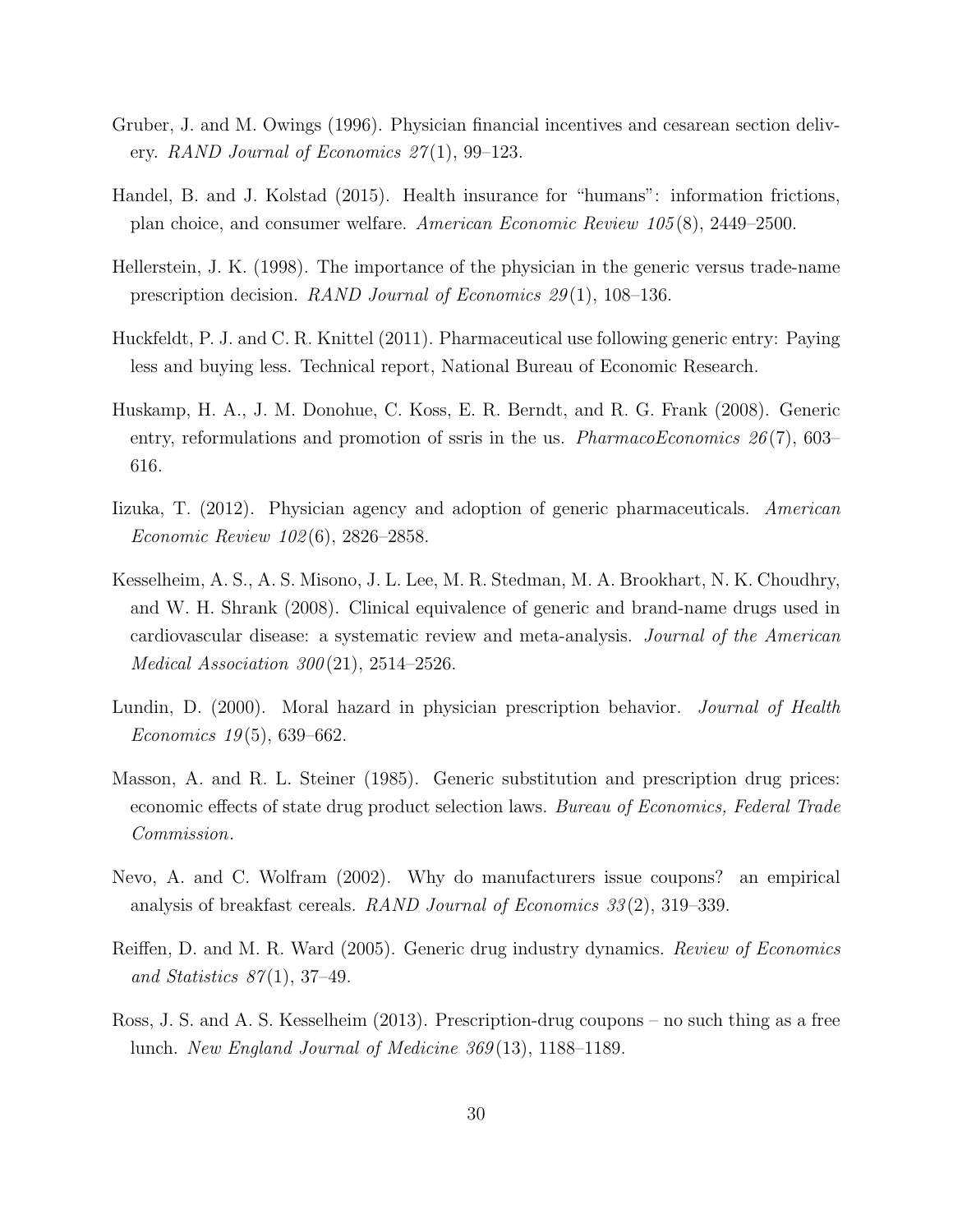- <span id="page-30-1"></span>Shrank, W. H., N. K. Choudhry, J. Agnew-Blais, A. D. Federman, J. N. Liberman, J. Liu, A. S. Kesselheim, M. A. Brookhart, and M. A. Fischer (2010). State generic substitution laws can lower drug outlays under medicaid. Health Affairs 29 (7), 1383–1390.
- <span id="page-30-2"></span>Simonsen, M., L. Skipper, and N. Skipper (2015). Price sensitivity of demand for prescription drugs: exploiting a regression kink design. Journal of Applied Econometrics 31 (2), 320– 337.
- <span id="page-30-0"></span>Yip, W. C. (1998). Physician response to medicare fee reductions: changes in the volume of coronary artery bypass graft (cabg) surgeries in the medicare and private sectors. Journal of Health Economics  $6(17)$ , 675–699.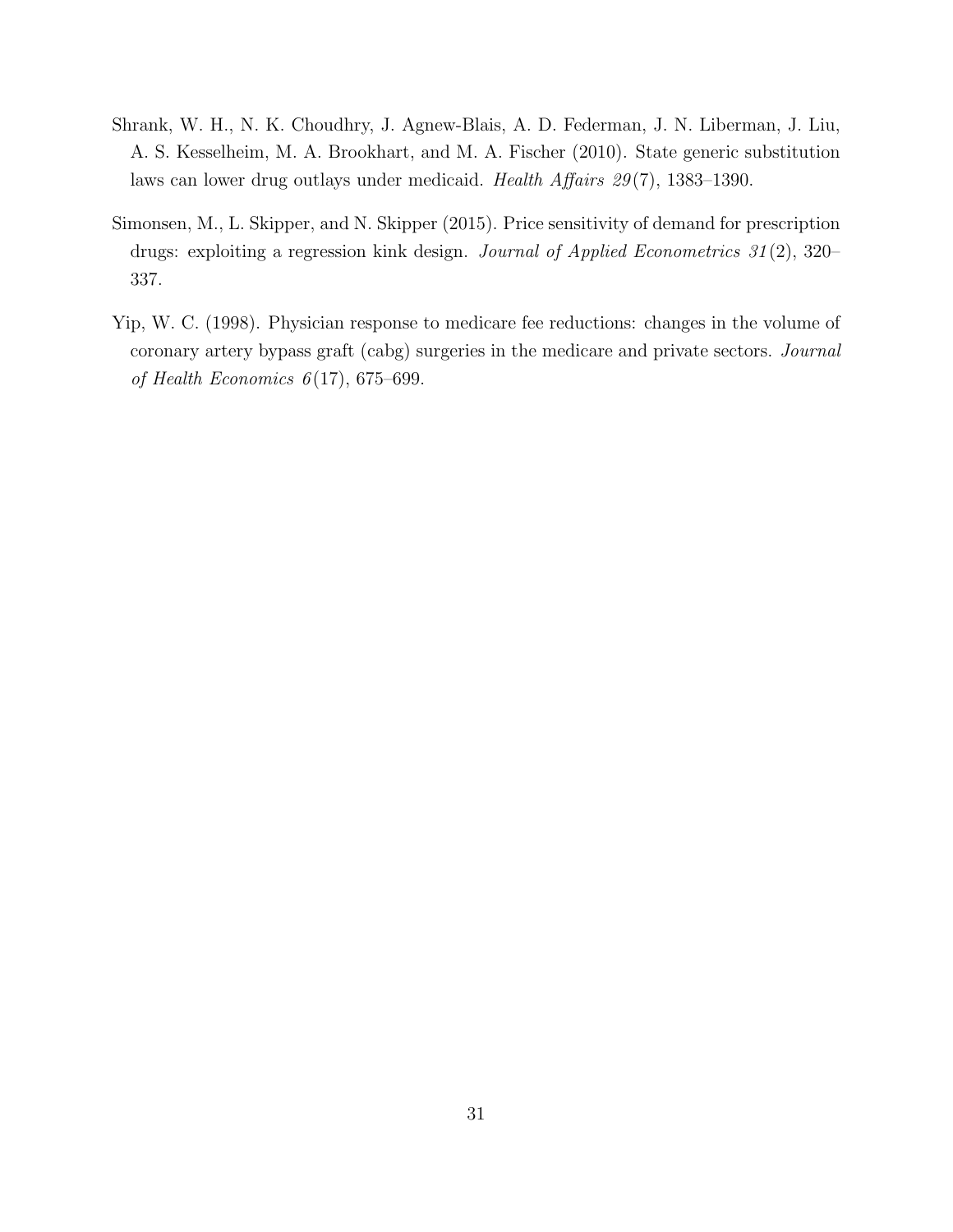# <span id="page-31-0"></span>7 Figures and Tables



<span id="page-31-1"></span>Figure 1: Share of Brand Spending with a Coupon Available, 6/2007–12/2010



Figure 2: Coupon Frequency for Drugs in the Final Sample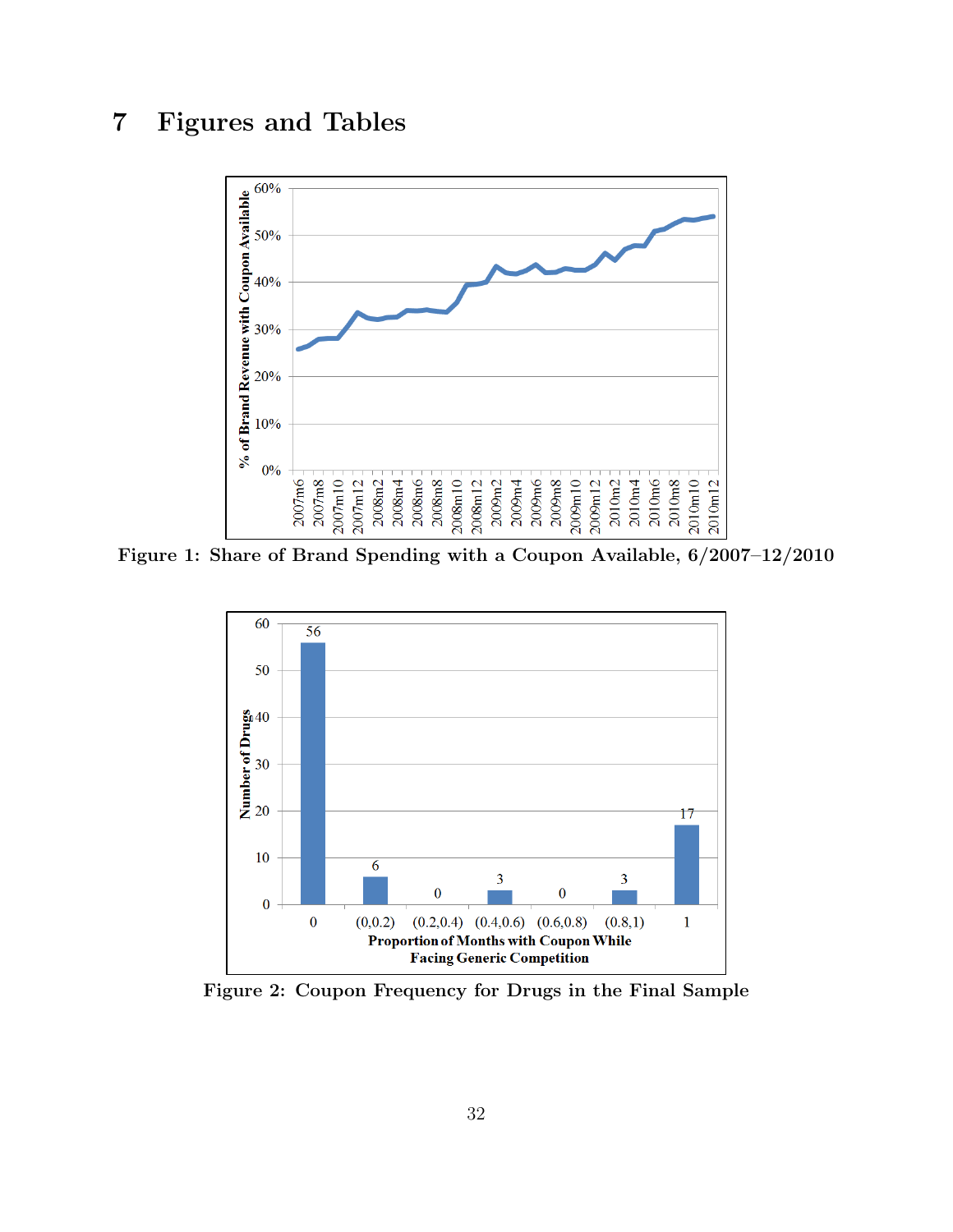<span id="page-32-0"></span>

Figure 3: Generic Efficiency by Time Since Generic Entry and Coupon Status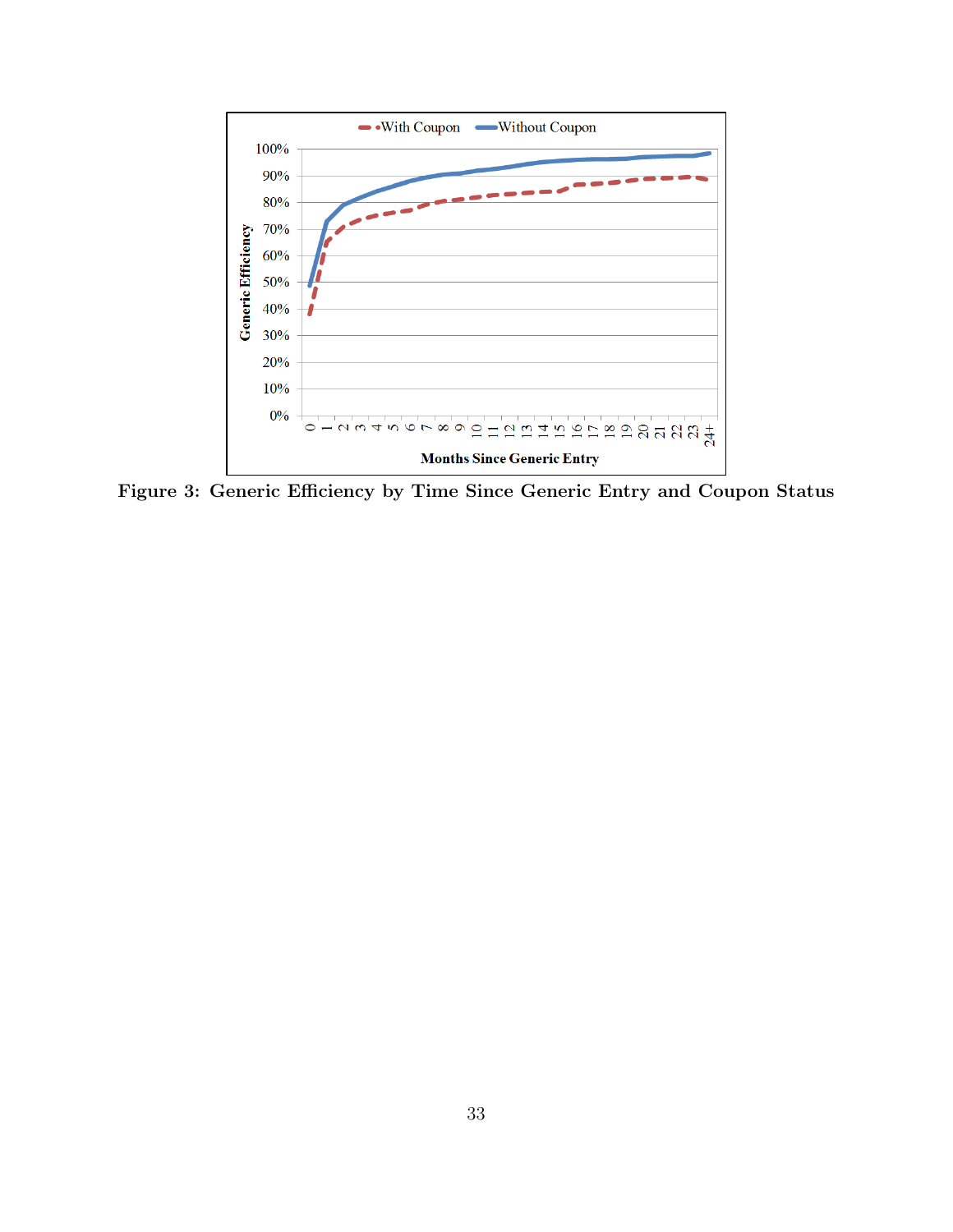<span id="page-33-0"></span>

|   | Restriction                               | Drugs<br>(molecule-forms) | Revenue<br>$$$ million) |
|---|-------------------------------------------|---------------------------|-------------------------|
|   | Full data $(6/2007 \text{ to } 12/2010)$  | 3,553                     | \$887,810               |
|   | Any brand/generic competition             | 814                       | \$465,723               |
| 3 | Branded drugs facing new generic entry    | 125                       | \$151,499               |
|   | Only one brand, no branded generic        | 103                       | \$125,500               |
|   | Timing of generic entry clear             | 88                        | \$118,933               |
|   | Non-schedule II substances (final sample) | 85                        | \$112,346               |

Table 1: IMS Sample Restrictions

<span id="page-33-1"></span>Notes: Restrictions are made successively, so, e.g., restriction 2 also makes restriction 1. Revenues are in CPI-adjusted 2010 dollars and are for all manufacturers, regardless of brand status.

| Statistic (mean)                      | With<br>Coupon | Without<br>Coupon |
|---------------------------------------|----------------|-------------------|
| Drugs                                 | 23             | 62                |
| Coupon Value $(\$$ off)               | \$47.29        |                   |
| Month of Generic Entry                | 4/2009         | 4/2009            |
| In the 3 months before generic entry: |                |                   |
| Prescriptions (million)               | 0.256          | 0.169             |
| Revenue $(\$$ million)                | \$54.3         | \$30.1            |
| Revenue per Prescription              | \$260.71       | \$217.73          |
| Refill Percentage                     | 51.2\%         | 56.2%             |
| Generic firms:                        |                |                   |
| $t = 0$ (month of generic entry)      | 2.04           | 2.10              |
| $t = 6$ (6 months after entry)        | 3.21           | 2.98              |
| $t = 12$ (12 months after entry)      | 4.47           | 3.30              |

Table 2: Drug Descriptive Statistics, by Coupon Status

Notes: All monetary quantities are in CPI-adjusted 2010 dollars. The differences in means for revenue and the number of generic firms at  $t = 12$  are statistically significant at the 10% level.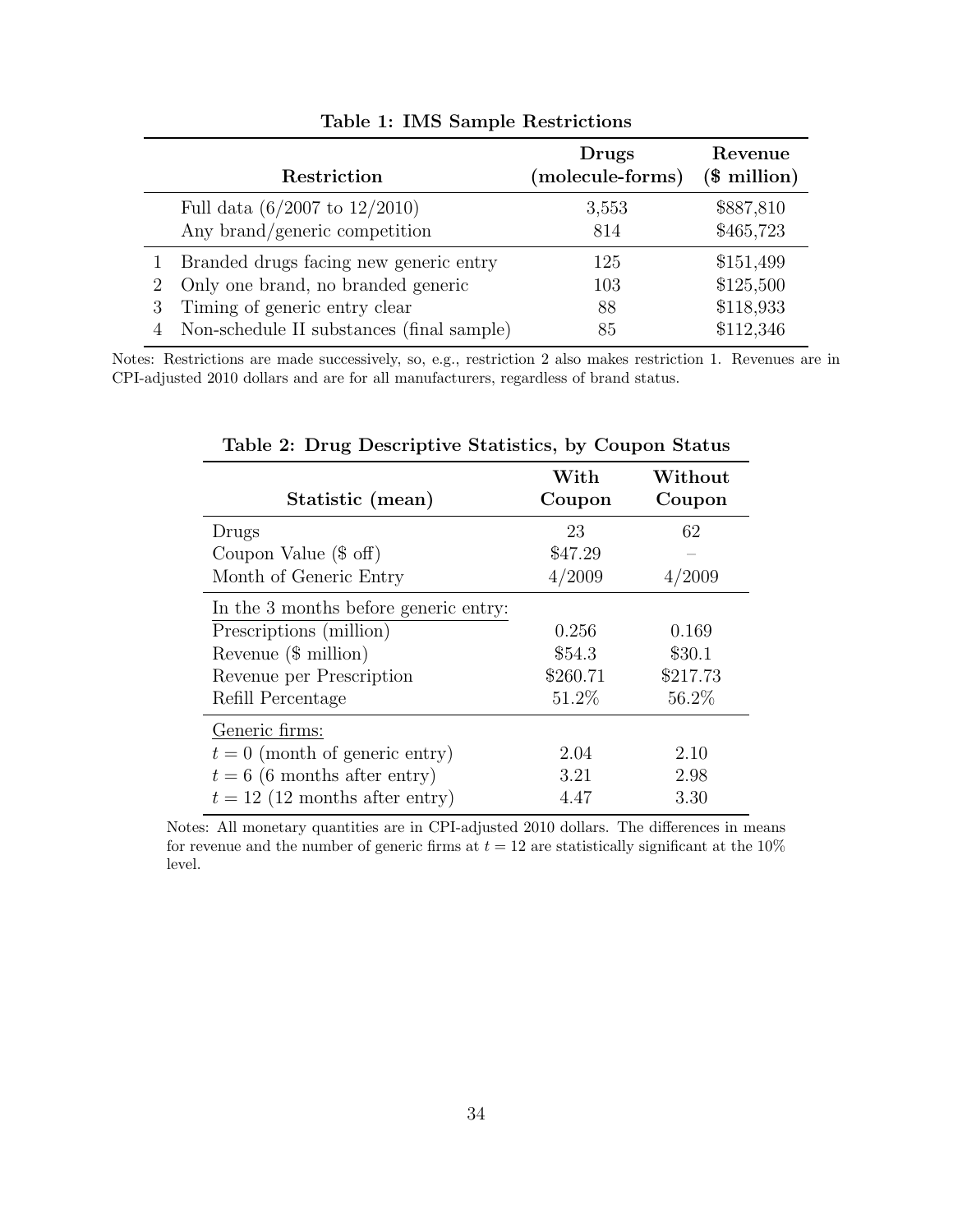| <b>Brand</b> |                      |                       | Dosage            | Drug                   | Generic   | <b>Brand</b> |
|--------------|----------------------|-----------------------|-------------------|------------------------|-----------|--------------|
| <b>Name</b>  | Manufacturer         | Molecule(s)           | Form              | Category               | Entry     | $Revenue^+$  |
| Protonix     | Wyeth                | Pantoprazole          | ER Tablet         | Gastrointestinal       | $Jan-08$  |              |
| Lamictal     | GlaxoSmithKline      | Lamotrigine           | Tablet            | Neurological Disorders | $Jul-08$  | $\geq$ \$100 |
| Effexor XR   | Wyeth                | Venlafaxine           | ER Capsule        | Psychotherapeutics     | $Jul-10$  |              |
| Keppra       | UCB                  | Levetiracetam         | Tablet            | Neurological Disorders | $Nov-08$  |              |
| Depakote ER  | Abbott Laboratories  | Divalproex            | ${\rm ER}$ Tablet | Neurological Disorders | Feb-09    |              |
| Depakote     | Abbott Laboratories  | Divalproex            | Tablet            | Neurological Disorders | Aug- $08$ | \$50-\$100   |
| Ambien CR    | Sanofi               | Zolpidem              | ER Tablet         | Sedatives & Hypnotics  | $Nov-10$  |              |
| Trileptal    | <b>Novartis</b>      | Oxcarbazepine         | Tablet            | Neurological Disorders | $Oct-07$  |              |
| Prograf      | Astellas Pharma      | Tacrolimus            | Capsule           | Immunologic Agents     | $Sep-09$  |              |
| Cellcept     | Roche                | Mycophenolate Mofetil | Tablet            | Immunologic Agents     | $May-09$  |              |
| Mirapex      | Boehringer Ingelheim | Pramipexole           | Tablet            | Neurological Disorders | $Jan-10$  |              |
| Skelaxin     | Pfizer               | Metaxalone            | Tablet            | Musculoskeletal        | Apr- $10$ |              |
| Cellcept     | Roche                | Mycophenolate Mofetil | Capsule           | Immunologic Agents     | $May-09$  |              |
| Famvir       | <b>Novartis</b>      | Famciclovir           | Tablet            | Antiviral              | $Sep-07$  |              |
| Differin     | Galderma             | Adapalene             | Gel               | Dermatologicals        | $Jun-10$  |              |
| Zegerid      | Santarus             | Omeprazole/Sodium     | Capsule           | Gastrointestinal       | $Jul-10$  | $<$ \$50     |
| Depakote     | Abbott Laboratories  | Divalproex            | Capsule           | Neurological Disorders | Feb-09    |              |
| Keppra       | UCB                  | Levetiracetam         | Solution          | Neurological Disorders | $Jan-09$  |              |
| Differin     | Galderma             | Adapalene             | Cream             | Dermatologicals        | $Jul-10$  |              |
| Evoclin      | Stiefel Laboratories | Clindamycin           | Aerosol           | Dermatologicals        | Apr- $10$ |              |
| Ovide        | Taro                 | Malathion             | Lotion            | Dermatologicals        | $Jun-09$  |              |
| Zyrtec       | Pfizer               | Cetirizine            | Solution          | Allergy/Cold Preps     | $Jun-08$  |              |
| Loprox       | Medicis              | Ciclopirox            | Gel               | Anti-Fungal Agents     | $Dec-07$  |              |

Table 3: List of Drugs with Coupons

<span id="page-34-0"></span>Notes: <sup>+</sup>average revenue in the <sup>3</sup> months prior to generic entry (\$ million, <sup>2010</sup> dollars). Sorted descending on brand revenue. "ER" refers to all extended release formulations.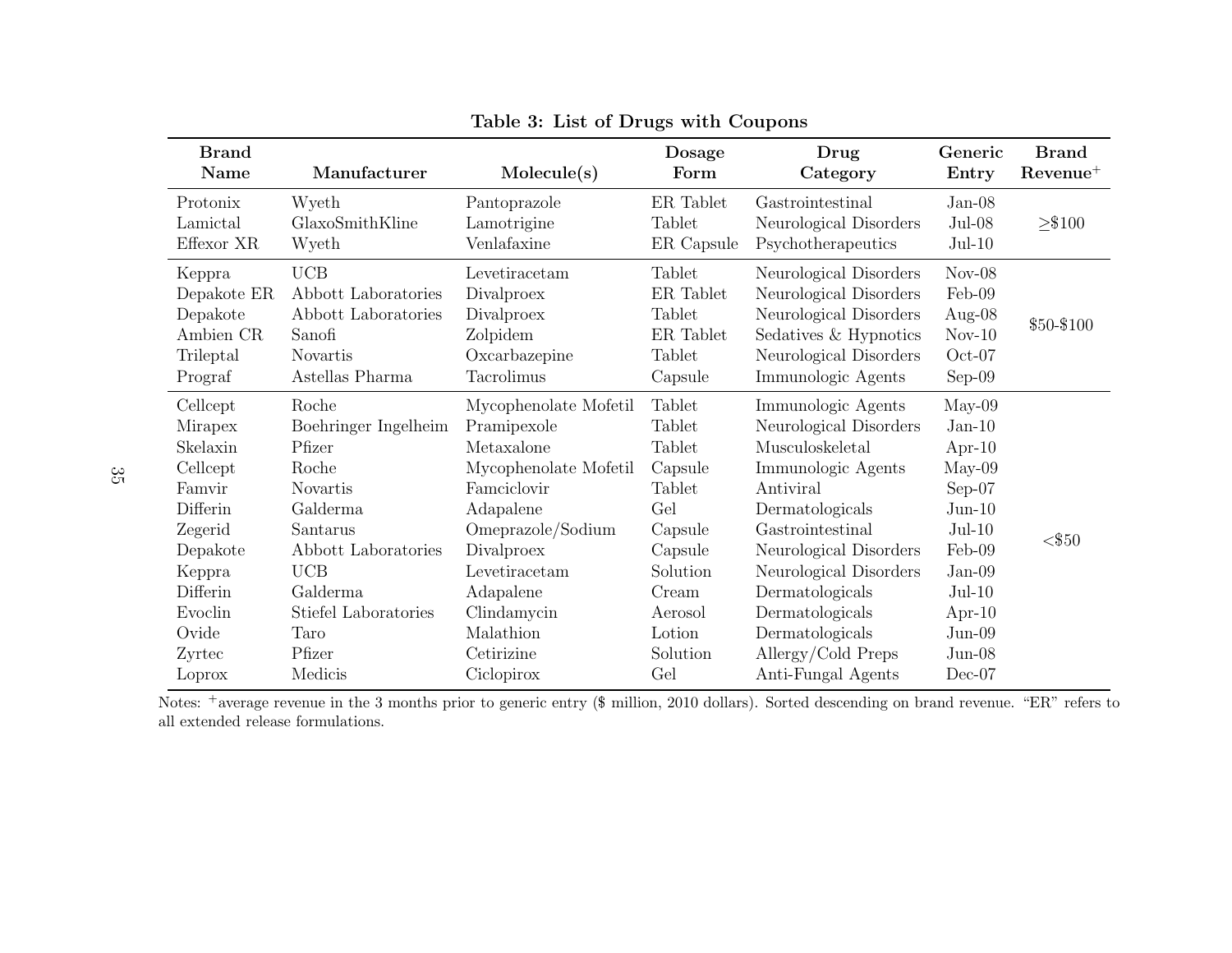| <b>Statistic</b> | State | With<br>Coupon | Without<br>Coupon |
|------------------|-------|----------------|-------------------|
| Total            | NH    | 1,477,523      | 2,427,783         |
| Claims           | МA    | 33,024         | 48,011            |
| Median Over      | NH    | 29,839         | 14,594            |
| Drugs            | МA    | 588            | 202               |
| Min Over         | NH    | 2,067          | 11                |
| Drugs            | МA    | 23             | $\left( \right)$  |

<span id="page-35-0"></span>Table 4: NHCHIS Claim Counts in Final Sample, 2007–2013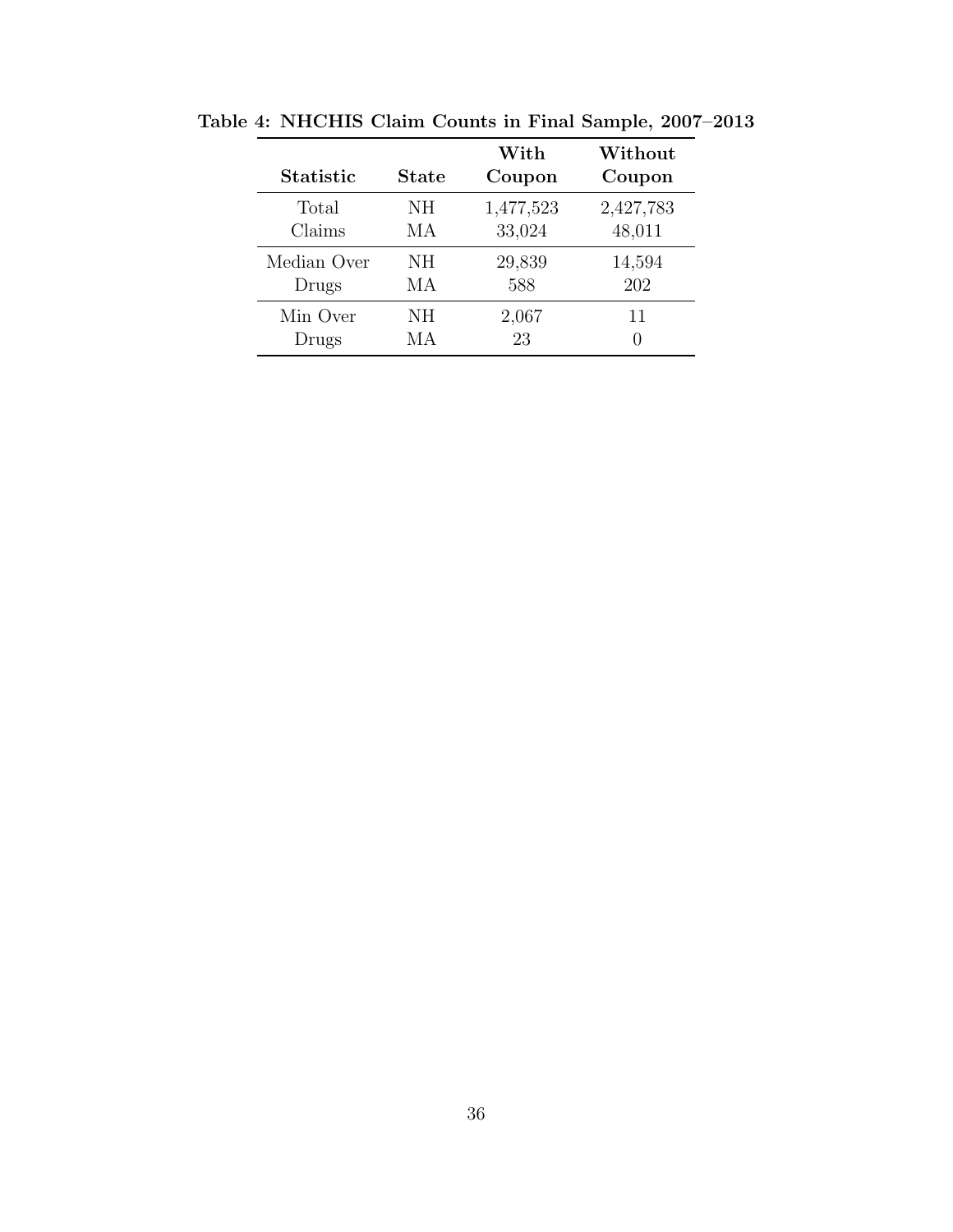<span id="page-36-0"></span>

|                                 | (1)         | (2)         | (3)         | (4)         | (5)         | (6)        |
|---------------------------------|-------------|-------------|-------------|-------------|-------------|------------|
| $gen\mathrm{eff}_{t=0}$         | $0.663***$  | $0.673***$  | $0.675***$  | $0.674***$  | $0.676***$  | $0.687***$ |
|                                 | (0.031)     | (0.027)     | (0.025)     | (0.025)     | (0.025)     | (0.026)    |
| Coupon                          | $-0.088***$ | $-0.081***$ | $-0.082***$ |             | $-0.061***$ | 0.006      |
|                                 | (0.018)     | (0.019)     | (0.020)     |             | (0.023)     | (0.057)    |
| Low-Intensity Coupon            |             |             |             | $-0.067**$  |             |            |
|                                 |             |             |             | (0.029)     |             |            |
| High-Intensity Coupon           |             |             |             | $-0.084***$ |             |            |
|                                 |             |             |             | (0.020)     |             |            |
| Coupon*Intensity                |             |             |             |             | $-0.014*$   | $-0.092*$  |
|                                 |             |             |             |             | (0.008)     | (0.052)    |
| Coupon*Intensity <sup>2</sup>   |             |             |             |             |             | $0.018*$   |
|                                 |             |             |             |             |             | (0.010)    |
| Generic Firms                   |             | $0.013***$  | $0.013***$  | $0.013***$  | $0.015***$  | $0.016***$ |
|                                 |             | (0.003)     | (0.003)     | (0.003)     | (0.003)     | (0.003)    |
| Refill Percentage               |             |             | $-0.069$    | $-0.053$    | $-0.074$    | $-0.046$   |
|                                 |             |             | (0.089)     | (0.090)     | (0.089)     | (0.084)    |
| Constant                        | $0.134***$  | $0.068***$  | $0.108*$    | $0.099*$    | $0.104*$    | 0.076      |
|                                 | (0.021)     | (0.023)     | (0.058)     | (0.059)     | (0.058)     | (0.060)    |
| Observations                    | 1,740       | 1,740       | 1,740       | 1,740       | 1,740       | 1,740      |
| Generic Efficiency <sup>+</sup> |             |             |             |             |             |            |
| Without coupon                  | 92.8%       | 91.9%       | 92.1%       | 92.0%       | 92.0%       | 91.7%      |
| With coupon                     | 83.3%       | 80.6%       | 81.2%       |             |             |            |
| Low-intensity                   |             |             |             | 84.5%       | 83.5%       | 86.5%      |
| High-intensity                  |             |             |             | 80.4%       | 80.6%       | 74.8%      |

Table 5: Effect of Coupons on Generic Efficiency (IMS)

Notes: \*\*\*  $p < .01$ , \*\*  $p < .05$ , \*  $p < .10$ . The unit of observation is the drug-month. Observations are weighted by the average revenue of the branded drug in the 3 months prior to generic entry, and standard errors are clustered by drug. <sup>+</sup>The bottom panel gives the average predicted generic efficiency from  $t = 0$ to  $t = 36$ , evaluated at the mean level of the covariates (generic firms and refill percentage: 3.43 and 0.55 respectively). The first row gives estimates for drugs without coupons and the second row gives estimates for drugs with coupons. For columns  $(4)$  to  $(6)$ , separate estimates are given for low-intensity and highintensity coupons. For column (4), low-intensity combines all coupons below the median intensity (0.91) and high-intensity combines all coupons above the median. For columns  $(5)$  and  $(6)$  — which require a specific intensity to evaluate — low-intensity is evaluated using the 25th percentile of the measure  $(0.69)$ and high-intensity is evaluated using the 75th percentile (1.52).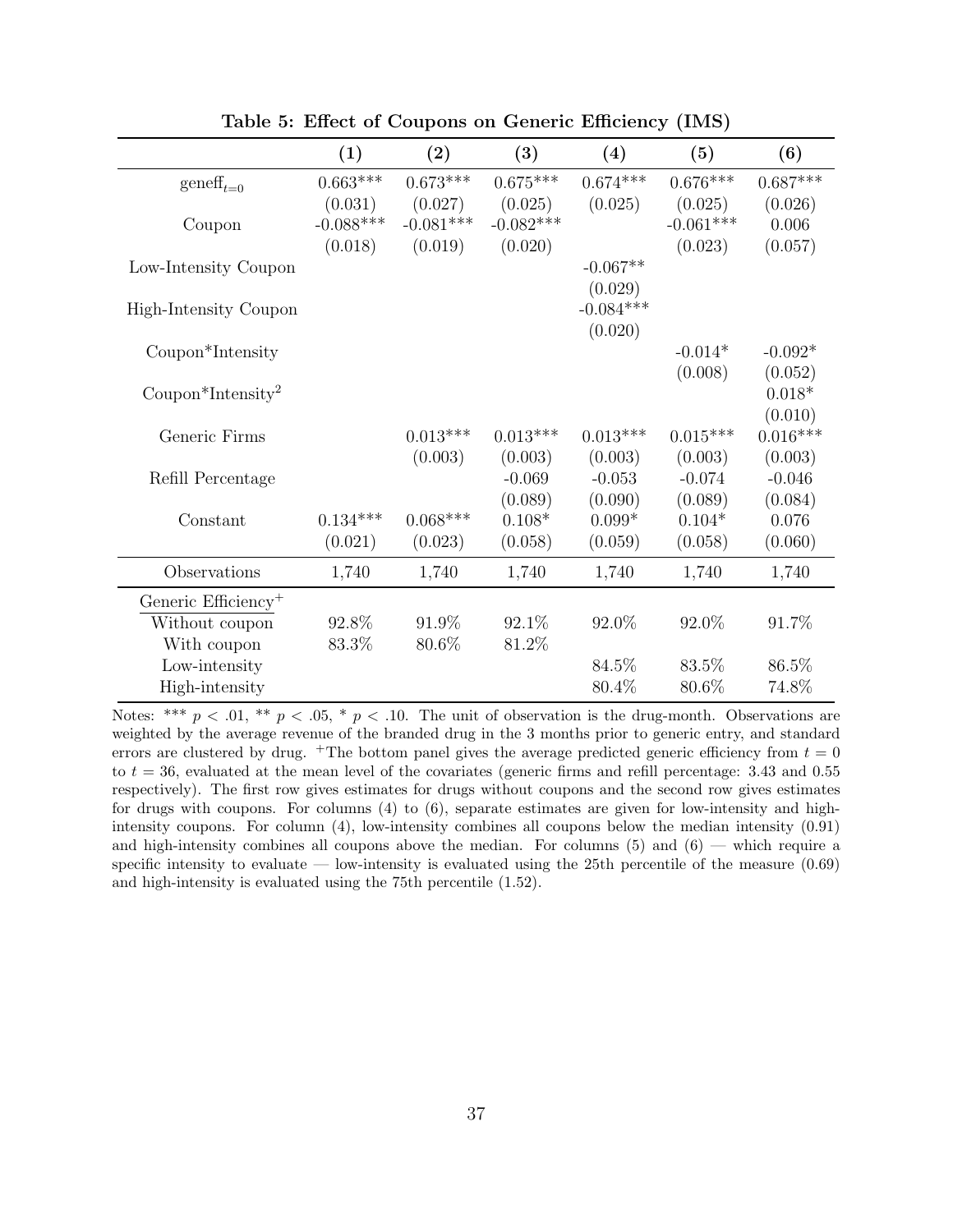<span id="page-37-0"></span>

|                     | (1)         | (2)         | (3)      | (4)      |
|---------------------|-------------|-------------|----------|----------|
| NH                  | $-0.003$    | $-0.003$    | $-0.003$ | $-0.003$ |
|                     | (0.007)     | (0.007)     | (0.007)  | (0.007)  |
| $NH*Coupon$         | $-0.034***$ |             | $-0.007$ | 0.029    |
|                     | (0.011)     |             | (0.019)  | (0.046)  |
| $NH*Low-Intensity$  |             | $-0.000$    |          |          |
|                     |             | (0.011)     |          |          |
| $NH*High-Intensity$ |             | $-0.041***$ |          |          |
|                     |             | (0.011)     |          |          |
| $NH*Intensity$      |             |             | $-0.022$ | $-0.086$ |
|                     |             |             | (0.014)  | (0.080)  |
| $NH*Intensity2$     |             |             |          | 0.026    |
|                     |             |             |          | (0.030)  |
| Observations        | 2,106       | 2,106       | 2,106    | 2,106    |
| R-squared           | 0.746       | 0.746       | 0.746    | 0.746    |

Table 6: Effect of Coupons on Generic Efficiency (DD)

Notes: \*\*\*  $p < .01$ , \*\*  $p < .05$ , \*  $p < .10$ . The unit of observation is the drug-year since generic entry-insurance type-state. Observations are weighted by the number of insurance claims over which generic efficiency is calculated and standard errors are clustered by drug. All specifications include drug, year since generic entry, and insurance-type fixed effects.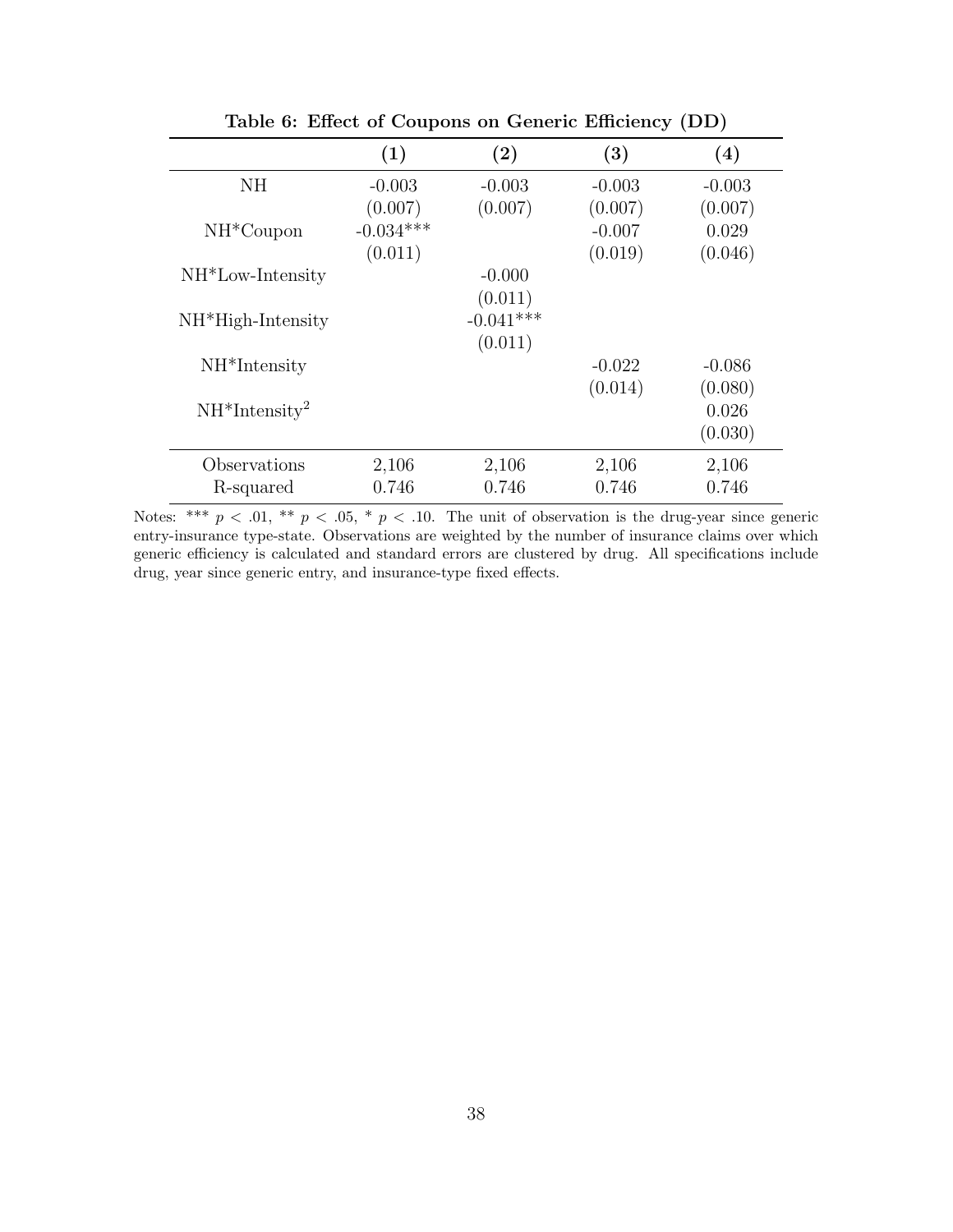<span id="page-38-0"></span>

| Description                           | <b>Expression</b>                       | Estimate    |
|---------------------------------------|-----------------------------------------|-------------|
| A: Treated consumers (age $<65$ )     |                                         |             |
| NH-MA difference, with coupon         | $\beta_0 + \beta_2 + \beta_3 + \beta_5$ | $-0.037***$ |
|                                       |                                         | (0.008)     |
| NH-MA difference, without coupon      | $\beta_0 + \beta_2$                     | $-0.003$    |
|                                       |                                         | (0.006)     |
| Difference-in-differences             | $\beta_3+\beta_5$                       | $-0.034***$ |
|                                       |                                         | (0.011)     |
| B: Control consumers (age $\geq 65$ ) |                                         |             |
| NH-MA difference, with coupon         | $\beta_0 + \beta_3$                     | 0.034       |
|                                       |                                         | (0.024)     |
| NH-MA difference, without coupon      | $\beta_0$                               | 0.004       |
|                                       |                                         | (0.015)     |
| Difference-in-differences             | $\beta_3$                               | 0.029       |
|                                       |                                         | (0.031)     |
| DDD                                   | $\beta_5$                               | $-0.063**$  |
|                                       |                                         | (0.027)     |
| Observations                          |                                         | 3,630       |
| R-squared                             |                                         | 0.739       |

Table 7: Effect of Coupons on Generic Efficiency (DDD)

Notes: \*\*\*  $p < .01$ , \*\*  $p < .05$ , \*  $p < .10$ . The table presents linear combinations of the estimated coefficients of equation [\(4\)](#page-16-1). The unit of observation is the drug-year since generic entry-insurance type-state-consumer group. Observations are weighted by the number of insurance claims over which generic efficiency is calculated and standard errors are clustered by drug. The specification includes drug, year since generic entry, and insurance-type fixed effects.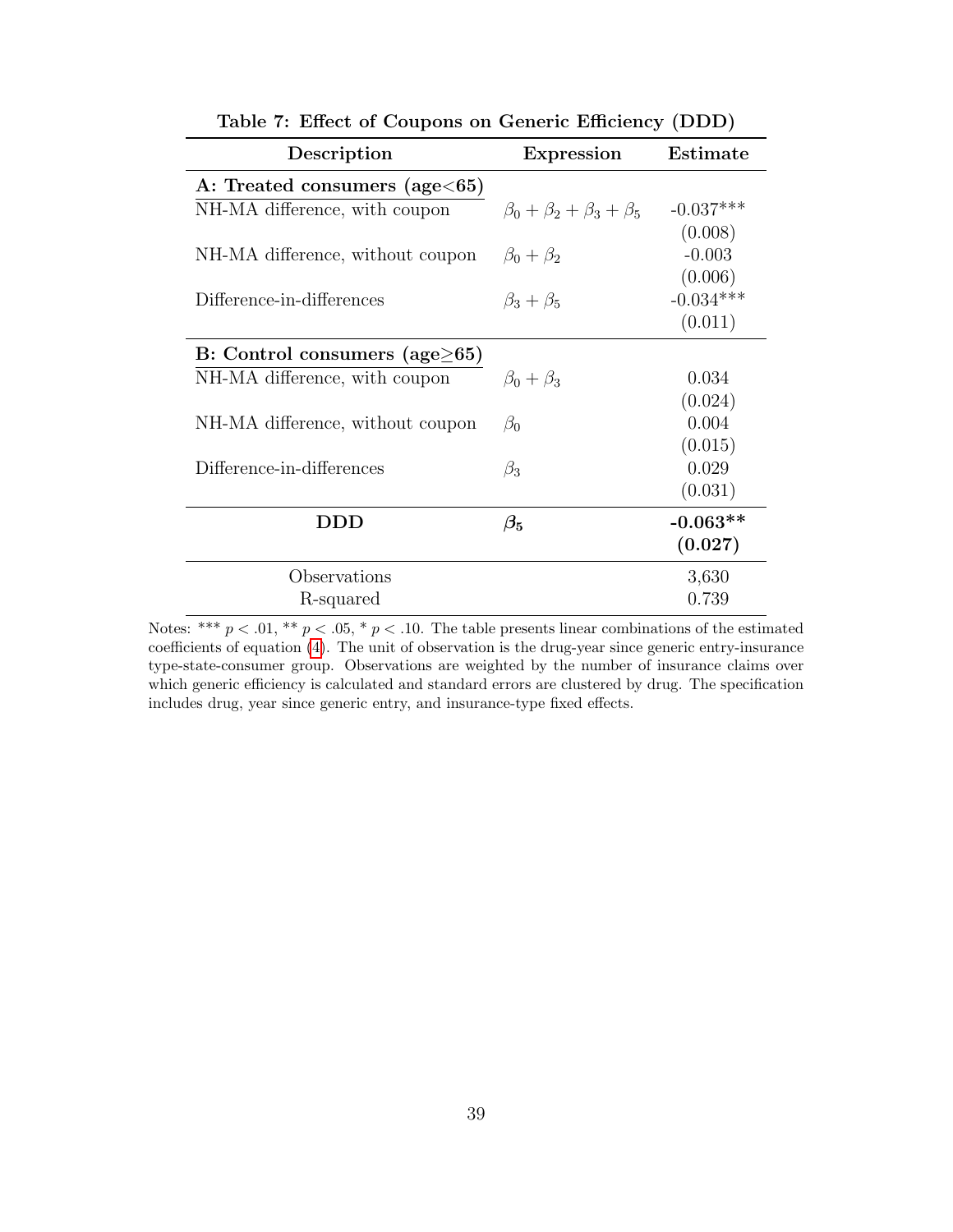<span id="page-39-0"></span>

|                         | In (Brand Price) |            |            | In(Generic Price) |             |             |
|-------------------------|------------------|------------|------------|-------------------|-------------|-------------|
|                         | (1)              | (2)        | (3)        | (4)               | (5)         | (6)         |
| t                       | $0.006***$       | $0.006***$ | $0.008***$ | $-0.008$ ***      | $-0.007***$ | $-0.007***$ |
|                         | (0.001)          | (0.001)    | (0.001)    | (0.001)           | (0.001)     | (0.002)     |
| Coupon                  | 0.015            |            |            | 0.030             |             |             |
|                         | (0.032)          |            |            | (0.041)           |             |             |
| $t^*$ Coupon            | $0.004**$        | $0.003***$ |            | $0.006*$          | 0.001       |             |
|                         | (0.002)          | (0.001)    |            | (0.003)           | (0.004)     |             |
| Generic Firms           | $0.012**$        | $0.009**$  | $0.010*$   | $-0.094***$       | $-0.070***$ | $-0.070***$ |
|                         | (0.006)          | (0.004)    | (0.005)    | (0.008)           | (0.010)     | (0.010)     |
| Refill Percentage       | $-0.109$         |            |            | $-0.133$          |             |             |
|                         | (0.193)          |            |            | (0.222)           |             |             |
| $ln(pre~brand~price)^+$ | $0.982***$       |            |            | $0.985***$        |             |             |
|                         | (0.033)          |            |            | (0.035)           |             |             |
| Drug Fixed Effects?     | N <sub>o</sub>   | Yes        | Yes        | $\rm No$          | Yes         | Yes         |
| Observations            | 1,740            | 1,740      | 1,740      | 1,740             | 1,740       | 1,740       |
| R-squared               | 0.961            | 0.993      | 0.992      | 0.932             | 0.979       | 0.978       |
| Yearly Price Change     |                  |            |            |                   |             |             |
| Without Coupon          | $7.1\%$          | 8.0%       |            | $-8.8\%$          | $-8.2\%$    |             |
| With Coupon             | 12.2%            | 12.6%      | 9.7%       | $-2.3\%$          | $-6.9\%$    | $-7.7\%$    |

Table 8: Effect of Coupons on Prices

Notes: \*\*\*  $p < .01$ , \*\*  $p < .05$ , \*  $p < .10$ . t is months since generic entry  $(t = 0$  is the month of generic entry). Observations are weighted by the average revenue of the branded drug in the 3 months prior to generic entry, and standard errors are clustered by drug. <sup>+</sup>"pre brand price" refers to the average brand price in the 3 months prior to generic entry. All prices are measured in CPI-adjusted 2010 dollars.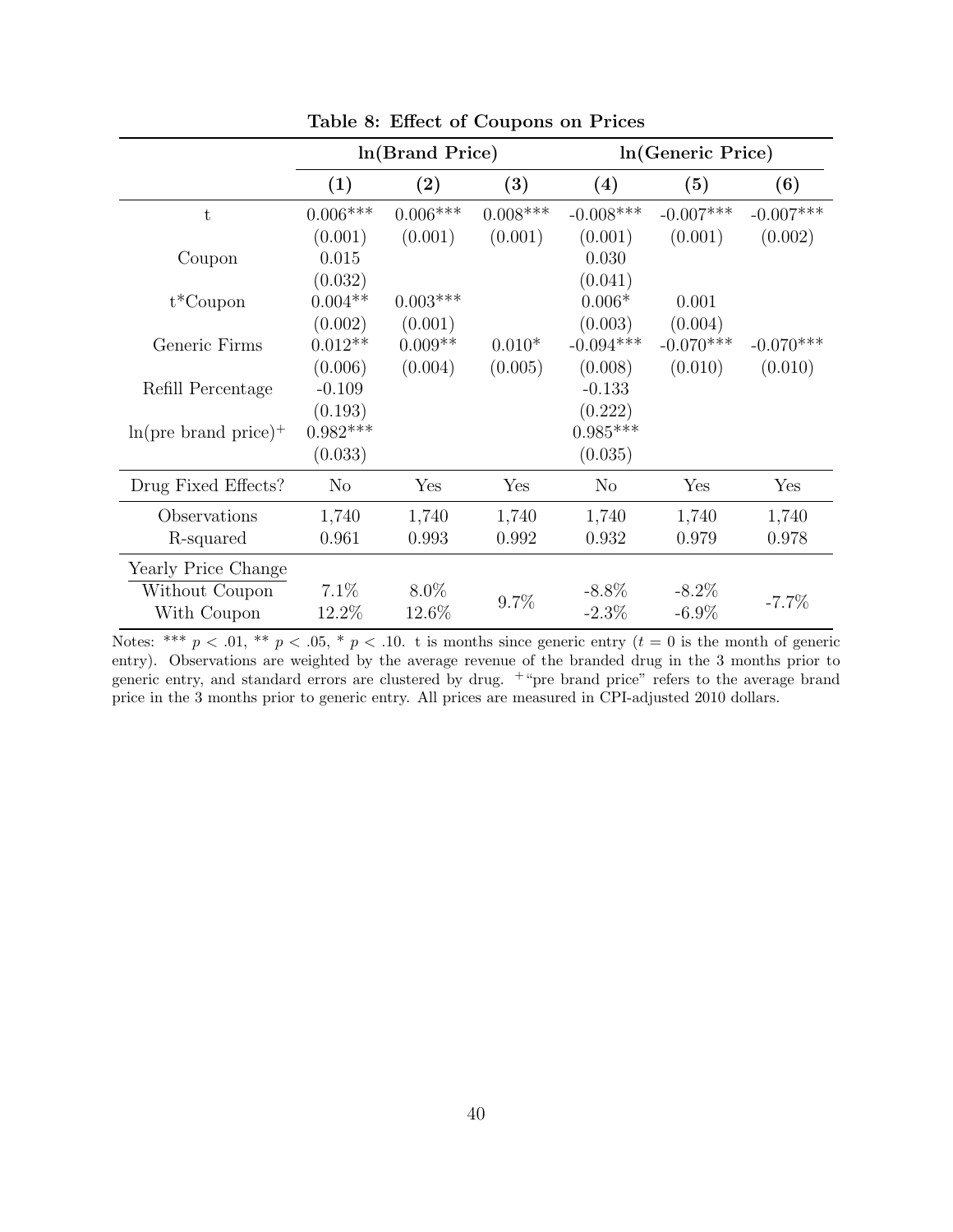<span id="page-40-0"></span>

|                                 | In (Total Quantity) |            |            |          |  |
|---------------------------------|---------------------|------------|------------|----------|--|
|                                 | (1)                 | $\rm(2)$   | (3)        | (4)      |  |
| $\mathbf t$                     | 0.003               | 0.001      | 0.003      | 0.004    |  |
|                                 | (0.003)             | (0.002)    | (0.003)    | (0.003)  |  |
| Coupon                          | $-0.006$            | 0.009      | $0.097*$   |          |  |
|                                 | (0.053)             | (0.043)    | (0.056)    |          |  |
| $t^*$ Coupon                    |                     |            | $-0.006*$  | $-0.004$ |  |
|                                 |                     |            | (0.004)    | (0.003)  |  |
| Generic Firms                   |                     | $0.020***$ | $0.019***$ | 0.004    |  |
|                                 |                     | (0.007)    | (0.006)    | (0.007)  |  |
| Refill Percentage               |                     | $-0.001$   | $-0.013$   |          |  |
|                                 |                     | (0.183)    | (0.182)    |          |  |
| $ln(pre$ quantity) <sup>+</sup> | $1.008***$          | $1.007***$ | $1.009***$ |          |  |
|                                 | (0.018)             | (0.013)    | (0.012)    |          |  |
| Drug Fixed Effects?             | No                  | No         | $\rm No$   | Yes      |  |
| Observations                    | 1,740               | 1,740      | 1,740      | 1,740    |  |
| R-squared                       | 0.983               | 0.984      | 0.985      | 0.995    |  |

Table 9: Effect of Coupons on Total Quantity

Notes: \*\*\*  $p < .01$ , \*\*  $p < .05$ , \*  $p < .10$ . Observations are weighted by the average revenue of the branded drug in the 3 months prior to generic entry, and standard errors are clustered by drug. <sup>+</sup>"pre quantity" refers to the average quantity in the 3 months prior to generic entry.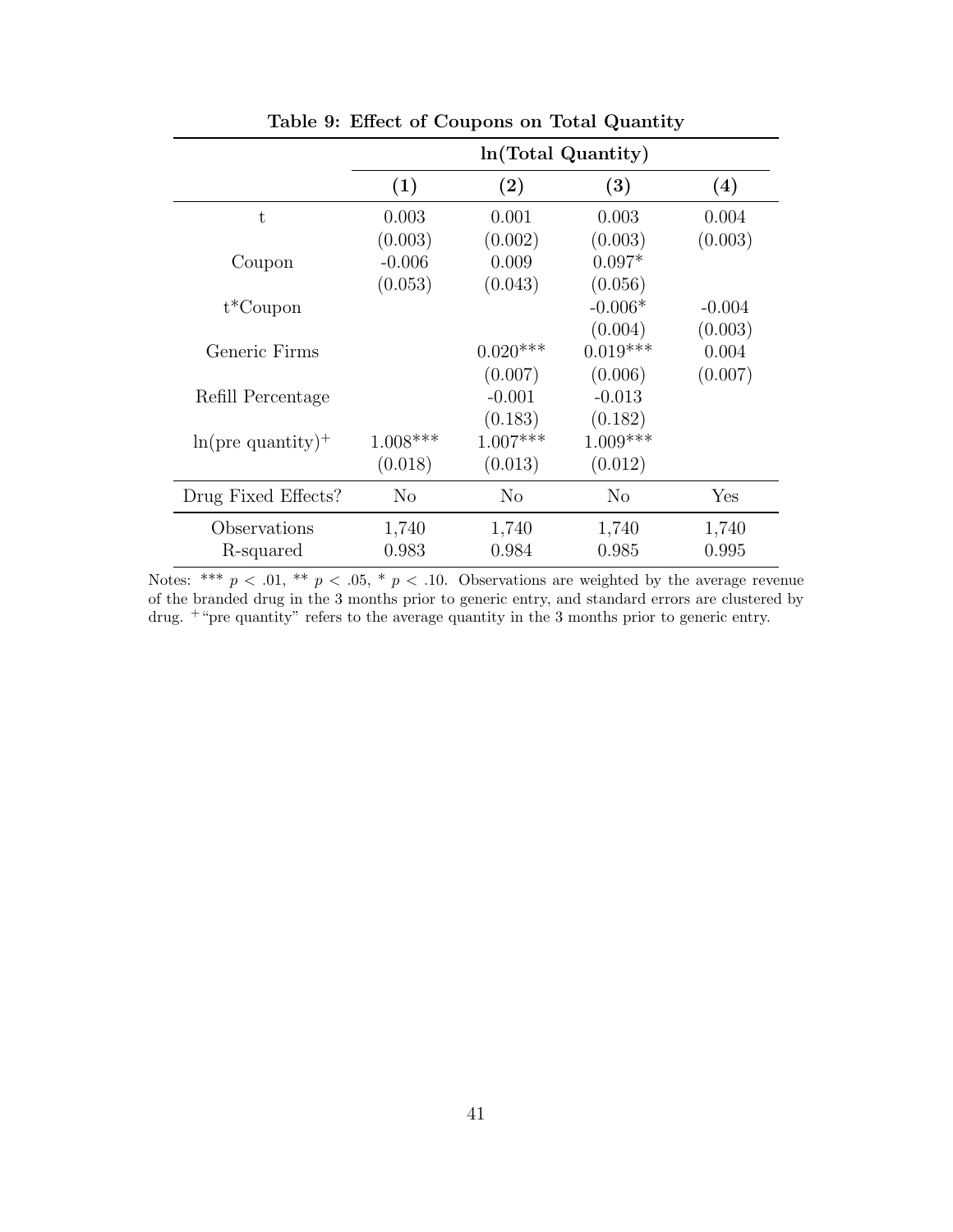<span id="page-41-0"></span>

|            |                       | (1)                                 | $\left( 2\right)$              | (3)      | $\left( 4\right)$ |
|------------|-----------------------|-------------------------------------|--------------------------------|----------|-------------------|
|            |                       | <b>Effect on Generic Efficiency</b> |                                |          |                   |
|            | <b>Fraction Brand</b> | <b>IMS</b>                          |                                |          | <b>NHCHIS</b>     |
|            | <b>Buyers Using</b>   |                                     | <b>Effect on Brand Prices?</b> |          |                   |
| Measure    | Coupon                | $\bf No$                            | <b>Yes</b>                     | $\bf No$ | Yes               |
|            | 0.4                   | $5.0\%$                             | $6.1\%$                        | $1.7\%$  | $2.3\%$           |
|            | 0.6                   | $4.2\%$                             | $5.4\%$                        | $1.2\%$  | 1.8%              |
| Percent    | 0.8                   | $3.4\%$                             | $4.6\%$                        | $0.7\%$  | $1.4\%$           |
|            | $\mathbf{1}$          | 2.7%                                | 3.8%                           | $0.3\%$  | $0.9\%$           |
|            | 0.4                   | \$128.8                             | \$158.6                        | \$43.0   | \$59.5            |
|            | 0.6                   | \$109.2                             | \$139.0                        | \$30.9   | \$47.3            |
| Absolute   | 0.8                   | \$89.6                              | \$119.3                        | \$18.7   | \$35.2            |
|            | 1                     | \$69.9                              | \$99.7                         | \$6.5    | \$23.0            |
|            | 0.4                   | 10.25                               | 11.01                          | 6.29     | 6.97              |
| <b>ROI</b> | 0.6                   | 6.84                                | 7.34                           | 4.20     | 4.65              |
|            | 0.8                   | 5.13                                | 5.51                           | 3.15     | 3.49              |
|            |                       | 4.10                                | 4.40                           | 2.52     | 2.79              |

Table 10: Effect of Coupons on Spending

Notes: All numbers are calculated over a fixed time horizon of 5 years. The (monthly) discount factor is set to  $0.90^{1/12}$ . ROI is defined as the ratio of additional brand revenues from the coupon and manufacturer spending on copays. Absolute spending differences are in millions of 2010 dollars. For generic efficiency: columns (1) and (2) use the estimates from the IMS data reported in column (2) of Table [5,](#page-36-0) and columns (3) and (4) use the difference-in-differences estimate from the NHCHIS data reported in column (1) of Table [6.](#page-37-0) For brand prices: columns (1) and (3) use the estimates from column (3) of Table [8,](#page-39-0) and columns (2) and (4) use the estimates from column (2) of Table [8.](#page-39-0) For generic prices: all columns use the estimates from column (6) of Table [8.](#page-39-0) Initial brand and generic prices, the number of generic firms, the value of the coupon, and market size are set to their average values in the data for drugs with coupons.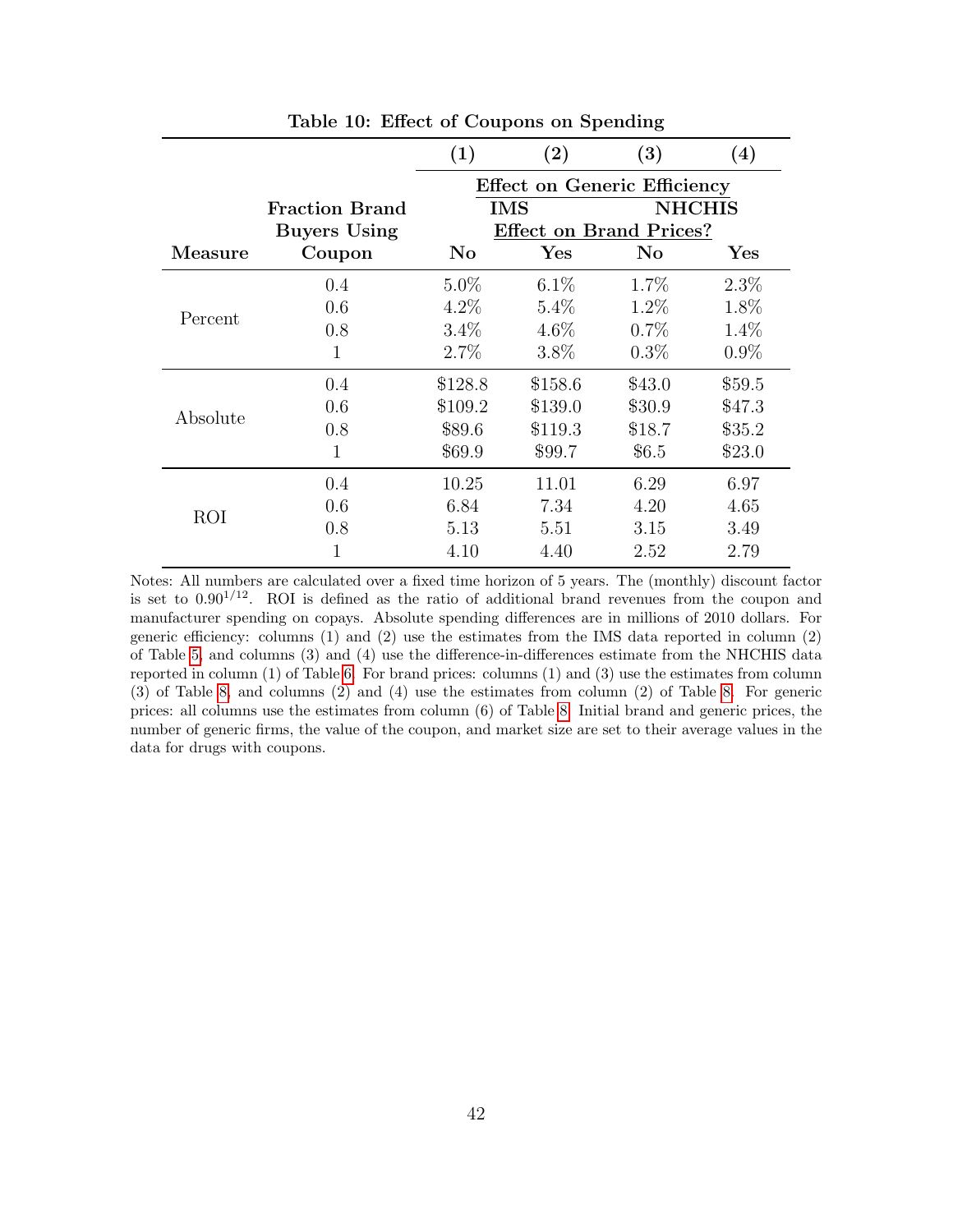|                 | (1)         | (2)                    | $\left( 3\right)$ |
|-----------------|-------------|------------------------|-------------------|
|                 | MA          | $\mathbf{V}\mathbf{T}$ | All non-MA        |
| NH.             | $-0.003$    | 0.003                  | 0.001             |
|                 | (0.007)     | (0.010)                | (0.004)           |
| $NH*Coupon$     | $-0.034***$ | $-0.009$               | $-0.008$          |
|                 | (0.011)     | (0.017)                | (0.012)           |
| Observations    | 2,106       | 2,024                  | 12,614            |
| R-squared       | 0.746       | 0.748                  | 0.733             |
| p-value $H_0^+$ |             | 0.100                  | $0.031**$         |

<span id="page-42-0"></span>Table 11: Effect of Coupons on Generic Efficiency (DD): Falsification Tests

Notes: \*\*\*  $p < .01$ , \*\*  $p < .05$ , \*  $p < .10$ . The unit of observation is the drug-year since generic entry-insurance type-state. Observations are weighted by the number of insurance claims over which generic efficiency is calculated and standard errors are clustered by drug. All specifications include drug, year since generic entry, and insurance-type fixed effects. <sup>+</sup>p-value of a test of the null hypothesis that the coupon effect is the same as the effect in MA (from a regression estimating both effects simultaneously).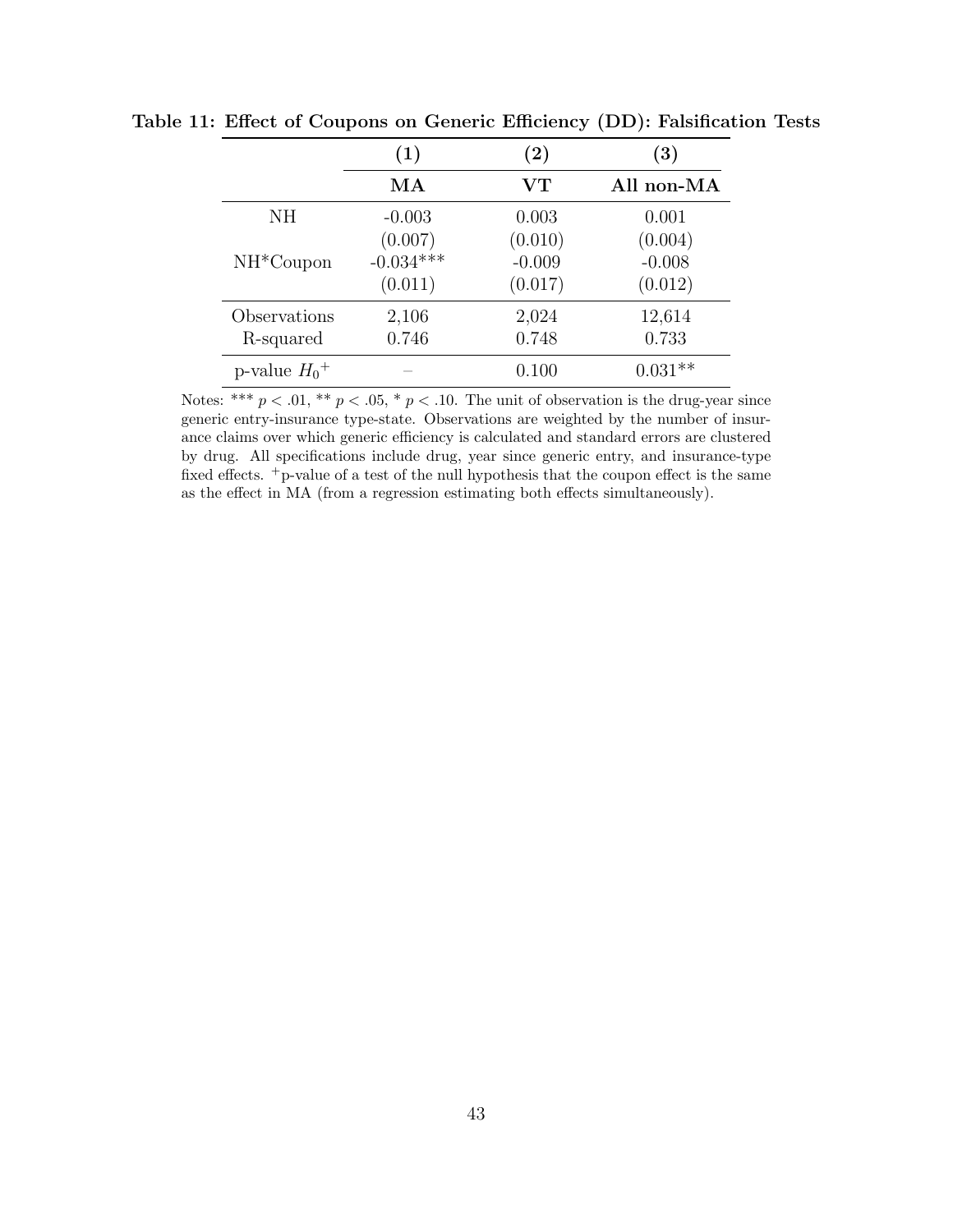|                           | (1)         | $\left( 2\right)$ | $\left( 3\right)$ | $\left( 4\right)$ | (5)         |
|---------------------------|-------------|-------------------|-------------------|-------------------|-------------|
| <b>NH</b>                 | 0.011       | 0.010             | $-0.008$          | $-0.009$          | $-0.003$    |
|                           | (0.010)     | (0.008)           | (0.008)           | (0.006)           | (0.007)     |
| Coupon                    | $-0.025$    |                   | $-0.014$          |                   |             |
|                           | (0.047)     |                   | (0.055)           |                   |             |
| $NH*Coupon$               | $-0.039***$ | $-0.026**$        | $-0.041***$       | $-0.033***$       | $-0.034***$ |
|                           | (0.011)     | (0.012)           | (0.012)           | (0.011)           | (0.011)     |
| <b>Fixed Effects:</b>     |             |                   |                   |                   |             |
| Drug                      | No          | Yes               | N <sub>o</sub>    | Yes               | Yes         |
| Years Since Generic Entry | No          | No                | Yes               | Yes               | Yes         |
| Insurance Type            | No          | No                | N <sub>o</sub>    | $\rm No$          | Yes         |
| Observations              | 2,106       | 2,106             | 2,106             | 2,106             | 2,106       |
| R-squared                 | 0.020       | 0.277             | 0.486             | 0.745             | 0.746       |

<span id="page-43-0"></span>Table 12: Effect of Coupons on Generic Efficiency (DD): Specification Checks

Notes: \*\*\*  $p < .01$ , \*\*  $p < .05$ , \*  $p < .10$ . The unit of observation is the drug-year since generic entryinsurance type-state. Observations are weighted by the number of insurance claims over which generic efficiency is calculated and standard errors are clustered by drug.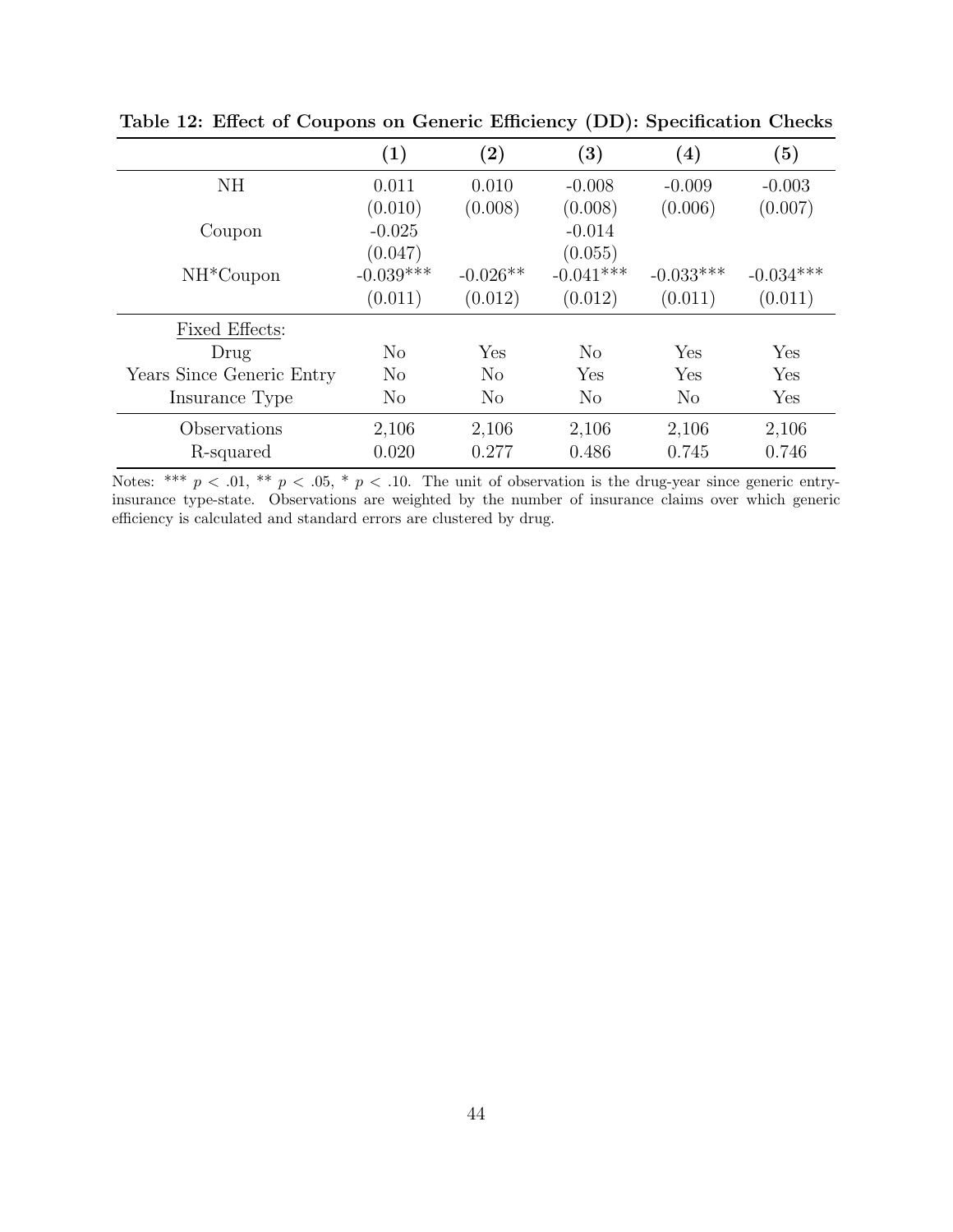# 8 Appendix

### 8.1 Formal coupon analysis

In this section, we present a stylized formal model to illustrate the effect of coupons on behavior, emphasizing the incentives generated by insurance. Throughout, we assume that a bioequivalent generic for the branded drug is available and is produced by several generic firms. We further assume that the generic firms produce undifferentiated products and price at marginal cost. This assumption, which is consistent with evidence on generic pricing,[42](#page-44-0) allows us to abstract away from any strategic interactions between brand and generic pricing.

#### Pricing without coupons

Consider a brand-name pharmaceutical manufacturer (without the ability to offer copay coupons) setting the price  $p$  of its drug to an insurer. While the manufacturer receives  $p$  for every prescription filled, the price that determines demand is not  $p$  itself. Rather, insured consumers pay only  $m(p)$  for a prescription, where  $m(\cdot)$  is a function chosen by the insurer. The price facing consumers —  $m(p)$  — is what determines demand rather than p directly. In practice,  $m(\cdot)$  typically consists of several tiers of copayments, but for the purposes of the analysis here, we will assume that  $m(\cdot)$  is a smooth, differentiable function of p.

To get a sense of what  $m(p)$  looks like in the data, Figure [4](#page-45-0) plots consumer out-ofpocket cost and total (insurer plus consumer) payments for privately insured consumers in the Medical Expenditure Panel Survey (MEPS) from 2005 to 2012. Based on the pattern in Figure [4,](#page-45-0) we make the following three assumptions about  $m(\cdot)$  in the subsequent analysis:

- 1.  $m(0) = 0$  and  $m(p) < p$  for all  $p > 0$  (insurance)
- 2.  $m'(p) > 0$  for all p (increasing absolute cost sharing)
- 3.  $m''(p) < 0$  for all p (decreasing proportional cost sharing)

Suppose there is a mass of consumers (normalized to 1) with unit demand who choose between the branded drug and a bioequivalent generic.<sup>[43](#page-44-1)</sup> The proportion of consumers choosing the branded drug is given by demand curve  $Q(\cdot)$ , while the remaining  $1-Q(\cdot)$  consumers

<span id="page-44-0"></span> $42$ For example, [Berndt et al.](#page-28-10) [\(2011\)](#page-28-10) note that generic prices eventually fall close to typical estimates of marginal cost, a result that is consistent with perfectly competitive markets.

<span id="page-44-1"></span><sup>&</sup>lt;sup>43</sup>The analysis here assumes away quantity effects; in principle coupons could also generate sales through cross-drug substitution or by reducing non-adherence.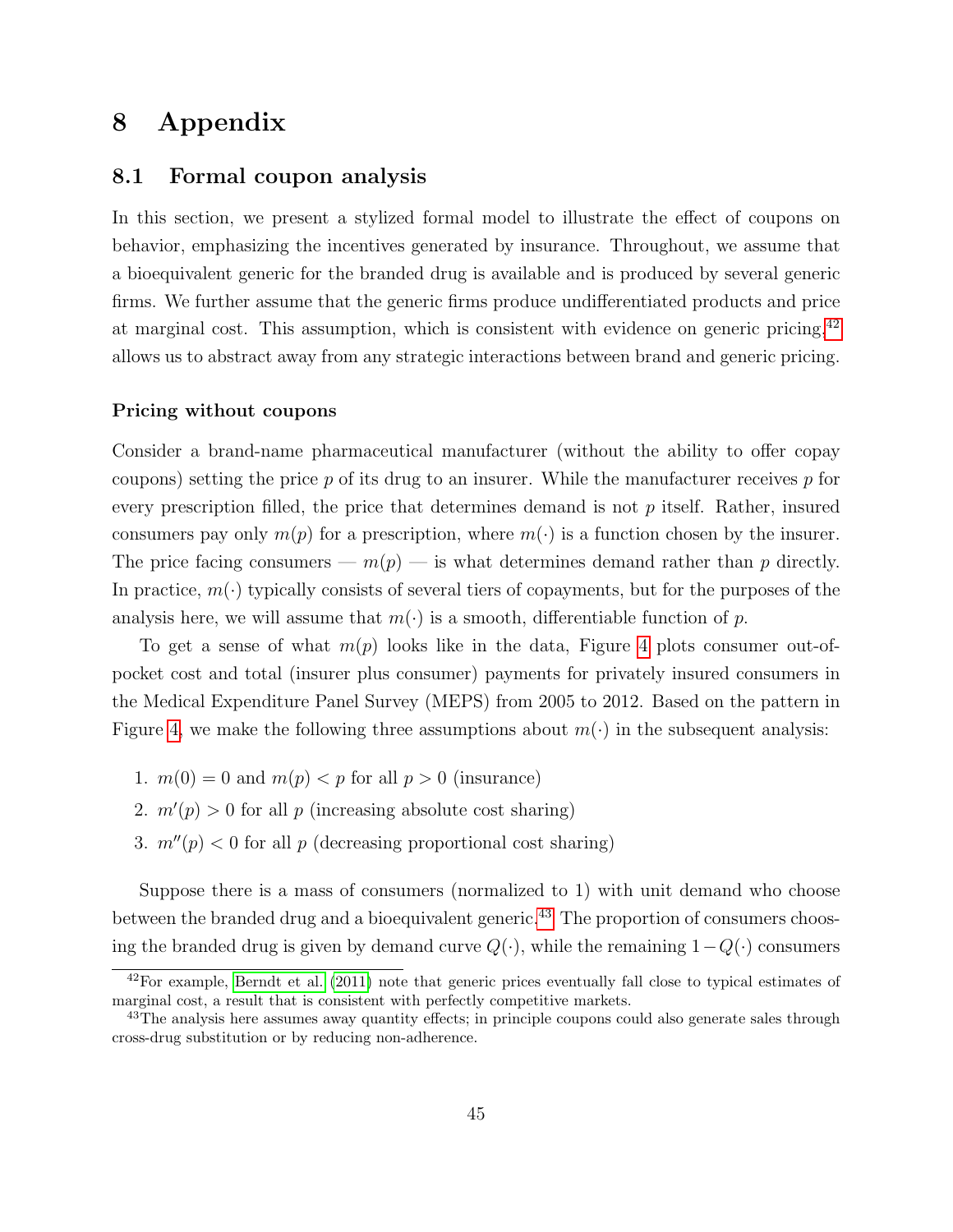<span id="page-45-0"></span>

Figure 4: MEPS Expected Out-of-Pocket Costs, 2005–2012 All numbers are measured in CPI-adjusted 2010 dollars. Total payments are censored from above at \$500 — 97 percent of prescriptions in the data have total payments of less than \$500. The points are averages within \$10 buckets, and the fitted line is a locally weighted scatterplot smoothing (lowess) line through the points.

buy generic (generic efficiency). Given (constant) marginal cost  $c$ , the manufacturer chooses price to maximize profits:

<span id="page-45-1"></span>
$$
\max_{p} \quad (p-c) \cdot Q(m(p)). \tag{7}
$$

The difference between [\(7\)](#page-45-1) and the standard profit-maximization problem is that, due to the presence of insurance, the price received by the manufacturer is not the same price that determines demand. (If there is no insurance,  $m(p) = p$  and [\(7\)](#page-45-1) reduces to the standard profit-maximization problem.) Further assume that  $Q' < 0$  and  $Q'' \leq 0$ , which are sufficient conditions to guarantee that the manufacturer's profit function is concave.

Given the assumptions made on  $m(\cdot)$  and  $Q(\cdot)$ , it can be shown that the manufacturer's optimal price when facing insured consumers is higher than the optimal price without insurance. Intuitively, the cost to the manufacturer of increasing price — lower quantity — is dampened by the presence of insurance, which passes through price increases to consumers at less than a 1:1 rate. The manufacturer optimally responds by increasing price beyond the optimal price in the absence of insurance (a similar result is shown in [Berndt et al.](#page-28-10) [\(2011\)](#page-28-10)).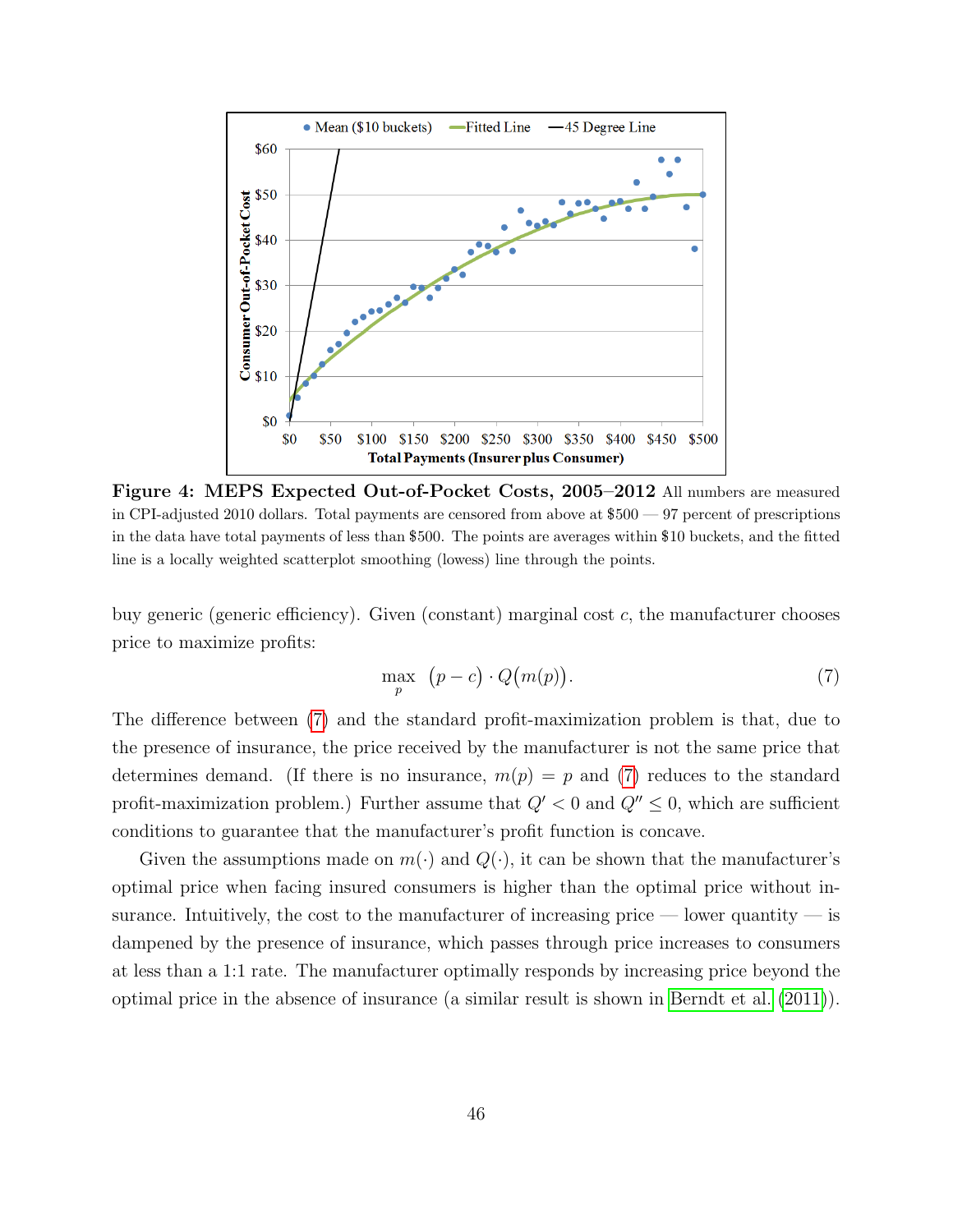#### Adding coupons

Suppose now that the manufacturer is able to offer consumers a coupon which reduces their out-of-pocket cost by  $z \in [0, m(p)]$ . Further assume that all consumers who buy the branded drug use the coupon. This simplifying assumption — though unlikely to be true in practice — enables us to focus on the interaction between coupons and the insurer copayment mechanism rather than other rationales for coupons such as price discrimination. With coupons, the manufacturer's problem becomes

$$
\max_{(p,z)} (p-z-c) \cdot Q(m(p)-z). \tag{8}
$$

Unlike p, which is dampened by  $m(\cdot)$ , the coupon z reaches consumers directly. We derive three specific propositions with regard to the effects of coupons on behavior. Here we present the intuition and interpretation of the predictions; the proofs follow in the next section.

<span id="page-46-1"></span>**Proposition 1.** Suppose that the manufacturer is constrained to price no higher than  $\bar{P}$ (i.e.,  $p \in [0, \bar{P}]$ ).<sup>[44](#page-46-0)</sup> When coupons are allowed, the manufacturer's optimal price is  $p^* = \bar{P}$ .

Proposition [1](#page-46-1) states that, holding  $m(\cdot)$  fixed, coupons undermine the efficacy of copays in limiting prices. No matter how high  $\overline{P}$  is, the manufacturer optimally prices at the maximum. In essence, the addition of coupons creates a money tree for the manufacturer. By increasing both  $p$  and  $z$  by the same amount, for instance, the manufacturer can hold its margin constant while simultaneously reducing consumers' out-of-pocket cost, thereby increasing quantity sold.<sup>[45](#page-46-2)</sup> Of course, insurers are unlikely to leave  $m(\cdot)$  unchanged as they see their costs skyrocket. Proposition [1](#page-46-1) is therefore best interpreted as explaining why copay coupons undermine standard copayment systems. The existing copayment rule  $m(\cdot)$  is no longer suitable when manufacturers are able to offer coupons.

**Proposition 2.** Denote the manufacturer's optimal price without coupons  $(z = 0)$  by  $\hat{p}$ , and let  $\bar{P} \geq \hat{p}$ . When coupons are allowed, the manufacturer (a) offers a coupon ( $z^* > 0$ ), (b) consumers' out-of-pocket cost is lower (i.e.,  $m(p^*) - z^* < m(\hat{p})$ ), and (c) generic efficiency is lower.

By Proposition [1,](#page-46-1) we know that the manufacturer's optimal price is  $p^* = \overline{P}$ . Given a coupon that leaves out-of-pocket cost unchanged from the situation without coupons,

<span id="page-46-0"></span><sup>&</sup>lt;sup>44</sup>The price cap  $\overline{P}$  can be interpreted as a choke price beyond which the insurer drops the drug from the formulary.

<span id="page-46-2"></span><sup>45</sup>This intuition is not complete because of boundary cases, but the basic idea is correct.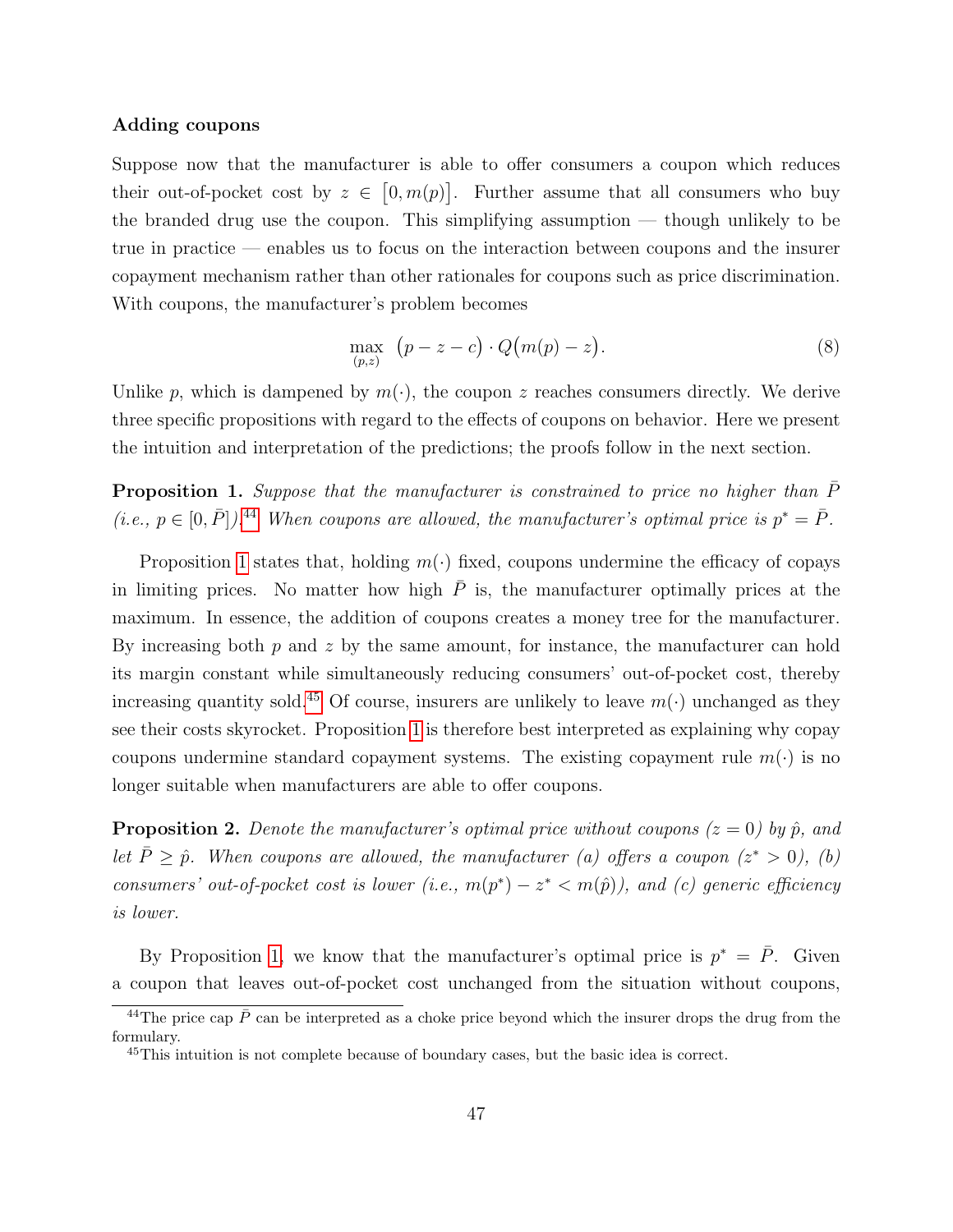$z = m(\bar{P}) - m(\hat{p})$ , it can be shown that the manufacturer still has an incentive to increase the value of the coupon. Intuitively, at out-of-pocket cost  $m(\hat{p})$ , demand is relatively elastic but price reductions are not profitable because the pass-through from price to out-of-pocket cost is imperfect. Since coupons reach consumers directly, however, the manufacturer can induce the same increase in quantity as any price cut but with a smaller effect on the margin. Part (c) of the proposition follows directly from part (b): since coupons decrease consumers' out-of-pocket cost for the branded drug, they lead to an increase in the quantity consumed of the branded drug.

<span id="page-47-0"></span>**Proposition 3.** Again denote the manufacturer's optimal price without coupons by  $\hat{p}$ , and let  $\bar{P} \geq \hat{p}$ . Further assume that generic marginal cost  $c_g$  is weakly less than brand marginal cost, i.e.,  $c_g \leq c$ . When coupons are allowed, total spending (insurer plus consumer) is higher.

Proposition [3](#page-47-0) contains the final prediction about the effects of coupons that we study in the empirical analysis in the text — total spending increases as a result of coupons. Whether coupons increase total spending depends crucially on the price of available substitutes (in this case, a bioequivalent generic). A sufficient — albeit not necessary — condition for total spending to increase is weakly lower generic marginal costs, together with a competitive generic market where generics price at marginal cost. More generally, as long as the gap between the brand's price net of the coupon  $(p^* - z^*)$  and the generic price is large, which is true in practice, total spending will tend to increase with the addition of coupons.

#### 8.2 Proofs

Proposition (unnumbered): The manufacturer's optimal price when facing insured consumers is higher than the optimal price without insurance.

**Proof:** Denote the manufacturer's optimal price when consumers are uninsured by  $\tilde{p}$ . Writing out the derivative of manufacturer profit when consumers are insured  $(\partial \pi/\partial p)$  with respect to price, evaluated at  $\tilde{p}$ :

$$
\frac{\partial \pi}{\partial p}(\tilde{p}) = Q(m(\tilde{p})) + (\tilde{p} - c) \cdot Q'(m(\tilde{p})) \cdot m'(\tilde{p})
$$

$$
> Q(\tilde{p}) + (\tilde{p} - c) \cdot Q'(\tilde{p})
$$

$$
= 0
$$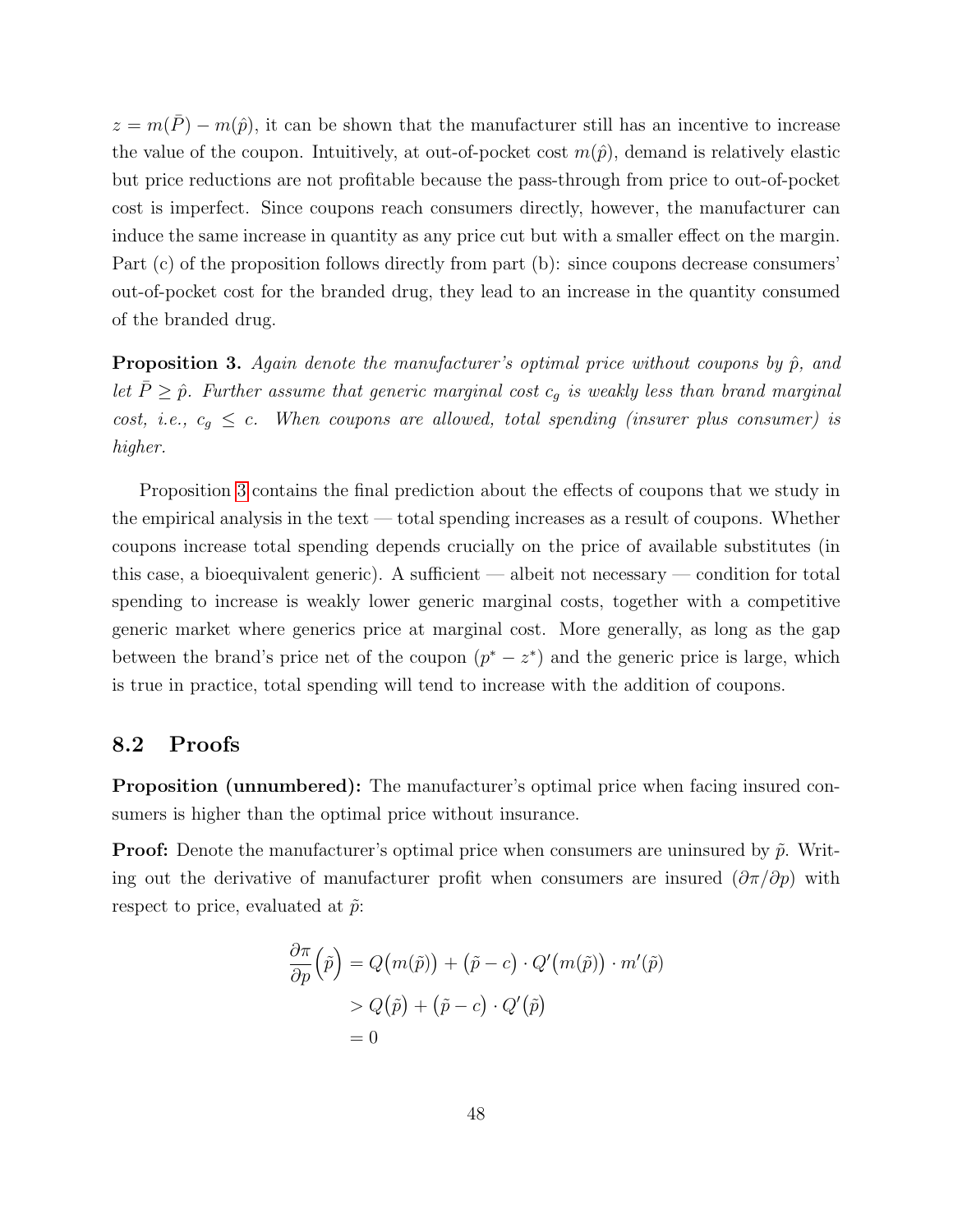The equality at the end follows by the definition of  $\tilde{p}$  as the optimal price facing uninsured consumers. The inequality follows because:

- $Q(m(\tilde{p})) > Q(\tilde{p})$  (since Q is decreasing and  $\tilde{p} > m(\tilde{p})$ )
- $Q'(m(\tilde{p})) \cdot m'(\tilde{p}) > Q'(\tilde{p})$  (since  $Q' < 0$ ,  $m'(\tilde{p}) < 1$ , and  $Q'(m(\tilde{p})) > Q'(\tilde{p})$  because  $Q'$ is decreasing $)^{46}$  $)^{46}$  $)^{46}$

Therefore, the manufacturer facing insured consumers benefits from increasing price beyond the optimal price when facing uninsured consumers.  $\Box$ 

**Proposition 1:** Suppose that the manufacturer is constrained to price no higher than  $\bar{P}$ (i.e.  $p \in [0, \bar{P}]$ ). When coupons are allowed, the manufacturer's optimal price is  $p^* = \bar{P}$ .

**Proof:** Suppose the optimal price/coupon pair is given by  $(p, z)$ , with  $p < \overline{P}$ . Now consider the alternative pair  $(p', z') = (\bar{P}, \min(z + \bar{P} - p, m(\bar{P})))$ . We will show that  $(p', z')$  yields higher profits and thus  $(p, z)$  cannot be optimal.

Suppose that  $z + \bar{P} - p \leq m(\bar{P})$ . Profits from  $(p', z')$  are given by:

$$
\pi(p', z') = (\bar{P} - z - \bar{P} + p - c) \cdot Q(m(\bar{P}) - z - \bar{P} + p)
$$
  
=  $(p - z - c) \cdot Q(m(\bar{P}) - z - \bar{P} + p)$ 

The margin above is the same as for  $(p, z)$ . Therefore profits are higher under  $(p', z')$  if quantity is higher, or equivalently if consumer out-of-pocket cost is lower. Consumer out-ofpocket cost is lower if  $m(\bar{P}) - z - \bar{P} + p < m(p) - z$ . Rearranging, this holds if  $\bar{P} - m(\bar{P}) >$  $p - m(p)$ , which is true because m is concave.

Now suppose instead that  $m(\bar{P}) < z + \bar{P} - p$ . Profits from  $(p', z')$  are given by:

$$
\pi(p', z') = (\bar{P} - m(\bar{P}) - c) \cdot Q(0)
$$

Quantity can be no higher than  $Q(0)$  under  $(p, z)$ , so profits will be higher under  $(p', z')$  if the margin is higher. The margin is higher if  $\bar{P}$  –  $m(\bar{P})$  – c > p – z – c. Rearranging, this holds if  $m(\bar{P}) < z + \bar{P} - p$ , which is exactly what we started with.  $\Box$ 

**Proposition 2:** Denote the manufacturer's optimal price without coupons  $(z = 0)$  by  $\hat{p}$ , and let  $\bar{P} \geq \hat{p}$ . When coupons are allowed, the manufacturer (a) offers a coupon  $(z^* > 0)$ ,

<span id="page-48-0"></span><sup>&</sup>lt;sup>46</sup>To see that  $m'(\tilde{p}) < 1$ , note that  $m'(0) = \lim_{\Delta \to 0} \frac{m(\Delta) - m(0)}{\Delta} = \lim_{\Delta \to 0} \frac{m(\Delta)}{\Delta} < \lim_{\Delta \to 0} \frac{\Delta}{\Delta} = 1$ .  $m'(p) <$ 1 for all  $p > 0$  then follows because  $m'$  is decreasing.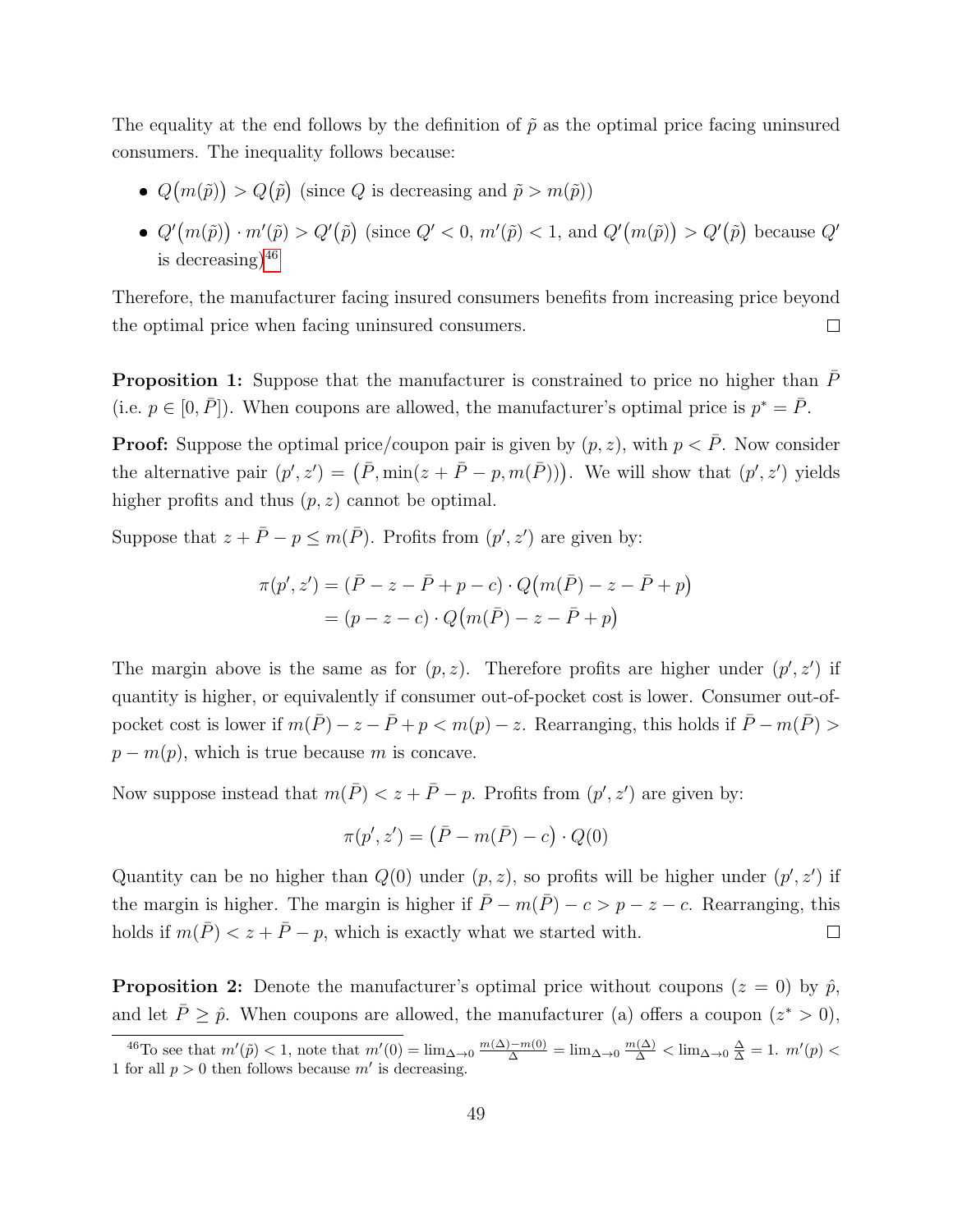(b) consumers' out-of-pocket cost is lower (i.e.  $m(p^*) - z^* < m(\hat{p})$ ), and (c) generic efficiency is lower.

**Proof:** By Proposition 1, we know that the manufacturer's optimal price is  $p^* = \overline{P}$ . Now take a coupon that leaves consumer out-of-pocket cost unchanged from the situation without coupons,  $z = m(\bar{P}) - m(\hat{p}) \ge 0$ . We will show that  $\frac{\partial \pi}{\partial z}(\bar{P}, m(\bar{P}) - m(\hat{p})) > 0$ , so the manufacturer would like to further increase the value of the coupon.

$$
\frac{\partial \pi}{\partial z} (\bar{P}, m(\bar{P}) - m(\hat{p})) = -Q(m(\hat{p})) - (\bar{P} - m(\bar{P}) + m(\hat{p}) - c) \cdot Q'(m(\hat{p}))
$$
  
\n
$$
\geq -Q(m(\hat{p})) - (\hat{p} - c) \cdot Q'(m(\hat{p}))
$$
  
\n
$$
> -Q(m(\hat{p})) - (\hat{p} - c) \cdot Q'(m(\hat{p})) \cdot m'(\hat{p})
$$
  
\n
$$
= -1 \cdot \left[ Q(m(\hat{p})) + (\hat{p} - c) \cdot Q'(m(\hat{p})) \cdot m'(\hat{p}) \right]
$$
  
\n
$$
= 0
$$

The first inequality follows because  $\bar{P}$ −m( $\bar{P}$ ) ≥  $\hat{p}$ −m( $\hat{p}$ ) (since m is concave and  $\bar{P} \geq \hat{p}$ ). The second inequality follows because  $m'(\hat{p}) < 1$ . The last equality holds because the expression inside the brackets on the line before is the derivative of profits with respect to price when coupons are not allowed, and since  $\hat{p}$  is optimal when coupons are not allowed, this expression is equal to zero. Therefore, the optimal coupon value  $z^*$  is greater than  $m(\bar{P}) - m(\hat{p}) \geq 0$ , which implies that consumer out-of-pocket spending is lower than without coupons because  $m(\bar{P}) - z^* < m(\bar{P}) - m(\bar{P}) + m(\hat{p}) = m(\hat{p})$ . Part (c) follows immediately from part (b) and the fact that Q is decreasing in out-of-pocket cost.  $\Box$ 

**Proposition 3:** Again denote the manufacturer's optimal price without coupons by  $\hat{p}$ , and let  $\bar{P} \geq \hat{p}$ . Further assume that generic marginal cost  $c_g$  is weakly less than brand marginal cost, i.e.  $c_g \leq c$ . When coupons are allowed, total spending (insurer plus consumer) is higher.

**Proof:** Denote the optimal price/coupon pair with coupons by  $(p^*, z^*)$  and the optimal pair without coupons by  $(\hat{p}, 0)$ . The difference between total spending with coupons and without coupons is given by:

$$
\left( \underbrace{\left(p^*-z^*\right)\cdot Q\big(m(p^*)-z^*\big)+c_g\cdot\Big[1-Q\big(m(p^*)-z^*\big)\Big]}_{\text{spending with coupons}}\right)-\left( \underbrace{\hat{p}\cdot Q\big(m(\hat{p})\big)+c_g\cdot\Big[1-Q\big(m(\hat{p})\big)\Big]}_{\text{spending without coupons}}\right)
$$

Rearranging: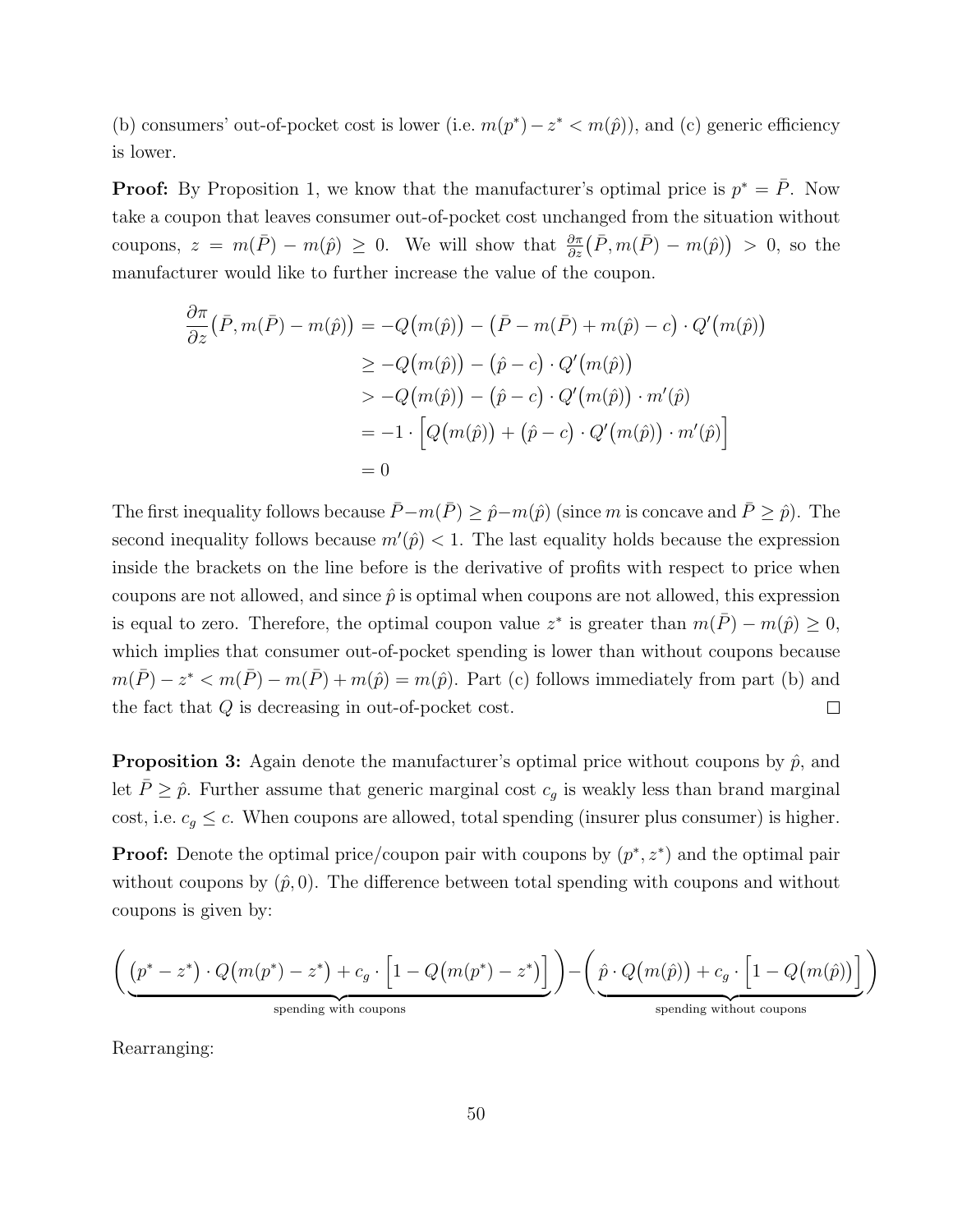$$
(p^* - z^*) \cdot Q(m(p^*) - z^*) - \hat{p} \cdot Q(m(\hat{p})) - c_g \cdot \left[Q(m(p^*) - z^*) - Q(m(\hat{p}))\right]
$$
  
\n
$$
\geq (p^* - z^*) \cdot Q(m(p^*) - z^*) - \hat{p} \cdot Q(m(\hat{p})) - c \cdot \left[Q(m(p^*) - z^*) - Q(m(\hat{p}))\right]
$$
  
\n
$$
= (p^* - z^* - c) \cdot Q(m(p^*) - z^*) - (\hat{p} - c) \cdot Q(m(\hat{p}))
$$
  
\n
$$
\geq 0
$$

The first inequality follows because  $Q(m(p^*)-z^*) > Q(m(\hat{p}))$  (by Proposition 2) and  $c_g \leq c$ . The expression following the equal sign is the difference between manufacturer profits with coupons and manufacturer profits without coupons. This difference is at least weakly positive because  $(\hat{p}, 0)$  is a feasible choice for the manufacturer in the problem with coupons.  $\Box$ 

### 8.3 Spending calculation details

Suppose that generic efficiency, brand prices (gross of any coupon discounts), and generic prices are given by a set of functions that depend on the time since generic entry  $t$  and a variable marking coupon status  $(c \in \{0,1\})$ . Denote these functions by  $g(t, c)$ ,  $p_b(t, c)$ , and  $p_g(t, c)$  (respectively). Several additional objects affect total spending: total market size (in prescriptions), the value of the coupon, and the fraction of brand buyers utilizing a coupon. Denote these objects by  $M$ , z, and  $\psi$ , respectively, all of which we assume to be time invariant. As we do not find compelling evidence of an association between volume and coupons, we assume that market size is independent of coupon status. Given monthly discount factor  $\delta$  and a fixed time horizon T, the net present value of spending (in  $t = 0$ ) dollars) as a function of coupon status,  $S(c)$ , can be written as:

<span id="page-50-0"></span>
$$
S(0) = \sum_{t=0}^{T-1} \delta^t \cdot M \cdot \left[ \underbrace{p_b(t,0) \cdot (1 - g(t,0))}_{\text{brand buyers}} + \underbrace{p_g(t,0) \cdot g(t,0)}_{\text{generic buyers}} \right]
$$
(9)

<span id="page-50-1"></span>
$$
S(1) = \sum_{t=0}^{T-1} \delta^t \cdot M \cdot \left[ \underbrace{(p_b(t, 1) - z) \cdot \psi \cdot (1 - g(t, 1))}_{\text{brand buyers using coupon}} + \underbrace{p_b(t, 1) \cdot (1 - \psi) \cdot (1 - g(t, 1))}_{\text{brand buyers not using coupon}} + \underbrace{p_g(t, 1) \cdot g(t, 1)}_{\text{generic buyers}} \right].
$$
 (10)

To summarize the effect of copay coupons, we calculate the percentage change in spending from adding a coupon  $(S(1)/S(0)-1)$  as well as the absolute change  $(S(1)-S(0))$ . For generic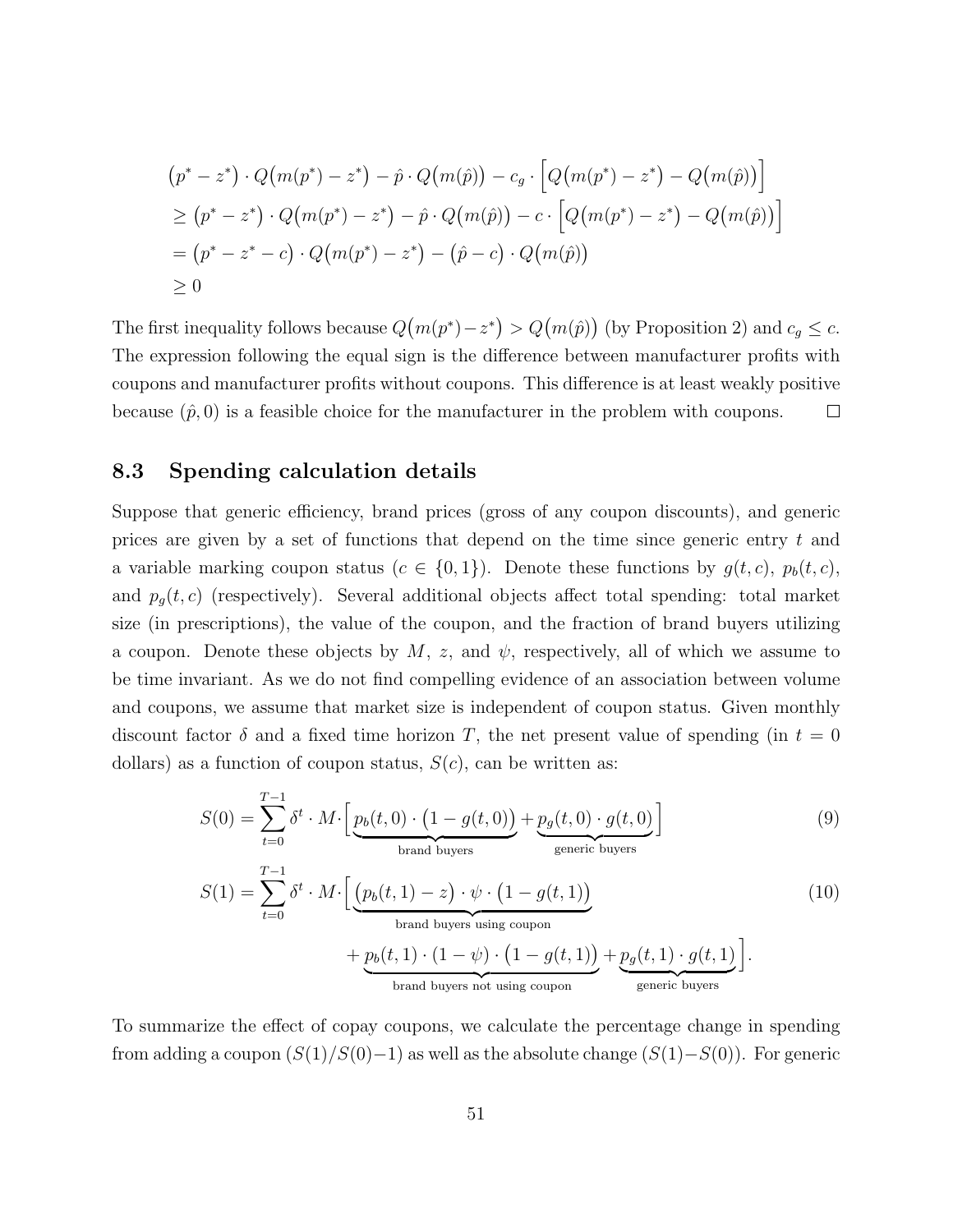efficiency, we assume that  $g(t, c)$  behaves according to the confined exponential equation [\(1\)](#page-13-0), presented in section [4.1.](#page-12-1) We use estimates from both the IMS and NHCHIS analyses to calculate [\(9\)](#page-50-0) and [\(10\)](#page-50-1). For IMS, we use the parameter estimates reported in column (2) of Table [5.](#page-36-0) For NHCHIS, generic efficiency for drugs without coupons is still assumed to behave according to equation [\(1\)](#page-13-0), while generic efficiency for drugs with coupons is assumed to be a fixed amount lower. We use the estimate reported in column (1) of Table [6](#page-37-0) which indicates that coupons result in a 3.4 percentage point reduction in generic efficiency.

For prices, we assume that  $p_b(t, c)$  and  $p_g(t, c)$  behave according to equation [\(6\)](#page-18-0), in which coupons affect only price growth rates. For brand pricing, we perform the calculation both with and without coupon effects. When coupons are allowed to affect brand price growth, we use the estimates from column (2) of Table [8.](#page-39-0) When not, we use the estimates from column (3). In all scenarios, we assume no effect of coupons on generic prices (using the estimates from column (6) of Table [8\)](#page-39-0). For initial prices, we use the average prices in the month of generic entry for drugs with coupons (about \$264 per prescription for the brand price and \$218 per prescription for the generic price). The number of generic firms is set to the average number in the data for drugs with coupons  $(3.68)$ . For the coupon value z, we use the average over drugs with coupons (about \$47 per prescription). We set market size M to be the average number of prescriptions sold per month for drugs with coupons (about 295,000). We set the (monthly) discount rate to  $0.90^{1/12}$ , and measure spending over a fixed time horizon of five years  $(T = 60)$ .

#### 8.4 Data construction details

This section provides additional information about the steps we take to go from the raw data to the dataset used to perform the analyses discussed in the main text. For further information beyond what we describe here, please feel free to contact any of us with questions.

#### Coupon Data (www.internetdrugcoupons.com)

Figure [5](#page-52-0) displays an example of the content available on the internetdrugcoupons website: the main page on the left and a drug-specific page on the right. We begin by scraping the text data of historical versions of the website from www.archive.org. We scrape and then clean the data (e.g., converting text that says "save up to \$600 per year" to "\$50 off" to reflect savings on a single prescription) both from the main page and the drug-specific pages linked therein. Of the 43 months from June 2007 and December 2010, we have data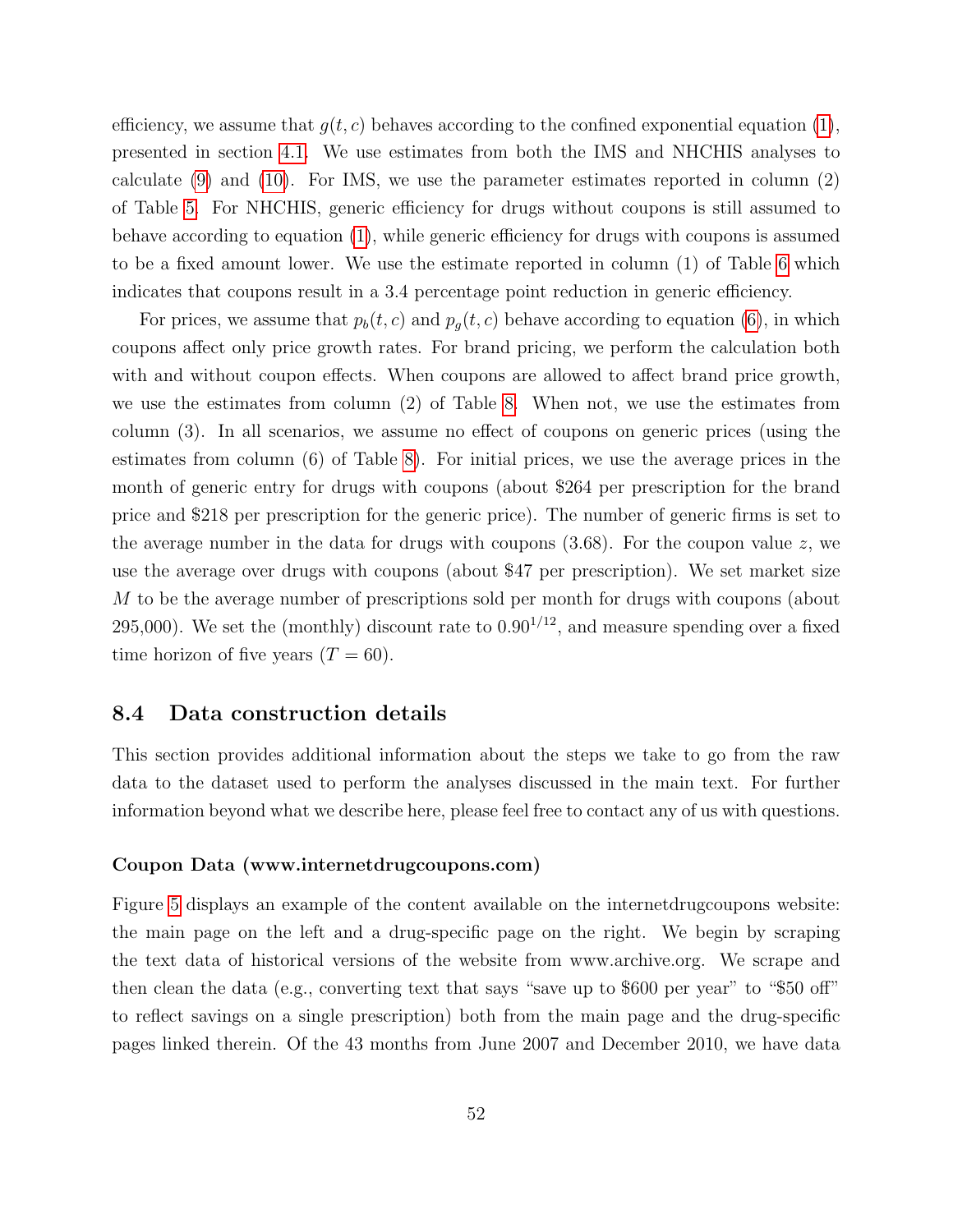<span id="page-52-0"></span>

Figure 5: Content on www.internetdrugcoupons.com, June 2009

from 30 months. To fill out coupon data for the missing months, we interpolate data. For example, if the same coupon is known to be present in May and August of some year while the data for June and July is missing, then we code that coupon as also being present in June and July. To take another example, suppose the coupon is not present in May but is available in August, and again the data for June and July is missing. In that case, we use the midpoint, coding the coupon as first being available in July. We also make several manual corrections based on internet searches, e.g. to fill out coupon information in cases where the text scraping program does not pull down sufficient information to identify discount types (e.g. free samples, which we do not code as coupons) or amounts.

#### Retail Prescription Sales Data (IMS National Prescription Audit)

One row in our raw NPA data is essentially a unique combination of national drug code (NDC) and month. To perform the analyses presented in the text, we collapse this data to the molecule-dosage form-month level. Before doing so, we execute several steps to clean the data.

First, we drop repackager firms who buy drugs from manufacturers and then repack them into different package forms (e.g., blister packs), as it is possible that including repackagers will double-count sales. The list of firms considered to be repackagers is contained in Table I-5 of [FTC](#page-28-11) [\(2011\)](#page-28-11). Second, we drop injectable drugs because they appear in our data starting in 2009, well after the beginning of our study period. Injectable drugs are identified using the three-letter product code (TLC) variable in the IMS data: the code for injectable preparations typically begin with the letter "F" or "G". Third, we drop products for which over-the-counter use, which is identified by a prescription status variable in the data, accounts for 10 percent or more of total retail prescriptions in the data over all years. Fourth, we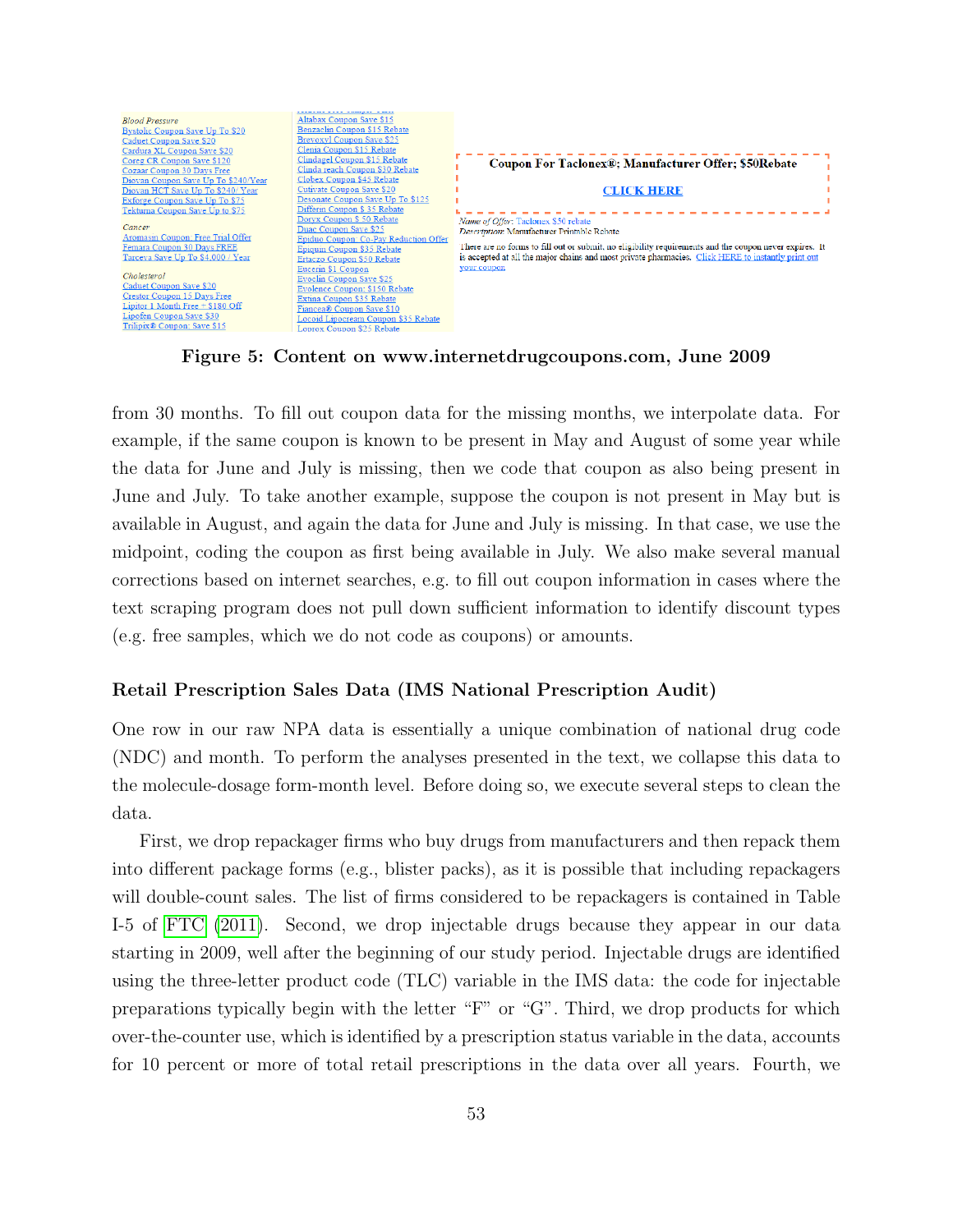convert the three-letter product code variable into a less granular measure of dosage form. For example, the TLC distinguishes between coated and uncoated tablets, and we combine both under the same umbrella. We do retain more significant distinctions that are often associated with new drug applications and/or patents, such as extended release, chewable, and orally disintegrating formulations. Fifth, we reclassify products identified as branded generic in the IMS data using drug approval information from the FDA, when available. As explained in footnote [26,](#page-9-1) products associated with a New Drug Application (NDA) and a brand name are reclassified as brands. Products associated with an Abbreviated New Drug Application (ANDA) and/or without a brand name are reclassified as generics. Branded generic products without matching FDA approval information maintain their classification as branded generics.

After aggregating the data to the molecule-dosage form level, we convert all monetary quantities to January 2010 dollars using the Bureau of Labor Statistics' Consumer Price Index for All Urban Consumers. We identify the first month during which a drug faces generic competition as the first month in which at least 5 percent of total prescriptions are accounted for by generics. We then perform the four sample restrictions reported in the text:

- 1. Restrict the sample to drugs facing (new) generic entry between June 2007 and December 2010, the overlapping period of the coupon and IMS datasets.
- 2. Restrict the sample to drugs with only a single brand and no branded generics.
- 3. Restrict the sample to drugs for which the timing of generic entry is clear to define (e.g., no patent disputes that result in generics moving in and out of the data).<sup>[47](#page-53-0)</sup>
- 4. Restrict the sample to non-Schedule II controlled substances<sup>[48](#page-53-1)</sup>

In the coupon data, coupons are linked to brand names. For instance, internetdrugcoupons shows that there is a copay coupon for Differin, not for branded Adapalene (the active ingredient in Differin). The IMS data contains fields listing product brand name in addition to the corresponding molecule(s) and dosage forms. Therefore, we can merge the two datasets using brand names. We carefully scrub the brand names in both datasets to ensure a clean match; for instance, a brand name may originally appear as "Allegra D" in

<span id="page-53-0"></span><sup>&</sup>lt;sup>47</sup>The 15 drugs dropped according to this restriction are (brand names): Buphenyl, Ceftin, Fibricor, Flovent, Focalin, Ionamin, Kytril, Phoslo, Ponstel, Pulmicort, Seromycin, Solodyn, Sular, Vesanoid, and Zerit.

<span id="page-53-1"></span><sup>48</sup>The 3 drugs dropped according to this restriction are (brand names): Adderall XR, Combunox, and Opana.